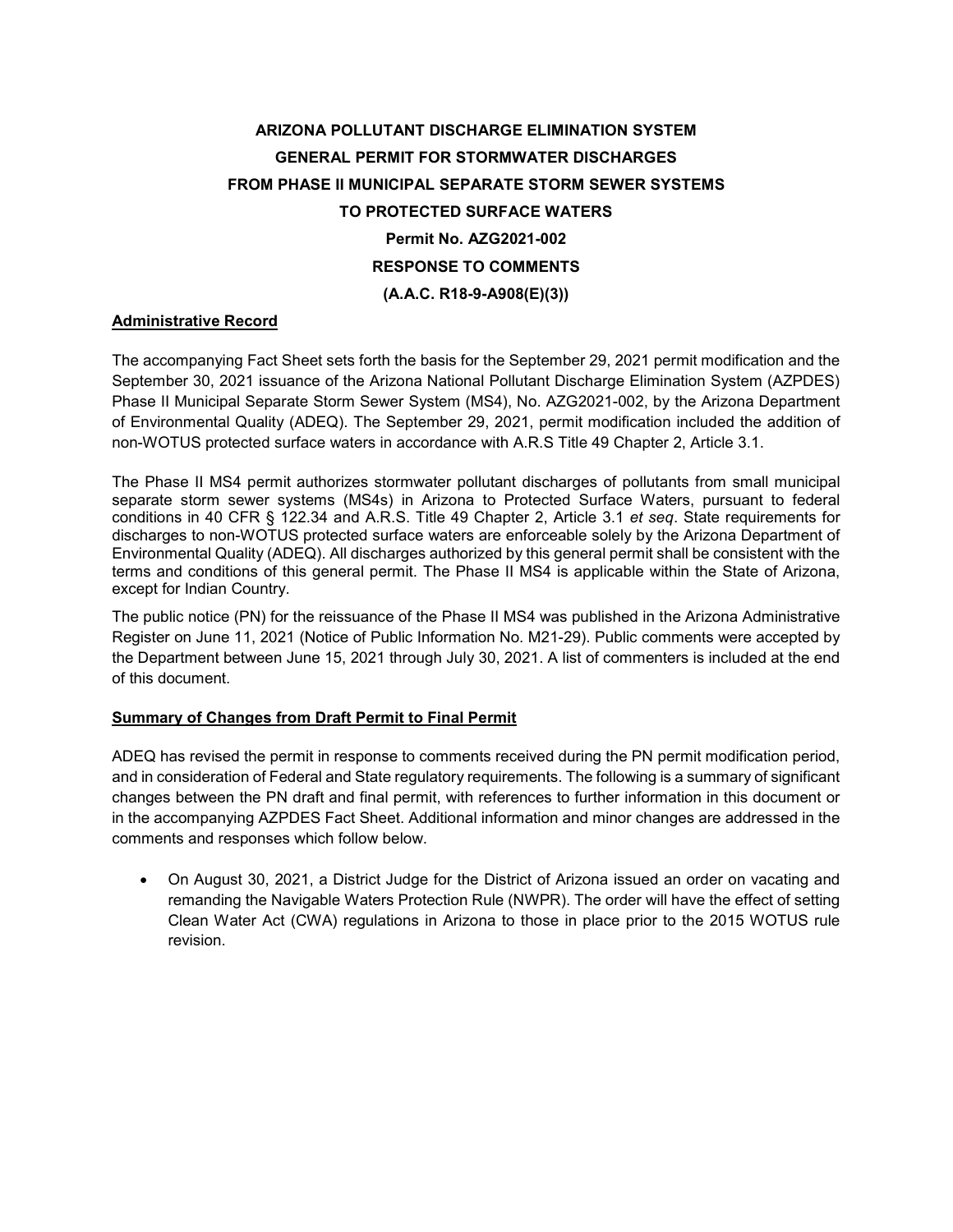#### **Permit Section 1 - Coverage**

**Comment 1A**: received from Gust Rosenfeld "The Coalition" and Maricopa County, via letter on July 29, 2021: In defining the scope of coverage under this General Permit, this subpart [1.1] should cite to 40 CFR 122.32(a)(1), which defines the portion of a small MS4 that is subject to regulation under the NPDES storm water program. Only that portion of a small MS4 that is located within an urbanized area is regulated.

**Response 1A**: ADEQ agrees that 122.32(a)(1) provides additional clarity for MS4s and the urbanized areas that are regulated. As such, permit part 1.1 has been revised to include reference to this regulatory citation "...Only that portion of a small MS4 that is located within an urbanized area is regulated."

**Comment 1B**: received from the Gila River Indian Community via letter on July 30, 2021: The Gila River Indian Community ("Community"), a Federally-recognized Indian Nation with Reservation lands encompassing approximately 372,000 acres, has been actively monitoring the Arizona Department of Environmental Quality' s (ADEQ) Arizona Surface Water Protection Program (Program), and has reviewed ADEQ' s proposed modifications to the Arizona Pollutant Discharge Elimination System (AZPDES) General Permits (dated June 15, 2021). The Community notes and appreciates that ADEQ has added language explicitly disclaiming authority to regulate discharges on Tribal lands in two of the six General Permits (the Multi Sector General Permit and the De Minimis General Permit). The remaining four General Permits, however, do not include similar language. Given that Arizona lacks authority to regulate any and all discharges on Tribal lands, and to avoid any confusion by the regulated community, ADEQ should include similar disclaimers in the four General Permits that currently lack them. Therefore, the Community respectfully requests that ADEQ amend the proposed General Permits so that they all include the appropriate disclaimers.

**Response 1B**: ADEQ agrees and has added the following language to the Phase II MS4 permit: *"This permit is not authorized for use by sites with stormwater discharges associated with MS4s on any Indian Country lands in Arizona. Authorization for discharges in Indian Country must be obtained through US EPA Region IX or other appropriate authority."*

**Comment 1C**: received from the City of Prescott via Konveio on June 29, 2021: In rural areas, newly annexed areas are often undeveloped land that would not be considered urbanized areas [permit part 1.2(1)] in the current or next iterations of the census. AZPDES coverage in these areas would better be met via CGP. MS4 coverage should be limited to census defined urbanized areas.

**Response 1C**: Urbanized Areas (UA) are defined by the U.S. Bureau of Census and are designated based on criteria established by the EPA. Areas of annexed land that are part of an urbanized area are therefore subject to MS4 regulation. Additional information on urbanized areas can be found at: https:/[/www.epa.gov/npdes/stormwater-phase-ii-final-rule-fact-sheet-series.](http://www.epa.gov/npdes/stormwater-phase-ii-final-rule-fact-sheet-series)

**Comment 1D**: received from Copeland Law via Konveio on July 30, 2021: Suggest adding the following clarification sentence under this eligibility section [1.2]: Sites excluded pursuant to A.R.S. 49-221(G)(2) need not secure a permit under this section.

**Response 1D**: This permit spells out requirements for which municipalities are required to obtain permit coverage, but it does not attempt to list every situation where the permit is not required. No change was made to the permit.

**Comment 1E**: received from Gust Rosenfeld "The Coalition" via letter on July 29, 2021: To the extent the Permit remains unchanged [permit part 1.2(3), the Permittees request that the compliance period be extended to three (3) years, consistent with the requirements of 40 CFR 122.42(d) and 40 CFR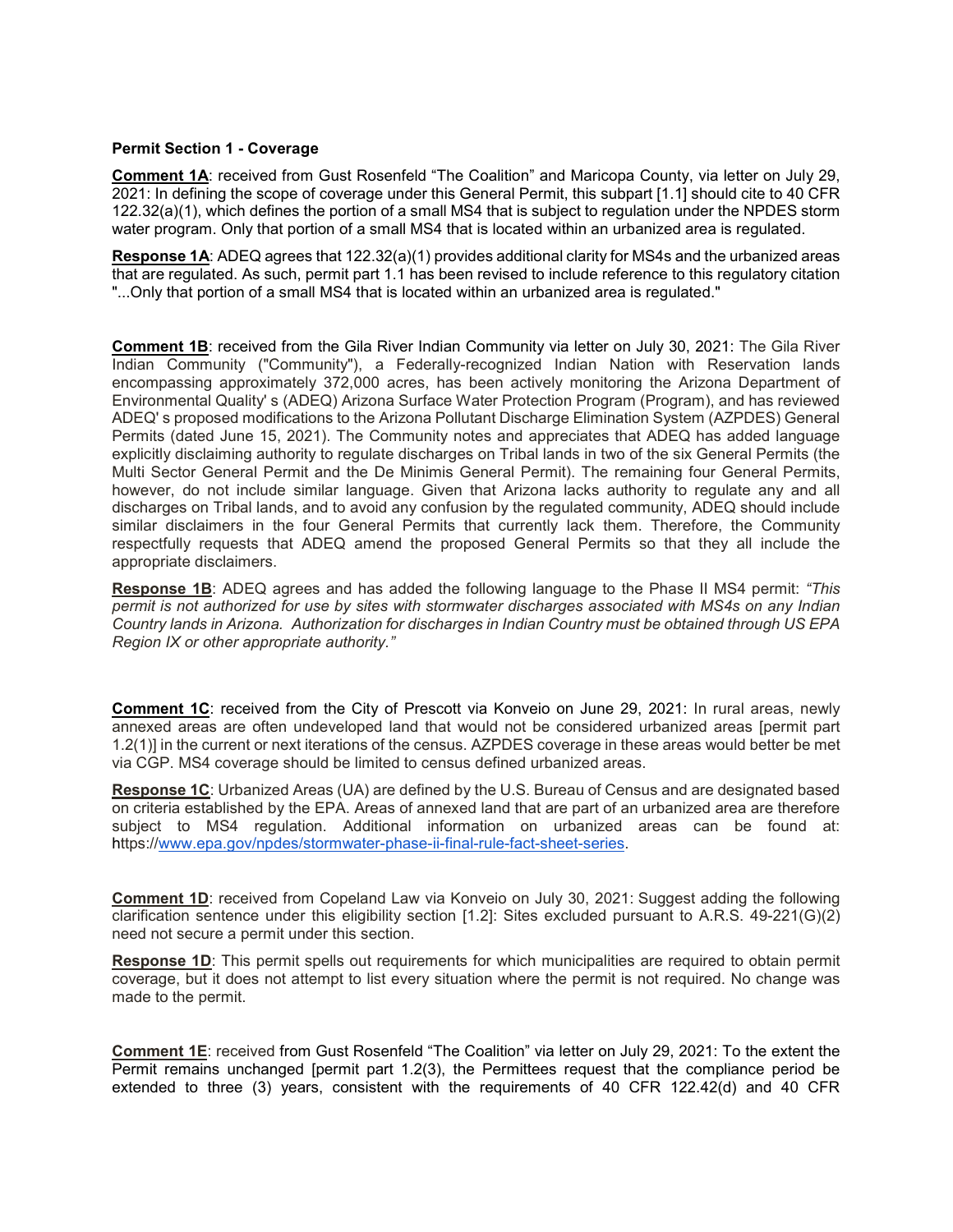122.47(a)(3)(ii).) Requiring full compliance within one year would impose an undue financial and resource hardship.

**Response 1E**: The references listed in the comment are specific to the first Phase II permits that were issued in the early 2000s. As the majority of requirements in the 2021 permit are not new requirements to the MS4, additional time is not needed for an MS4 to meet compliance. As has always been the case, if a MS4 has concerns related to a specific permit requirement, ADEQ encourages them to reach out for assistance.

**Comment 1F**: received from Gust Rosenfeld "The Coalition" via letter on July 29, 2021:

Should the last paragraph of this subpart [1.3] be paragraph number 1.3.6? If so, please revise accordingly.

**Response 1F**: ADEQ's intent for the last line of part 1.3 was to bring this topic forward for emphasis and was not a formatting error. However, as many have commented on this, ADEQ has formatted the last line (*"New or expanded point-source discharges directly to waters classified as an outstanding Arizona water are not authorized")* as 1.3(6) for clarity.

#### **Permit Section 2.0 Authorization**

**Comment 2A**: received from Gust Rosenfeld "The Coalition" and Maricopa County, via letter on July 29, 2021: The 60-day timeframe is inconsistent with Part 4.0(1) which allows one year for the update of the Stormwater Management Program ("SWMP"). The 60-day requirement is unreasonable. Subpart 2.0(1) should be revised to be consistent with Part 4.0 and to allow one year for the update of the SWMP.

**Response 2A**: ADEQ agrees and has modified the language in 2.0(1) to allow one year for existing permittees to update their SWMP, as necessary.

**Comment 2B**: received from Yavapai County via Konveio on June 22, 2021: Please allow two (2) years for SWMP update [permit part 2.0(1)] after US Census data are released and WOTUS definition has been revised.

**Response 2B**: This is an AZPDES general permit which is reissued every five years. While ADEQ is aware of the update to census data and potential changes to the WOTUS rule, there are no specific time frames identified. ADEQ cannot justify delaying the permit based on federal actions with unknown timelines. No change was made to the permit.

**Comment 2C**: received from Yavapai County via Konveio on June 22, 2021: Consider changing [within the first 60 calendar days] to 180 days [in part 2.0(2)]. Also, delay the effective date of permit to a date when the 2020 US Census data have been released and the EPA and USACE have completed their reviews and actions regarding the definition of WOTUS.

Under 6.2 Public Participation and Involvement, the public shall annually be given the opportunity to participate in SWMP reviews, revisions, updates and implementation. This process requires the time necessary to be done well and properly.

**Response 2C**: ADEQ determined that 60-calendar days is sufficient time for MS4s to submit a Notice of Intent through the myDEQ Permitting/Compliance Portal. In reissuing the 2021 Small MS4 permit, ADEQ changed the permit type from a two-step to a comprehensive type permit, specifically to reduce the time required to submit data to ADEQ. On average, we anticipate the reduction in NOI entry time from over 20 hours per MS4 to less than 2 hours. Keeping the NOI submission window to 60 days is also consistent with the time frame ADEQ has provided for other AZPDES permits to gain coverage under a reissued permit. No change was made to the permit.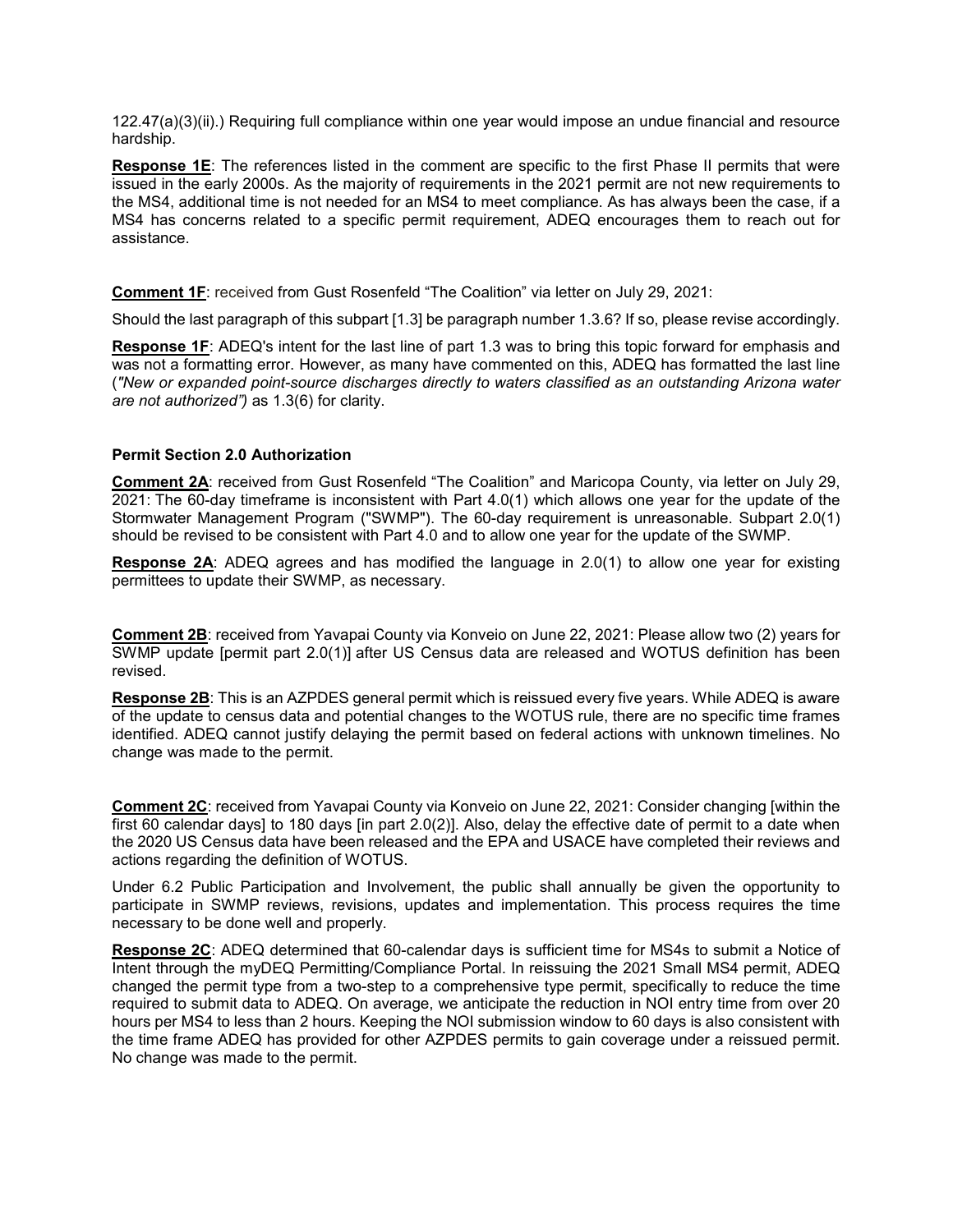**Comment 2D**: received from the US EPA via letter on July 29, 2021: The draft small MS4 permit requires electronic submittal of notices of intent (NOIs) through myDEQ, including information consistent with the requirements of 40 CFR 122.28(b)(2)(ii) and 40 CFR 127, electronic submittal of notices of termination (NOTs) is not required – but should be for consistency with the regulations.

**Response 2D**: ADEQ is aware of the EPA electronic reporting requirements and is in the process of building the necessary systems within the myDEQ Permitting and Compliance Portal. The NOI has been updated for this new permit reissuance and a NOT will be put in place prior to the deadline of December 2025.

#### **Permit Section 4.0 - Stormwater Management Program**

**Comment 4A**: received from Yavapai County via Konveio on June 22, 2021: Consider changing the SWMP review/update frequency to biennial, or as needed after a major policy change [permit part 4.0(3)].

**Response 4A**: Pursuant to 40 CFR 122.34(d)(3)(iv) "Any changes made during the reporting period to the permittee's stormwater management program" shall be captured annually as part of reporting requirements," therefore this requirement stands and no change was made to the permit.

**Comment 4B**: received from Gust Rosenfeld "The Coalition" via letter on July 29, 2021: Improper Request for "Mapping Process" [permit part 4.1(2)] The permit calls for the Storm Water Management Program to include "the process and schedule for creating and maintaining an up-to-date map that includes, at a minimum, the storm sewer system, outfalls, and surface waters." In contrast, 40 CFR 122.34(b)(3)(i)(A) requires small MS4s to develop a storm sewer system map, but does not include a requirement to provide "the process and schedule for creating and maintaining" the map. The requirement to provide such additional information is not listed in the federal code. This permit requirement is therefore beyond those authorized by the federal regulations, without any specific authorization under Arizona law, and should be removed from the permit.

**Response 4B**: Per the Clean Water Act 402(p)(3)(B)(iii), ADEQ must issue MS4 permits that require controls to reduce the discharge of pollutants to the maximum extent practicable (MEP), including management practices, control techniques and system, design and engineering methods, and such other provisions as the State determines appropriate for the control of such pollutants. The regulations for small MS4s at 40 CFR 122.34(b) create a framework, with six Minimum Control Measures, however that regulation is not a "permit by rule." ADEQ cannot satisfy NPDES permit issuance requirements by reprinting the Code of Federal Regulations in an AZPDES permit. This permit is an appropriate expression of the "maximum extent practicable" standard prescribed in statute. Therefore, this permit requirement is no more stringent than the federal regulations.

A requirement to document on the Stormwater Management Program (SWMP) the "the process and schedule for creating and maintaining" the map of the MS4 is a reasonable requirement to ensure MS4 maps are kept up to date so IDDE efforts can be accurately and efficiently deployed. Additionally, ADEQ must report on "The date of the most recent storm sewer system map showing the location of all outfalls and names and locations of all waters of the U.S. that receive discharges from those outfalls" under 40 CFR Part 127 Appendix A. This Permit requirement aligns with that EPA reporting requirement.

**Comment 4C**: received from the City of Surprise via Konveio on July 27, 2021: This requirement [permit part 4.1(11)] is a repeat of the information requested in section 4.1(6)(a). If not, then more clarification is needed here.

**Response 4C**: In permit part 4.1(6)(a), the identification of personnel is related directly to a specific best management practice. In 4.1(11), the identification of personnel is related to the overall program. While there may be overlap, the identification is used for different reasons. No change was made to the permit.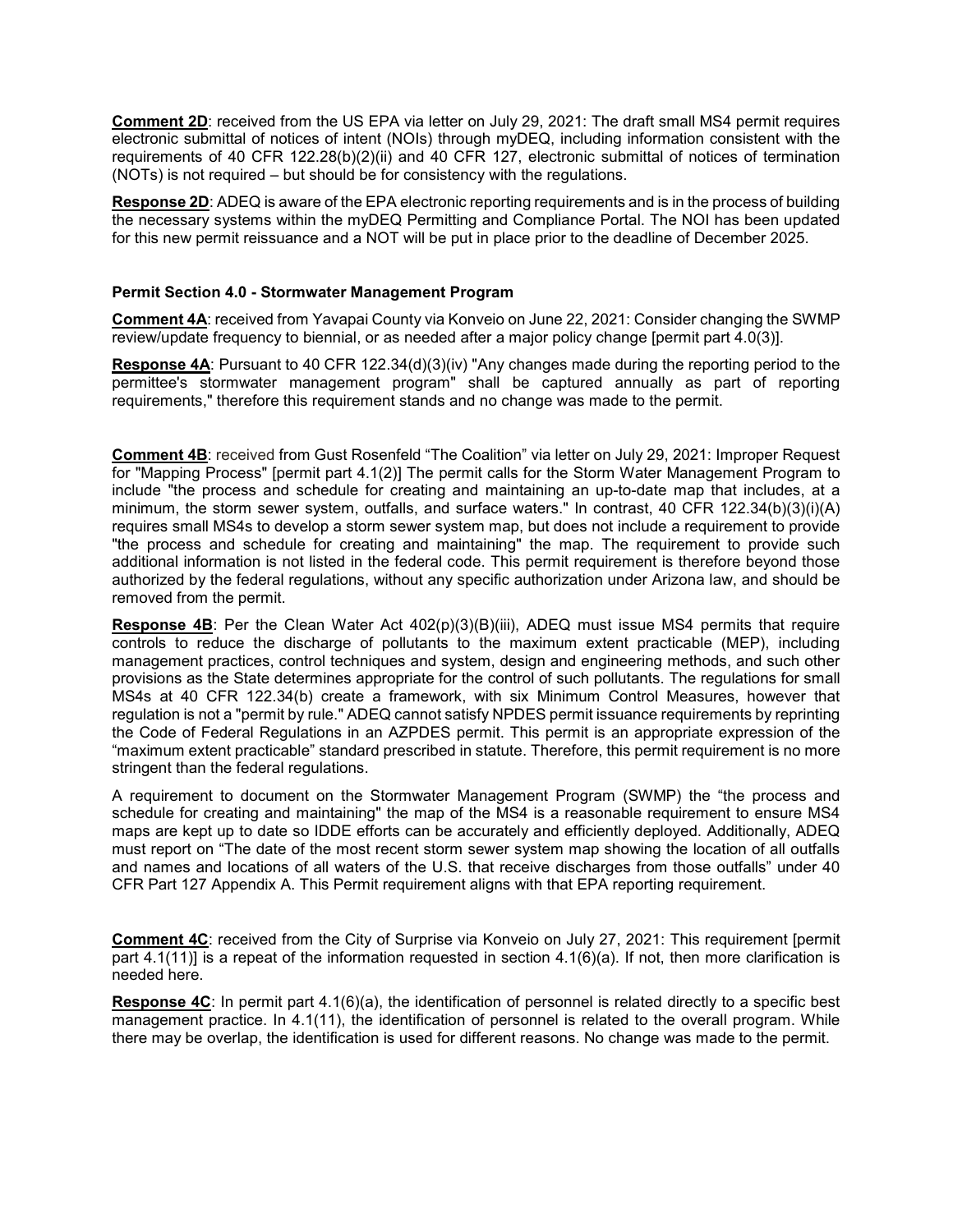**Comment 4D**: received from Gust Rosenfeld "The Coalition" via letter on July 29, 2021: To improve clarity, this section [permit part 4.1] should be amended by adding language stating that this requirement applies only "within the urbanized area," consistent with the limitations of 122.32(a)(1).

**Response 4D**: ADEQ agrees and modified permit part 1.1 to include this language. No change was made to part 4.1 of the permit.

**Comment 4E**: received from Gust Rosenfeld "The Coalition" via letter on July 29, 2021: Requiring a "description of any other practices to achieve compliance... " [emphasis added] is overly broad and should be deleted [permit part 4.1(5)]. This is extremely broad and vague; and, if one practice is missed, it places the Permittee in noncompliance.

**Response 4E**: ADEQ agrees and has removed permit part 4.1(5) from the permit.

**Comment 4F**: received from Gust Rosenfeld "The Coalition" via letter on July 29, 2021: Please be consistent with terminology [permit part 4.2]. Substitute "program" for "plan".

**Response 4F**: Permit part 4.0 and subparts discuss the Stormwater management program. Documenting all the requirements of the program becomes the "plan." No change was made in the permit.

#### **Permit Section 5.0 - Water Quality Standards**

**Comment 5A**: received from Gust Rosenfeld "The Coalition" via letter on July 29, 2021 on Permit Section 5.1: ADEQ has exceeded its authority in this subpart by effectively requiring Permittees to expend resources to conduct data gathering for ADEQ. Title 33 of the Clean Water Act, section 402(p)(3)(B)(ii) and (iii) provides, in relevant part, that permits for discharges from municipal storm sewers: "(ii) shall include requirements to effectively prohibit non stormwater discharges into the storm sewers; and (iii): shall require controls to reduce the discharge of pollutants to the maximum extent practicable, including management practices, control techniques and system, design and engineering methods, and such other provisions as the Administrator or the State determines appropriate for the control of **such** pollutants." [Emphasis added.] The federal law does not require the Permittee to take on this burden with regard to non-stormwater discharges. All requirements for pollutant characterization that are not specifically related to a discharge of known pollutants to an impaired water, not-attaining water or an OAW, should be deleted.

**Response 5A**: ADEQ disagrees that the requirements of the permit exceed the Agency's authority. The authority is stated in the federal regulation, note to 40 CFR 122.34(d)(1), "The NPDES permitting authority may determine monitoring requirements for the permittee in accordance with State/Tribal monitoring plans appropriate to the watershed." Permit part 5.1 simply states that ADEQ has the authority to require analytical monitoring, should there be concerns regarding a discharge that may affect surface water quality standards. No change was made to the permit.

**Comment 5B**: received from the City of Surprise via Konveio on July 27, 2021: Add the acronym in parentheses at the end of the title [permit part 5.2] or the first time used in the document for clarification.

**Response 5B**: ADEQ agrees and has made the following revision to part 5.2: "Surface Water Quality Standards (SWQS)"

#### **Permit Section 6.0 - Minimum Control Measures**

**Comment 6A:** received from Gust Rosenfeld "The Coalition" via letter on July 29, 2021: Subparts 6.1(1)(a) and 6.1(2)(1), both identify homeowner associations as targeted groups. Please only include homeowner associations in 6.1.2.1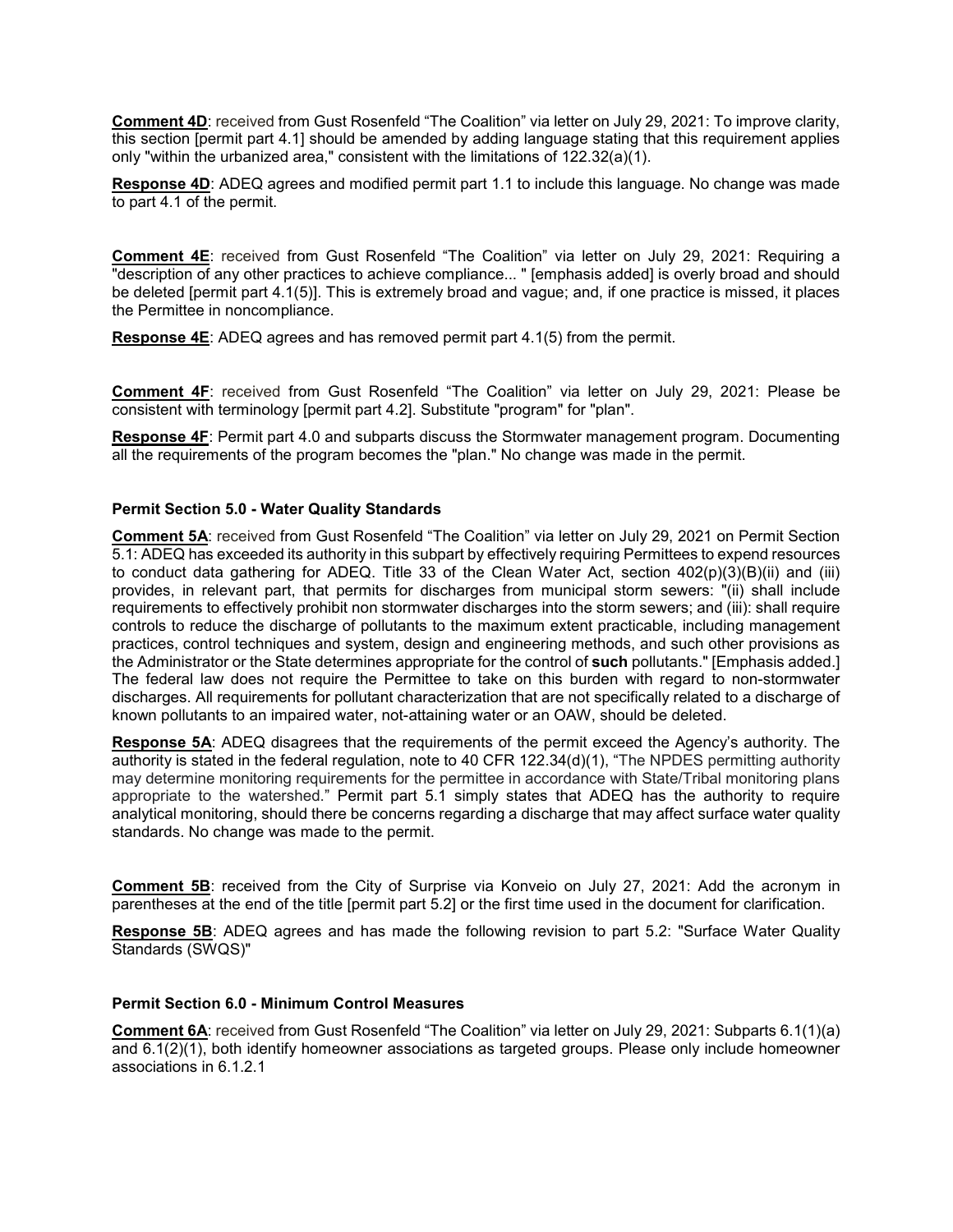**Response 6A**: ADEQ agrees and has removed "homeowner associations" from permit part 6.1(2)(1) as a target audience.

**Comment 6B**: received from Gust Rosenfeld "The Coalition" via letter on July 29, 2021: Subpart 6.1(3), requiring the Permittee to "identify methods that it will use to evaluate the effectiveness of the educational messages and overall education program,"is overly broad and beyond the scope of ADEQ's authority. 40 CFR 122.34(b)(1)(i) only requires that a Permittee distribute educational materials to the community, conduct outreach activities about the impacts of stormwater discharges on water bodies, and inform the public about the steps they can take to reduce pollutants in stormwater runoff. Requiring the Permittee to ensure that the target group received, digested, and is implementing the information is well beyond the scope of the wording set forth at 40 CFR 122.34(b)(1), and would impose an untenable financial and resource burden on the Permittee. Section 122.34(b)(1) does not impose a requirement to evaluate effectiveness or monitor changes in behavior of the community. This vague, ambiguous objective is beyond the scope of authorized requirements, and should be deleted from the permit.

**Response 6B**: EPA regulations under 40 CFR 122.34(d)(1) states, "operators of regulated small MS4s are required to evaluate the appropriateness of their identified BMPs and progress toward achieving their identified measurable goals. The purpose of this evaluation is to determine whether or not the MS4 is meeting the requirements of the minimum control measures." The requirement to evaluate effectiveness of outreach and education complies with this regulation, and ensures municipal resources are effectively used. No change was made to the permit.

**Comment 6C**: received from the City of Surprise via Konveio on July 27, 2021: Clarification is needed on the number of target groups and message changes are needed within the permit term. Is it a different one every year, same for permit, etc.

**Response 6C**: The permit states, *"At a minimum, the permittee shall provide public education, outreach to at least one (1) target group, and focus its efforts on conveying relevant messages using one (1) or more appropriate topics listed below during each year of the permit term."* AZPDES permits are issued for 5 years and the permittee has the option of choosing a different target group and topic each year of the permit term.

**Comment 6D**: received from Maricopa County via Konveio on July 8, 2021: Is this requirement [permit part 6.1(3)] in 40 CFR 122.34(b)(2)? Would ADEQ consider delaying this requirement until best practices and examples can be developed?

**Response 6D**: This requirement relates to 40 CFR 122.34(b)(1) which discusses the implementation of a public education and outreach program on stormwater impacts to the MS4. Identifying methods to evaluate the effectiveness of the education and outreach program ensures efforts by the municipality are effective. The municipality has significant discretion on how to evaluate that effectiveness. This is not a new requirement therefore, existing permittees must implement all requirements within one year of the effective date of the permit, as identified in 1.2(3). New permittees will have two years from the date of coverage of the permit to implement these requirements. No change was made to the permit.

**Comment 6E**: received from Gust Rosenfeld "The Coalition" via letter on July 29, 2021: Subpart 6.2(1) of the permit appears to be requiring a public notice for the annual report. This requirement goes beyond what is required under local public notice rules. The language of the permit should be revised to state only that, "All public involvement activities shall comply with state and local public notice requirements. The SWMP and all annual reports shall be available to the public." The third sentence of 6.2(1) should be deleted in its entirety.

**Response 6E**: Section 6.2.1 is not a requirement to "public notice" the SWMP and annual report, merely a requirement that they be made available to the public. The requirement to post the annual report and SWMP on the MS4s website is not a new requirement and ADEQ does not believe this requirement adds undue burden to the permittee. No change was made to the permit.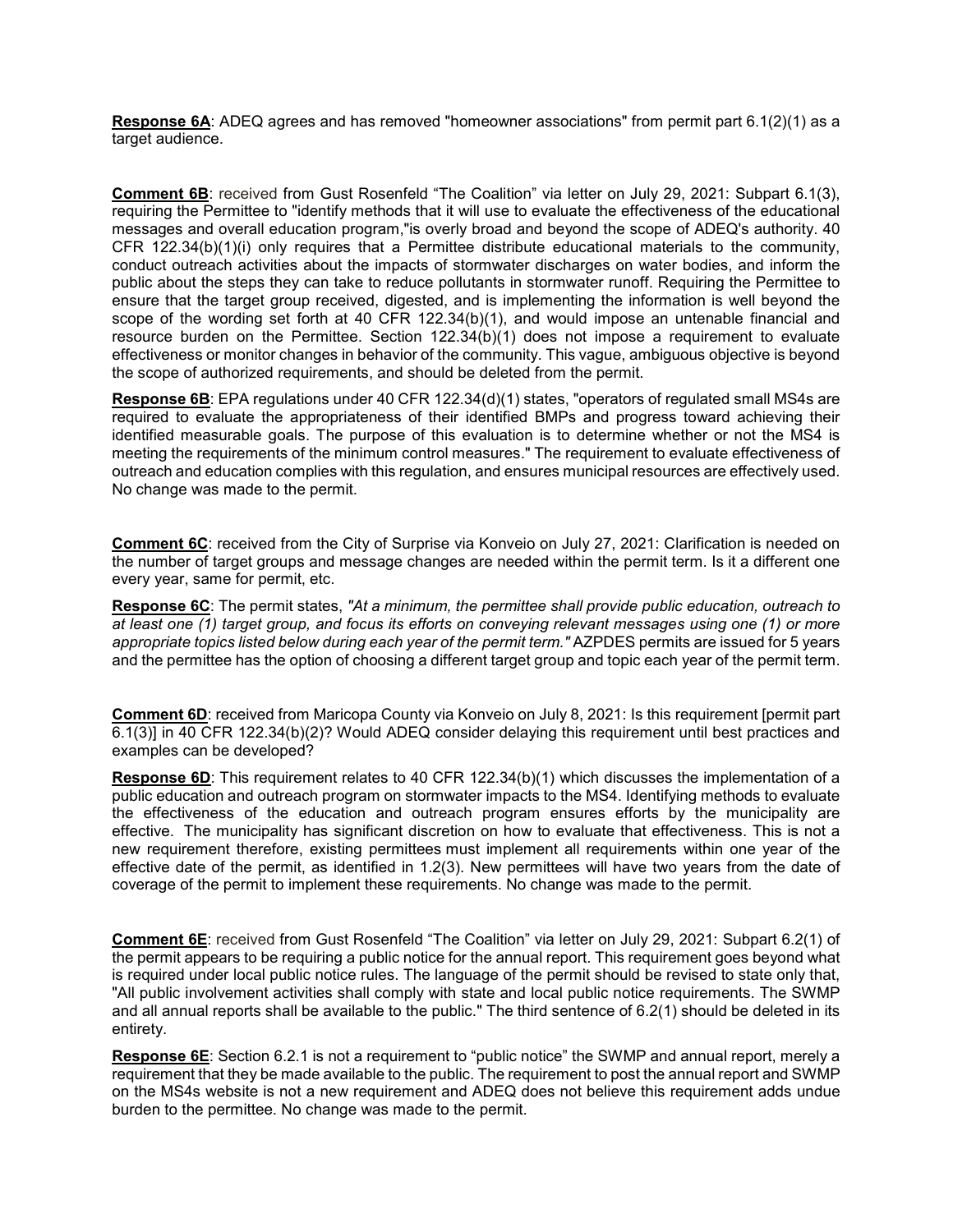**Comment 6F**: received from the City of Prescott via Konveio on June 29, 2021: If you're going to require compliance with State public notice requirements [permit part 6.2(1)] please provide a reference for them or define Public Notice.

**Response 6F**: The intent of 40 CFR 122.34(b)(2) "*All public involvement activities shall comply with state and local public notice requirements*." is to ensure that the general public has been given the notice and the opportunity to provide comment on the actions taken by the MS4 to reduce pollutants in stormwater that flows into protected surface waters. For reference, ADEQ's public notice requirements for general permits can be found at R18-9-A907(B). No change was made to the permit.

**Comment 6G**: received from Maricopa County via Konveio on July 8, 2021: Would it be possible to add clarifying language to this section [permit part 6.2(1)] to ensure it is not interpreted as a public meeting?

**Response 6G**: The phrase, "shall comply with state and local public notice requirements" in permit part 6.2(1) is from 40 CFR 122.34(b)(2) and does not contain the words "public hearing" or any references to public hearing requirements and there is no expectation to hold a public hearing to communicate updates. No change was made to the permit.

**Comment 6H**: received from Gust Rosenfeld "The Coalition" via letter on July 29, 2021: Also, in Subpart 6.2, Section 6.2(5) provides that the permittee shall "document the details of the public involvement and participation strategy." To follow the wording of the federal regulations and avoid confusion, the word "program" should be used instead of the word "strategy," as set forth in 40 CFR 122.34(b)(2).

**Response 6H**: ADEQ agrees and has replaced strategy with program. Permit part 6.2(5) is as follows: "The permittee shall document the details of the public involvement and participation program in the SWMP.

**Comment 6I**: received from Gust Rosenfeld "The Coalition" via letter on July 29, 2021; and Yavapai County via Konveio on June 22, 2021: Subpart 6.3(1) calls for annexed areas, and urbanized areas impacted by the Decennial Census, to be updated within 1 year of the effective date of the permit. Due to significant growth in many municipalities, Buckeye and Queen Creek for instance, the extreme volume of work required to complete the mapping and implementation of compliance measures of the newly annexed and urbanized areas could bankrupt the program funding, as well as cause a significant drain on staff. The Towns, Cities and Counties request that, pursuant to 40 CFR 122.42(d), in compliance with 40 CFR 122.47(a)(3)(ii), and with the authority allowed the state in 40 CFR 122.34(a), that new areas be considered in compliance by providing an interim schedule of compliance within a three-year period. This schedule could be updated with each annual report, with a minimum of 33% annually. Please adjust the wording to indicate municipalities will have up to three years to implement mapping updates from the effective date of the updated urbanized area from the Decennial Census and from annexation.

**Response 6I**: ADEQ understands that the timing of the reissuance of this permit may cause concern, relative to the 2020 Census and the potential for an increase in "Urbanized Areas (UAs)." ADEQ agrees to this request and has revised the permit to indicate that MS4s that have an increase in UA as a result of the 2020 Census, have three (3) years to complete this mapping. Mapping must be completed, at a minimum of 33% each year (permit years 1-3) and will be updated in the annual report. Supporting documentation should be maintained in the SWMP.

**Comment 6J**: received from Yavapai County via Konveio on June 22, 2021: Will ADEQ provide a mechanism, perhaps new EMAPS layers by which to know the location of other permit areas, including other MS4s?

**Response 6J**: ADEQ will implement a layer on EMAPS to include the 2020 Urbanized Areas and Municipal boundaries, once that data is available from the U.S. Census Bureau. Overlaying the Urbanized Areas with city boundaries in EMAPS will give the location of permitted areas.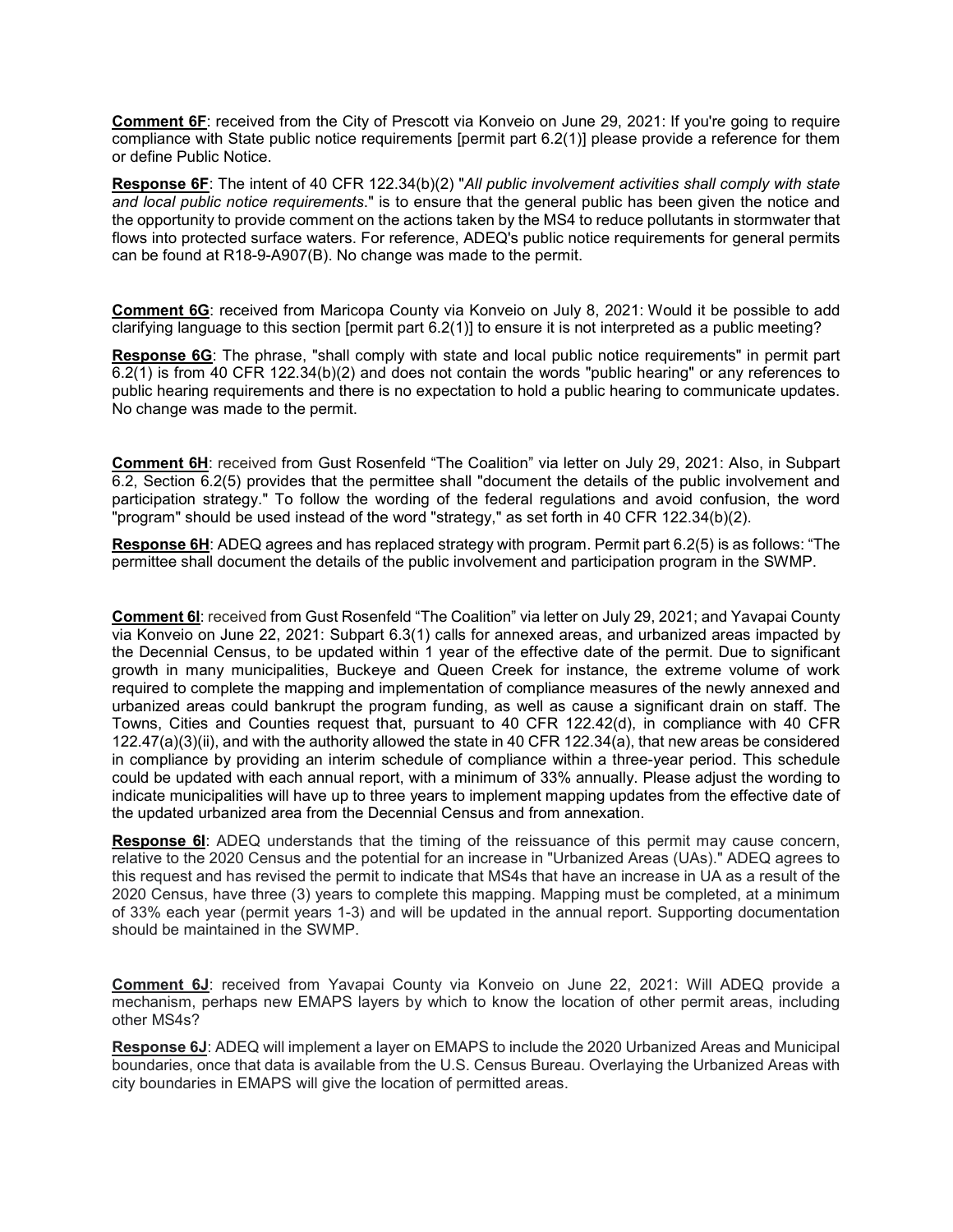**Comment 6K**: received from Maricopa County via Konveio on July 29, 2021: The existing Phase II permit holders have already created and continue to maintain system maps [permit part 6.3(1)]. If this is intended for new permittees, it should be clarified as such.

**Response 6K**: ADEQ understands that "mapping" a storm sewer system is dynamic. The permit requirement in part 6.3(1) is not new to existing permittees and providing one (1) year from the effective date of this permit to review and update existing maps should not impose a burden on the existing MS4s. The last two paragraphs of this part identify timeframes for new and existing permittees so there should be no question in the future, related to the completion of this requirement.

**Comment 6L**: received from the City of Surprise via Konveio on July 27, 2021: Do the non-stormwater discharges need to be listed in the municipality ordinance [permit part 6.3(6)] or can we reference the permit document or state law reference to include the list as amended?

**Response 6L**: This Permit requires the municipality to develop, implement, and enforce a Stormwater Management Program (SWMP), which includes adoption and implementation of local ordinance(s) or other regulatory mechanism(s) that provide adequate enforcement procedures to satisfy the requirements of this Permit. A municipality may incorporate by reference the permit section, so long as that ordinance is enforceable.

**Comment 6M**: received from Yavapai County via Konveio on June 22, 2021: Permit part 6.3(6) Non-Stormwater Discharges has been reworded. Has the spirit of that paragraph changed?

**Response 6M**: No, the intent is the same. Typically, the non-stormwater discharges listed in part 6.3(6) of the permit are not considered to be significant sources of pollutants. However, if a permittee determines that one of the discharges results in a significant contribution of pollutants, it is the permittees responsibility to treat the discharge as illicit and to respond accordingly.

**Comment 6N**: received from Gust Rosenfeld "The Coalition" via letter on July 29, 2021: Subpart 6.3(7) requires visual monitoring as a Best Management Practice ("BMP"), including wet weather and dry weather monitoring. Based on experience, wet weather monitoring is a wasteful activity. This onerous requirement should be removed.

**Response 6N**: Visual monitoring in part 6.3(7) is a permit requirement, not a best management practice. Please note that in the 2016 Small MS4 permit, reporting of wet weather visual monitoring was also a requirement. In this permit, ADEQ has removed the reporting requirement so that the MS4 can determine when to visually monitor outfalls. ADEQ does not feel that wet weather visual monitoring is a wasteful activity. If the permittee does not actually visit the outfall, the permittee cannot fully determine what illicit discharges may be occurring and is not managing their Illicit Discharge and Detection Elimination (IDDE) Program to its fullest potential.

**Comment 60**: received from Gust Rosenfeld "The Coalition" via letter on July 29, 2021: Subpart 6.3(7)(a) requires written procedures for conducting visual monitoring of outfalls, and sets forth minimum requirements for such procedures. Please address how a Permittee with no direct outfalls, for instance, those that utilize Field Screening Points, can achieve compliance with this requirement, and address whether those Permittees are exempt from this requirement.

**Response 6O**: If a MS4 has no outfalls, only interconnections with other MS4s, then they may choose field screening points in lieu of outfalls to meet the visual monitoring requirements. Language from the 2016 Small MS4 Permit has been added to 6.3.7.d, stating that for municipalities with fewer than five outfalls, screening points shall be at locations where stormwater leaves the Small MS4's permitted area including locations where stormwater may discharge to another MS4 or other conveyance.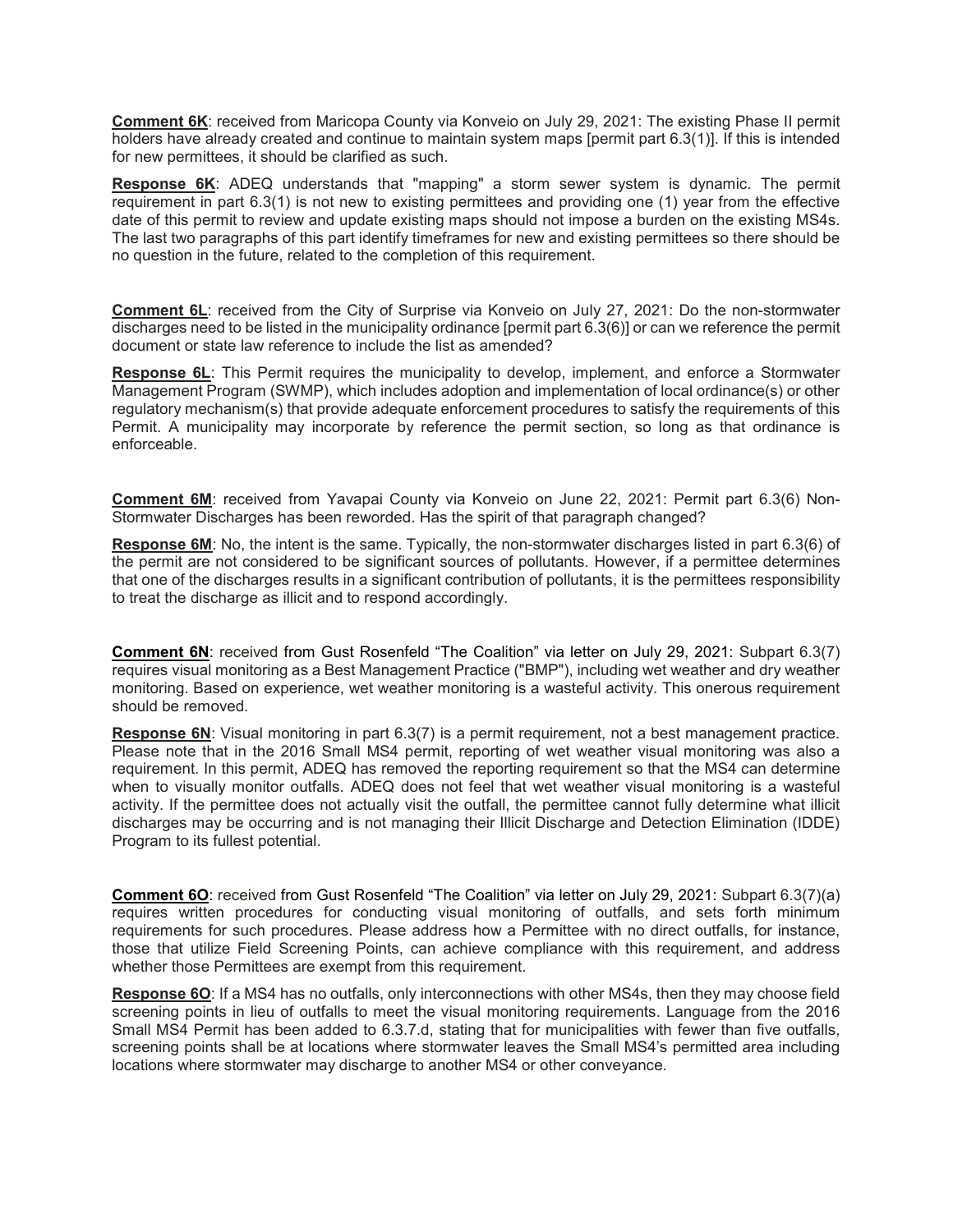**Comment 6P**: received from Gust Rosenfeld "The Coalition" via letter on July 29, 2021: Subpart 6.3(7)(b) requires a Permittee to visually monitor at least 20% of all outfalls each year, and that all outfalls be monitored at least once within the 5-year permit term. Please address how a Permittee with no direct outfalls, for instance, those that utilize Field Screening Points, can achieve compliance with this requirement, or whether those Permittees are exempt from this requirement. Furthermore, it has been found that representative screening is sufficient for knowing the types of materials that may be found at outfalls from similar land use types (based on dry weather screening). The Permittees request that sampling of a representative percentage of each land use type be accepted instead of 20% of all outfalls each year.

**Response 6P**: ADEQ modified the language in 6.3.7.b to remove the requirement that all outfalls be visually monitored once in the five year permit term. The requirement to screen 20% of total outfalls remains, but the municipality can prioritize or de-prioritize based on local knowledge or land use type. Additionally, ADEQ added language to permit part 6.3.7 to address those permittees with fewer than (5) five outfalls, allowing for field screening points to be used in lieu of outfalls to meet the visual monitoring requirements.

**Comment 6Q**: received from the City of Peoria via Konveio on June 24, 2021: Does the draft eliminate the 5 specifically identified outfalls and replace it with the requirement to perform visual monitoring of 20% of all outfalls per year [permit part 6.3(7)]?

**Response 6Q**: The requirement to report visual wet weather monitoring data at five representative locations was removed from the 2021 draft permit. The requirement to visually monitor 20% of outfalls is a current annual requirement and does not replace the wet weather monitoring, it is simply a different requirement.

**Comment 6R**: received from the City of Surprise via Konveio on July 27, 2021: Will the monitoring required in this section [permit part 6.3(7)], be credited to the monitoring required in Section 7?

**Response 6R**: No. The requirements for visual monitoring in part 6.3(7) are based on observations of the outfall location for color, odor, sheen, etc. in the discharge. The Stormwater Characterization Monitoring requirements in part 7.0 are for taking a sample of the discharge and having a laboratory characterize the sample for the list of EPA's priority pollutants. These two monitoring types provide different data and are not interchangeable.

**Comment 6S**: received from Gust Rosenfeld "The Coalition" via letter on July 29, 2021: Subpart 6.3(10), "Reporting Non-Permitted Dischargers," requires Permittees to implement a program to identify facilities and activities that discharge to the MS4 without a permit. 6.3(10)(b) requires the Permittee to report suspected illegal dischargers on a monthly basis. No such reporting obligation exists at the federal level. Thus, this requirement appears to be beyond those authorized by the federal regulations, without any specific authorization under Arizona law. In addition, the obligation to undertake monthly reporting on an ongoing basis is burdensome. This obligation should be deleted from the proposed permit. The AZPDES administering agency, ADEQ, is the entity that has the authority to seek such information. ADEQ should not impose these financial requirements on the Permittees of this general permit.

**Response 6S**: A facility discharging into an MS4 that should, but does not, have AZPDES permit coverage for that discharge is an illicit discharge to the MS4 (Illicit discharge is defined at 40 CFR 122.26(b)(2) as any discharge to a municipal separate storm sewer that is not composed entirely of storm water, except discharges pursuant to an NPDES permit). The permit requirement to report such a facility is a simple countermeasure that will help ADEQ and the municipality stop the illicit discharge expeditiously. ADEQ disagrees that sending a monthly email with information on these "non-filers" is burdensome. Please note that if there are no non-filers then no monthly report need be made. No change was made to the permit.

**Comment 6T**: received from Gust Rosenfeld "The Coalition" via letter on July 29, 2021: Subpart 6.4(2)(f) references specific construction site inspection frequencies which are overly burdensome and place a financial and resource drain on Permittee staff. 40 CFR 122.34(b)(4) requires the MS4 to "develop and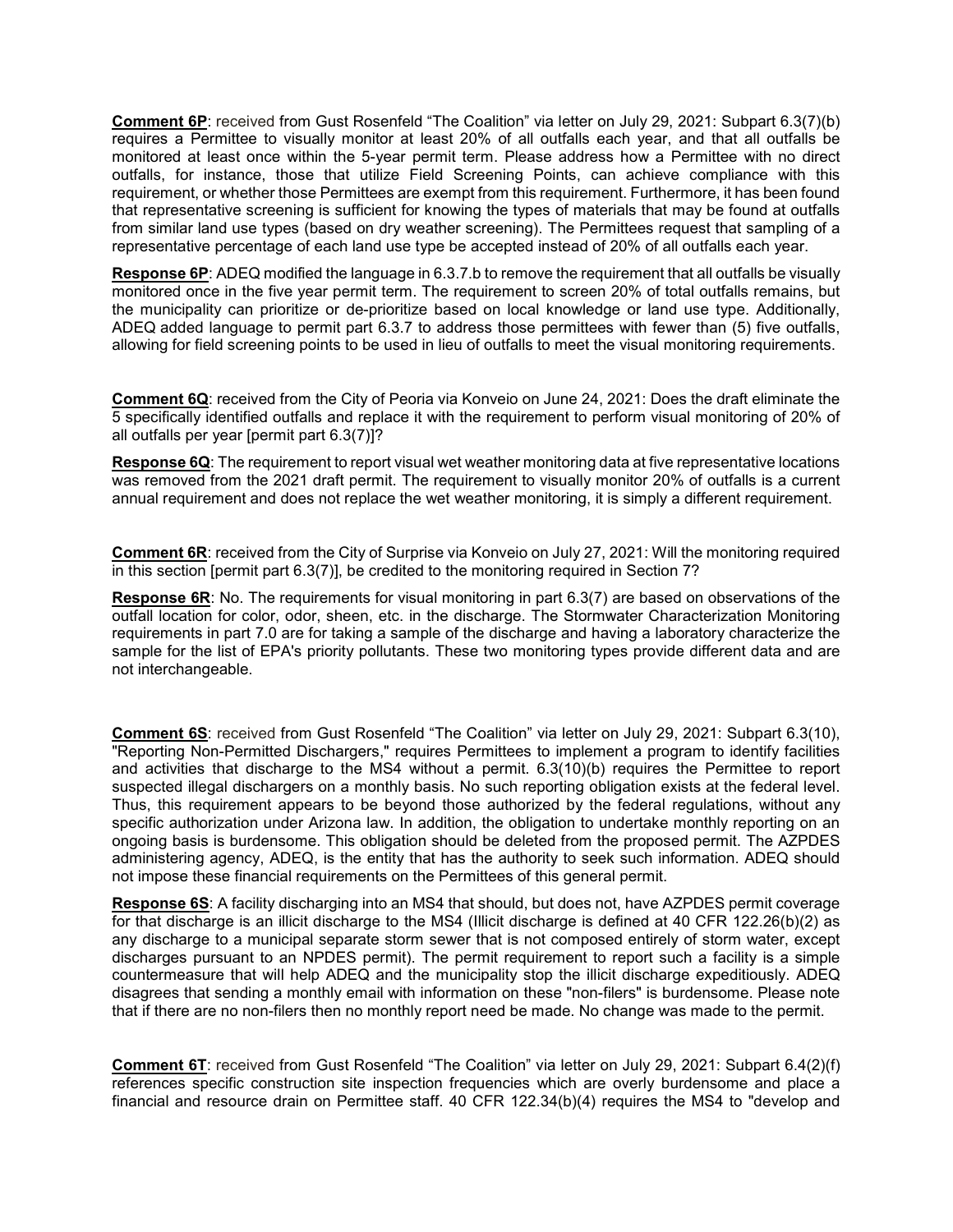implement and enforce a program," it does not require the frequency of inspections that are being imposed by this permit. By providing such specificity in inspection frequencies, ADEQ is overstepping its authority.

**Response 6T**: Per the Clean Water Act 402(p)(3)(B)(iii), ADEQ must issue MS4 permits that require controls to reduce the discharge of pollutants to the maximum extent practicable (MEP), including management practices, control techniques and system, design and engineering methods, and such other provisions as the Administrator or the State determines appropriate for the control of such pollutants. This permit is an appropriate expression of the "maximum extent practicable" standard prescribed in statute. The regulations for small MS4s at 40 CFR 122.34(b) create a framework, with six Minimum Control Measures, but are not a "permit by rule." Therefore, this permit requirement is not more stringent than the federal regulations.

**Comment 6U**: received from Yavapai County via Konveio on June 22, 2021: 6.4(2)(f) is a new requirement for Construction Activity Stormwater Runoff Control. Difficult to say whether County inspectors would be able to safely access a construction site within 24 hours after a significant storm event. Additionally, this is a large, rural County that may not have the staff needed to inspect every construction site within 24 hours. Please consider creating requirements specifically for Rural Small MS4s (throughout this permit).

**Response 6U**: The requirement for a MS4 to inspect construction sites is not new to this permit. The required frequency of inspections was added to this permit to ensure that discharges from construction sites to impaired and not-attaining waters do not contain pollutants that are common to construction (debris, trash, etc.). ADEQ understands that MS4s may not be able to inspect each construction site for each rain event, hence compliance is met if 80% of sites are inspected annually. No change was made to the permit.

**Comment 6V**: received from Maricopa County via Konveio on July 9, 2021: Has ADEQ evaluated the impact of increased inspection requirements on permittees and regulated industry? Will additional guidance be provided to determine which construction sites are discharging to an impaired or non-attaining protected surface water? Without clarity, one may assume that all discharges eventually make it to a surface water, which would mean that this requirement applies to most private and public construction.

**Response 6V:** This Permit requires the municipality to inspect only those construction sites that discharge into its MS4. Creating a map of the MS4 will help municipalities understand the scope of their inspection requirements. ADEQ has changed the Permit to require weekly inspections of construction sites only if the site discharges to waters impaired or non-attaining for turbidity or Suspended Sediment Concentration (SSC). Additionally, language requiring only quarterly inspection of sites five acres or less has been added. Requiring inspections at a regular frequency is part of how ADEQ meets "comprehensive" MS4 permit requirements (as noted by EPA in their comments on the permit). In permit part 6.3(1)(c) the permittee is required to have an up-to-date map of the MS4, including the name and location of all protected surface waters within the municipality. Therefore, the permittee should know of the impaired/not-attaining/OAW waters receiving discharges from their regulated areas. In permit part 6.4(2)(b) Construction Activity Stormwater Runoff Program Components, the permittee is required to implement an inventory of all construction activities that disturb (1) one or more acres within their MS4. With this information, the MS4 should be able to determine which sites qualify for weekly inspections as detailed in 6.2(f)(1). No change was made to the permit.

**Comment 6W**: received from Maricopa County via Konveio on July 22, 2021: We request that Section 6.4(2)(f) be amended to include a distance between a construction site and a protected water. Without this additional information, a permittee may imply that potentially all construction sites within their municipality must meet the requirements of this section.

**Response 6W**: ADEQ has revised the existing language as follows: Sites (1) one acre or larger that are within 1/4 mile of an impaired or not-attaining protected surface water shall be inspected every week, and within 24 hours of the occurence of each storm event of 0.5 inches or greater in a 24 hour period.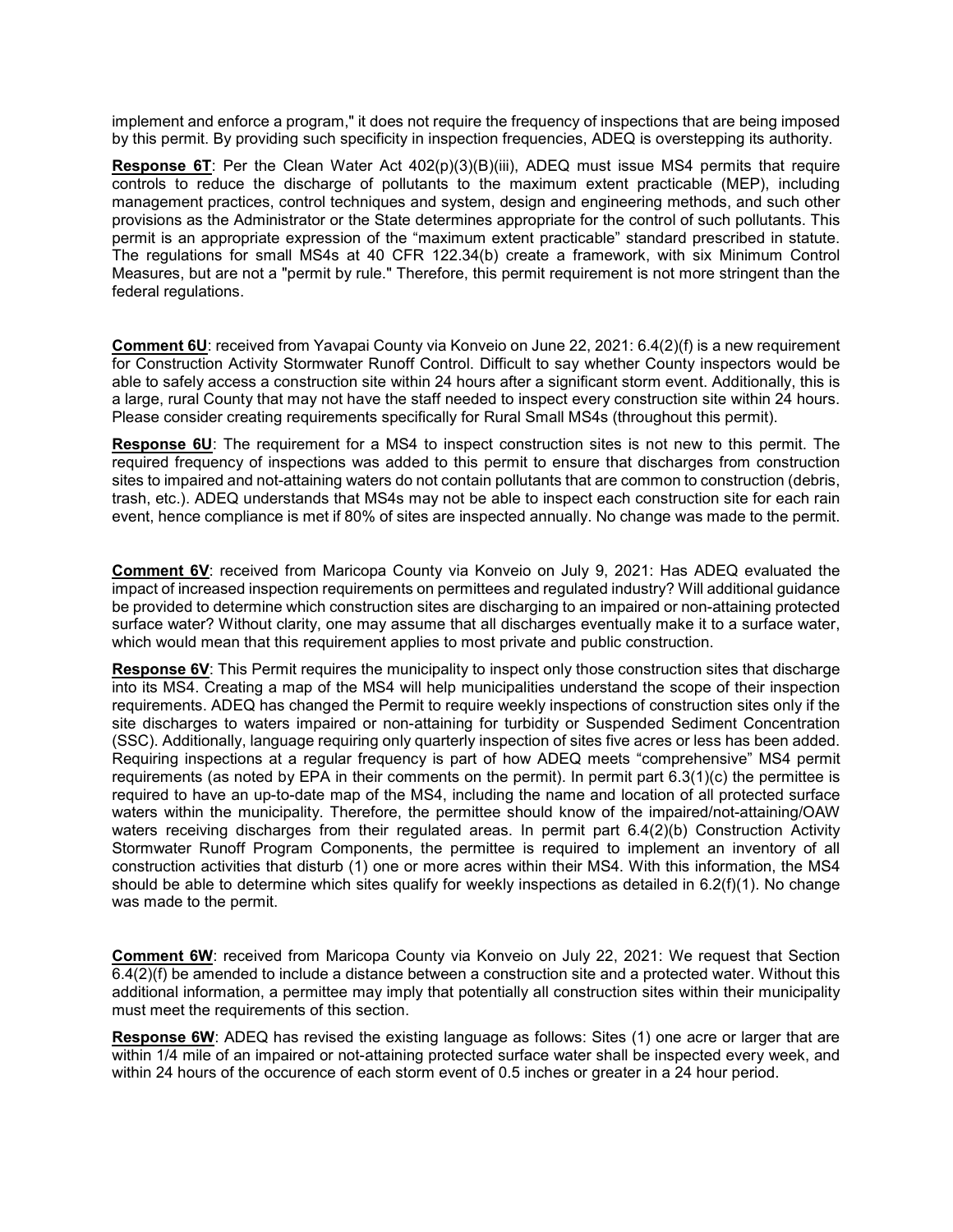Comment 6X: received from the City of Surprise via Konveio on July 27, 2021:

How will this [permit part 6.4(4)] be tracked? The NOI requires a designated representative for the site, would this meet the requirement or is additional education/training needed? Are we duplicating tracking of citizen input under MCM#2?

Response 6X: Permit part 6.4(4) discusses Construction Activity Operator Education and Public Involvement. This is not a new permit requirement. Typically, MS4s provide education and outreach through flyers distributed during construction plan review; or at job site meetings; or through training events, which are all "trackable" events. This requirement serves a dual purpose - to enhance the outreach efforts in MCM 1 as well as to ensure that construction operators understand the consequences of stormwater discharges from their sites into the MS4.

**Comment 6Y**: received from Yavapai County via Konveio on June 23, 2021: Please add language in the permit to describe what should be considered "new" development and redevelopment, i.e. 6 months, 1 year, etc.

**Response 6Y**: ADEQ has added information regarding post construction new development and redevelopment in the 2021 Small MS4 Fact Sheet, including links to helpful documents from the US EPA.

**Comment 6Z:** received from the City of Surprise via Konveio on July 27, 2021: What is the minimum requirement for post construction BMPs inspections and follow-up? 1x per permit term: 2x per permit term, all post-construction BMPs every year, etc.?

**Response 6Z**: In the 2021 Small MS4 permit, there are no minimum requirements for post construction BMP inspections and follow-up.

**Comment 6AA**: received from the US EPA via letter on July 29, 2021: In our earlier comments, we recommended additional permit requirements in several areas. However, we had also recommended that quantitative post-development runoff requirements be included in section 6.5 of the permit such as on-site management of the runoff from a particular design storm. We had noted that many of the small MS4s are in the Phoenix area, and we suggested requirements similar to those in the 2020 Phoenix MS4 permit (onsite retention of the 100-year, 2-hour storm). For small MS4s in the Tucson/Pima County area, requirements similar to the 2020 MS4 permits for Tucson/Pima County could be used. For other areas of the State, the requirements in the draft small MS4 permit (section 6.5(2)) could be used – with the caveat that the design standards to be developed would be quantitative. Such requirements would better align the permit with the joint requirements of 40 CFR 122.34(b)(5) for post-construction controls and 40 CFR 122.34(a) for "clear, specific and measurable" requirements.

**Response 6AA**: Many small MS4s have adopted quantitative post-construction standards similar to the Phase I MS4s, municipalities that have been under MS4 permit coverage since the early 2000s. ADEQ does not have sufficient information at this time to prescribe a state-wide quantitative post-construction standard for small MS4s. However, new monitoring requirements in the small MS4 permit may provide information about whether a quantitative post-construction standard is necessary to meet the MEP standard in Arizona in future permit issuances.

**Comment 6AB**: received from the City of Surprise via Konveio on July 27, 2021: Could a definition of what the State calls a Site Plan be provided? This definition should include the documents that are acceptable for tracking post construction BMPs. Different Land Use processes can provide this information so clarification is needed on which process you would like to have reviewed and tracked.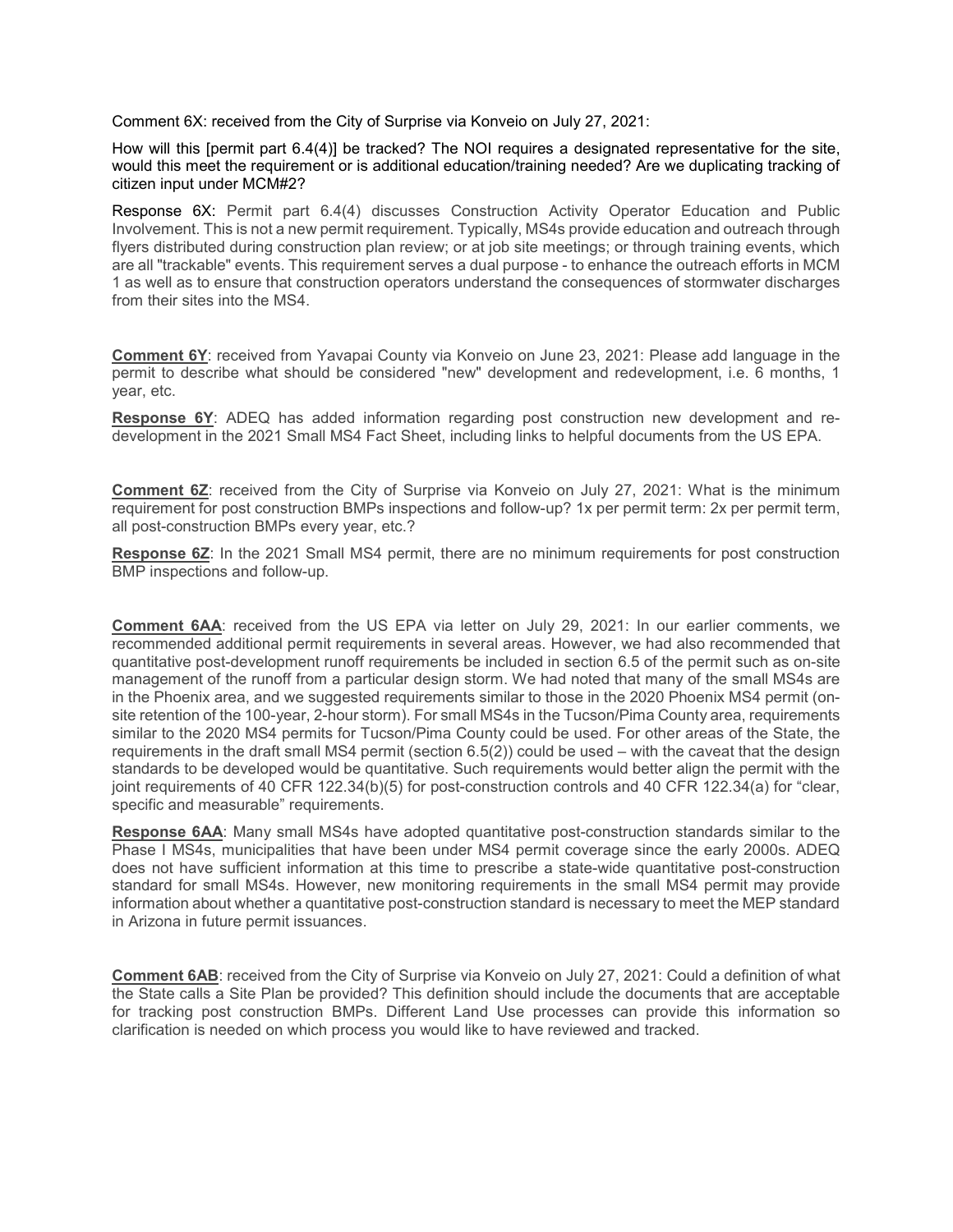**Response 6AB**: The components of site plan review are identified in permit part 6.4(2)(c) and are the same for construction and post-construction. ADEQ added a note in part 6.5(3) to include "see permit part 6.4(2)(c) for site plan review requirements."

**Comment 6AC**: received from Yavapai County via Konveio on June 23, 2021: Is the intent here to have MS4 managers drive all County streets, roads, and highways to inspect for pollution at risk related intervals, same as for facilities and activities, and keep inspection records under Good Housekeeping?

**Response 6AC**: The intent of Section 6.6 Pollution Prevention and Good Housekeeping is to have the municipality develop and implement an operations and maintenance program that addresses polluted stormwater runoff. That program must have control measures for reducing or eliminating the discharge of pollutants from streets, roads, highways. A program could include, for example, street sweeping, regular vactoring of catch basins, and anti-littering campaigns along public roadways.

**Comment 6AD**: received from Maricopa County via Konveio on July 9, 2021: What is the definition of a facility/activity? What is the definition of a high, medium, and low risk facility? We recommend adding guidance on how to define risk categories.

**Response 6AD**: In Appendix A of this permit, a facility is defined as "*any "point source" or other facility (including land or appurtenances thereto), that is subject to regulation under the AZPDES Program*." See permit part 6.6(1)(a-g) for a listing of possible facilities/activities. In determining risk, each MS4 must determine what facilities/activities have the highest risk of discharging pollutants to a protected surface water. Please see additional information in the 2021 MS4 Fact Sheet. This is not a new permit requirement and existing MS4s have already created an inventory and priority risk analysis for facilities in their regulated area.

**Comment 6AE**: received from Maricopa County via Konveio on July 9, 2021: Are facilities that are managed by another county department under a separate MSGP with the state, included in this requirement [permit part 6.6(2)(a)]?

**Response 6AE**: Facilities that are covered by an AZPDES MSGP should not be included in the MS4s inventory of facilities, as the MSGP has its own requirements for eliminating pollutants in discharges to protected surface waters. However, if a facility is owned or operated by the MS4 and does not have MSGP coverage, it must be included in the MS4 regulated area and inventory.

**Comment 6AF**: received from Yavapai County via Konveio on June 23, 2021: Please consider 1 year (high, medium), and 2 year (low) inspection frequencies [permit part 6.6(2)(c)] for large, rural counties.

**Response 6AF:** The requirement to inspect high risk facilities quarterly is based on their risk of impact to protected surface waters. The higher risk facilities your municipality has, the more quarterly inspections must occur; the permit scales up or down depending on how many such facilities as municipalities own or operate. Though a county MS4 may be large, that does not change the risk of a facility. This requirement applies only to facilities that discharge to the MS4. Mapping the MS4 will help the County to understand the scope of their inspection requirements. As the 2021 Small MS4 Permit is a "general permit," ADEQ is not inclined to separate requirements between the various types of MS4s (cities, towns, universities, hospitals). However, as identified in permit part 2.4, "pursuant to A.A.C. R18-9-C902, a person [MS4] may request ... to obtain coverage under an individual permit." MS4s interested in discussing an individual permit are encouraged to contact ADEQ prior to obtaining a NOI for this permit. No change was made to the permit.

**Comment 6AG**: received from the City of Surprise via Konveio on July 27, 2021: Is the State requiring individual O&M Manuals for each site [permit part 6.6(2)(g)] or can one O&M Manual be created with sections that address the individual needs of each site?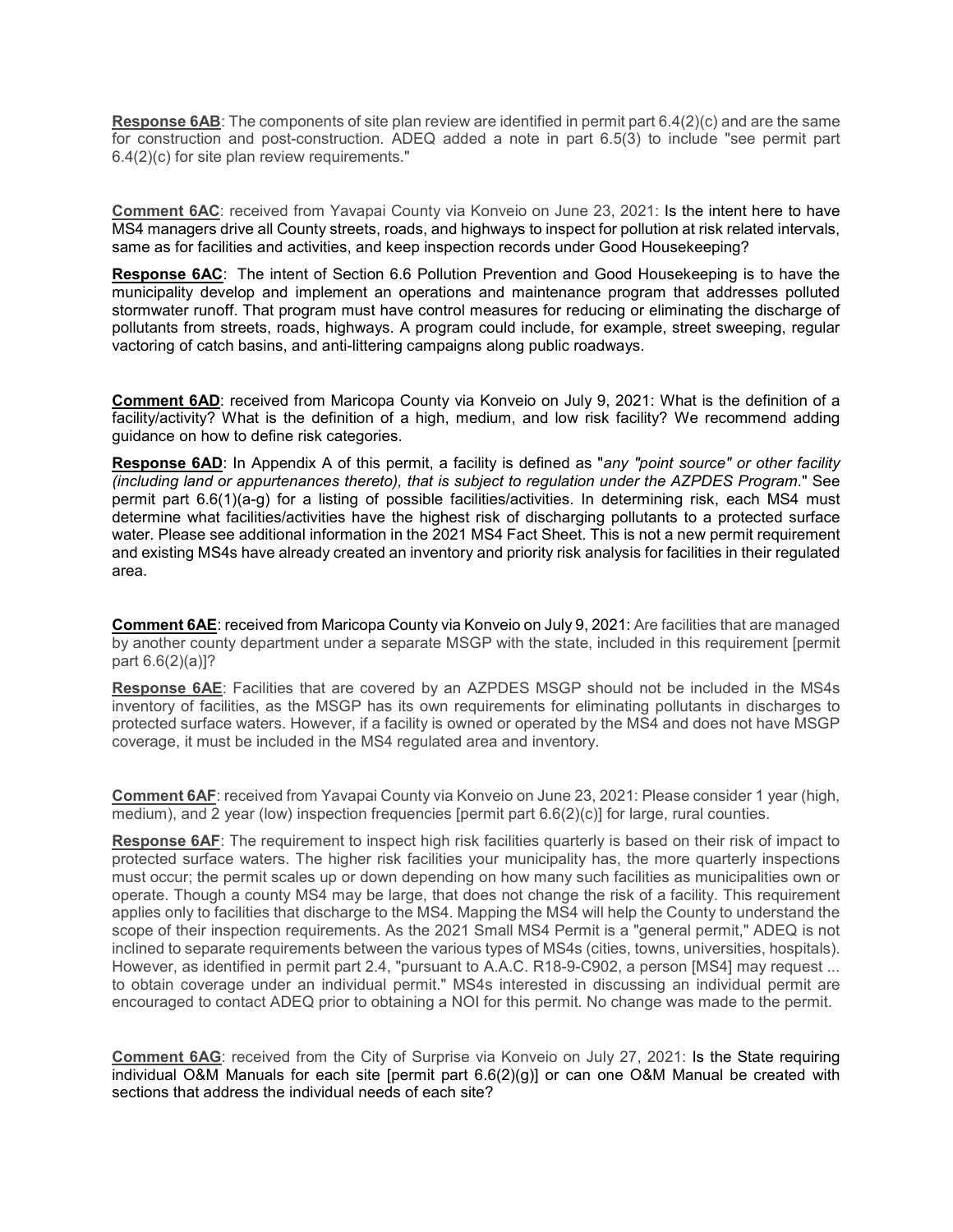**Response 6AG**: One O&M manual could be created with sections that address the individual needs of each site, so long as the permittee describes management of those sites and maintenance activities, maintenance schedules, and long-term inspections procedures. The O&M manual must be detailed enough that in audit an MS4 can show how they applied that manual at a particular site.

**Comment 6AH**: received from the US EPA via letter on July 29, 2021: In our comments on the early draft permit, we had recommended that ADEQ include a requirement for a detailed trash management plan (with measurable requirements) to reduce discharges of trash from the MS4s, given the growing concerns regarding trash in receiving waters and the increasing attention this issue is receiving at the EPA such as the Trash Free Waters program. We did not find such a requirement in the revised permit and we reiterate our previous comment.

The Clean Water Act (section 402(p)(3)(B)(iii)) requires discharges of pollutants from MS4s to be reduced to the MEP, and the term "pollutant" is broadly defined in NPDES regulations (40 CFR 122.2), and includes items such as "solid waste" and "garbage." The guidance accompanying the small MS4 stormwater regulations at 40 CFR 122.34(b)(6) also specifically mentions "floatables" and other debris as pollutants to be controlled in MS4 discharges. However, few specific requirements related to trash can be found in the permit itself. Consistent with our above recommendation for clear, specific and measurable requirements in MS4 permits, we recommend that ADEQ consider adding a requirement to the permit for the development and implementation of a specific plan (with measurable requirements) to reduce discharges of trash from the MS4s.

**Response 6AH**: Existing permit part 6.6(2)(g) requires the MS4 to "*develop maintenance activities, maintenance schedules, and long-term inspections procedures for structural and non-structural stormwater controls to reduce floatables, trash, and other pollutants discharged from the MS4," and ADEQ believes* this requirement is sufficient at this time. No change was made to the permit.

**Comment 6AI**: received from the US EPA via letter on July 29, 2021: Although NPDES regulations do not include a requirement for a specific item called an "AMP," the regulations at 40 CFR 122.41(e) do require "proper operation and maintenance" of all facilities and systems for controlling pollutant discharges that are used by a permittee to achieve compliance with permits. As noted in our earlier comments, we consider AMPs to be a useful tool for achieving more consistent performance of the pollutant control systems used to achieve compliance with permits, thereby providing improved protection of the environment, while also minimizing the costs associated with the operation of these systems.

We also recognize that AMP requirements were not included in ADEQ's recently reissued MS4 permits for Phase I MS4s in late 2020 (e.g., for the City of Phoenix) in Arizona. ADEQ had pointed out that it has been encouraging AMPs outside the framework of the permits. As an alternative to requiring an AMP in the small MS4 permit, we suggest that the fact sheet describe ADEQ's efforts to ensure planning efforts by permittees in Arizona that are comparable to AMPs.

**Response 6AI**: ADEQ chose not to include specific requirements for an Asset Management Program (AMP) in the construct of a general permit. Existing permit part 6.6(2) requires the MS4 to develop an inventory of facilities, prioritize those facilities based on the types of pollutants stored/found at each facility and perform inspections on each facility, based on priority. ADEQ is aware that many of the MS4s use software applications to manage their assets and will provide outreach to the MS4s on this topic after the permit is issued. No change was made to the permit, however, ADEQ has included information regarding AMPs in the 2021 Small SM4 Fact Sheet.

**Comment 6AJ**: received from the US EPA via letter on July 29, 2021:

A retrofit plan is a recommendation of the EPA's 2010 MS4 Permit Improvement Guide (EPA 833-R-10- 001). Support for a retrofit plan in the permit can also be found in the Phase II stormwater regulations at 40 CFR 122.34(a) through (c) that require controls to reduce pollutant discharges in runoff to the MEP, to protect water quality, and to satisfy the appropriate water quality requirements of the Clean Water Act.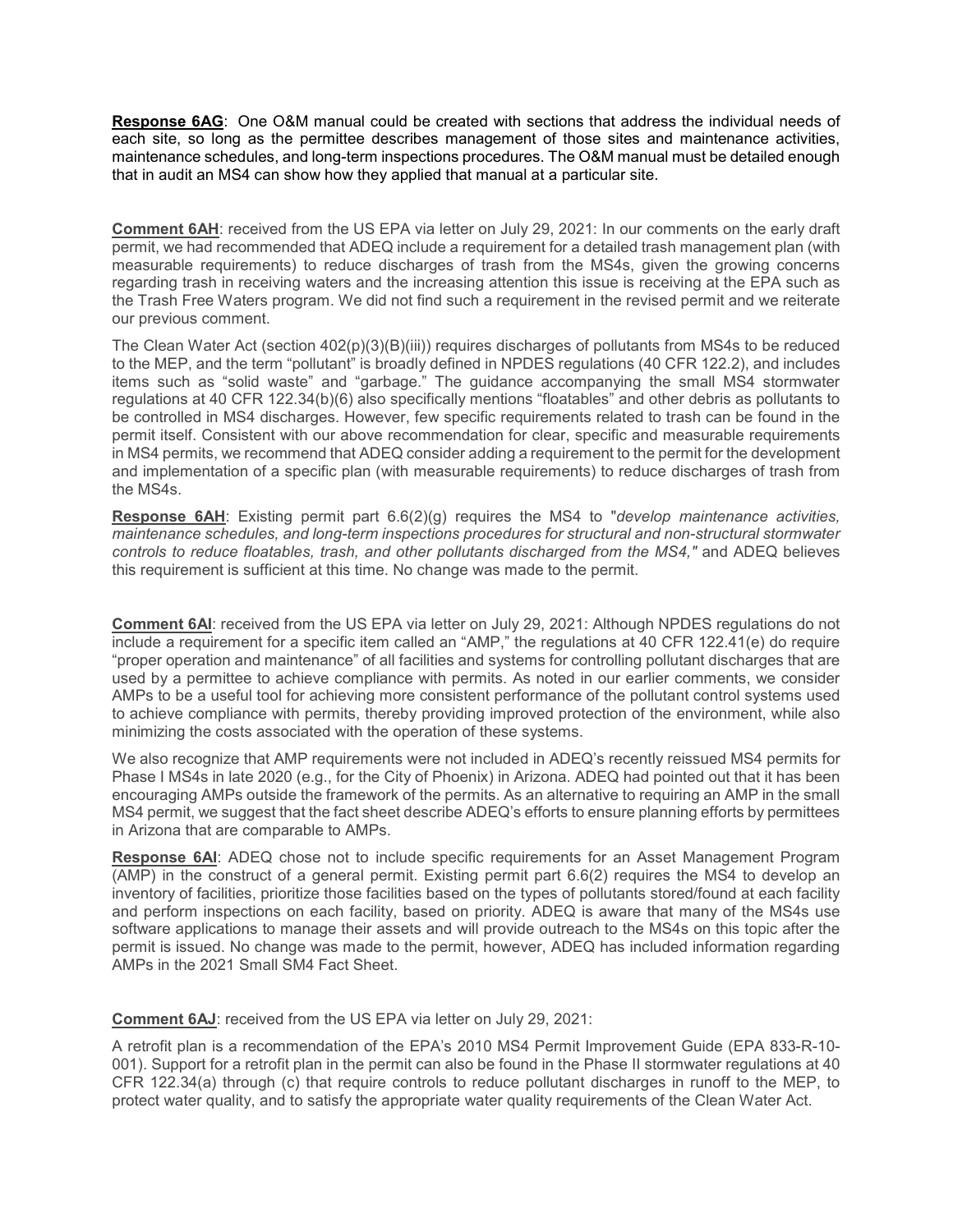We also recommend a focus on green infrastructure controls for any retrofit projects since the water quality benefits of green infrastructure for new developments (and other benefits such as groundwater recharge) would also result from the retrofit of such controls in existing developed areas.

**Response 6AJ**: In this 2021 Small MS4 permit, ADEQ is requiring the MS4s to implement Stormwater Characterization Monitoring for the first time. As that data becomes available at the end of permit year two, ADEQ will evaluate the data and recommend a retrofit plan as a countermeasure for MS4s that have exceedances of surface water quality standards identified by this monitoring. No change was made to the permit.

#### **Permit Section 7.0 - Monitoring Requirements**

**Comment 7A**: received from Gust Rosenfeld "The Coalition" via letter on July 29, 2021:

- The requirements of Part 7.0 and its subparts are confusing and lack clarity regarding the scope of applicability. It is unclear which provisions are applicable to all small MS4 systems and which are applicable to those that discharge to impaired, not attaining, or OAWs.
- As stated above, ADEQ does not possess the legal authority to impose characterization requirements on a small MS4 system; therefore, Appendix B and Subpart 7.1.b should be deleted.
- Furthermore, regarding Note #2 of Appendix B, ADEQ requires the collection of samples "manually"; if ADEQ can provide the legal authority for Part 7.0, characterization, please allow auto sampling as it is a safer and more effective means of sampling under wet weather conditions.
- Furthermore, vague and/or overly broad terms like, "assess the overall health...," should be deleted from the permit (Subpart 7.1.d) Such terms make it impossible for a municipality to comply with the requirement and may result in an abuse of discretion if enforcement is attempted by ADEQ.

#### **Response 7A**:

- The first paragraph of permit part 7.0 states "All MS4s are required to perform Stormwater Characterization Monitoring as set forth in this section. Additionally, MS4s that have stormwater discharges to impaired or not-attaining waters, OAWs, or waters with TMDLs shall monitor for the impairments, as outlined in this section."
- 40 CFR 122.34(d)(1) states "*the permit must require the permittee to evaluate compliance with the terms and conditions of the permit, including the effectiveness of the components of its storm water management program, and the status of achieving the measurable requirements in the permit."*  The note to paragraph (d)(1) states "*the NPDES permitting authority may determine monitoring requirements for the permittee in accordance with State/Tribal monitoring plans appropriate to the watershed..."* This note allows ADEQ sufficient authority to require analytical monitoring.
- Note 2 of Appendix B has been revised as follows: " The permittee shall collect discrete samples and shall attempt to include the "first flush" (first 30 minutes of stormwater discharge) of a qualifying storm event whenever possible to do so. Auto Sampling equipment may be used, if available."
- Permit part  $7.1(1)(d)$  requires the assessment of the overall health of a waterbody that is impaired/not-attaining or is an OAW. While this may seem overly broad to the general public, permittees that discharge to these waters typically know what to look for to provide an assessment and ADEQ is always willing to provide outreach and training upon request. No changes were made to the permit.

**Comment 7B**: received from Gust Rosenfeld "The Coalition" via letter on July 29, 2021:

• Part 7 of the permit sets forth stormwater monitoring requirements. Subpart 7.2, however, imposes a characterization requirement on all small MS4 systems. The imposition of characterization requirements on small MS4 systems is not authorized. By its terms, 40 CFR 122.26(d} establishes requirements for "large and medium" municipal separate storm sewer discharges. 40 CFR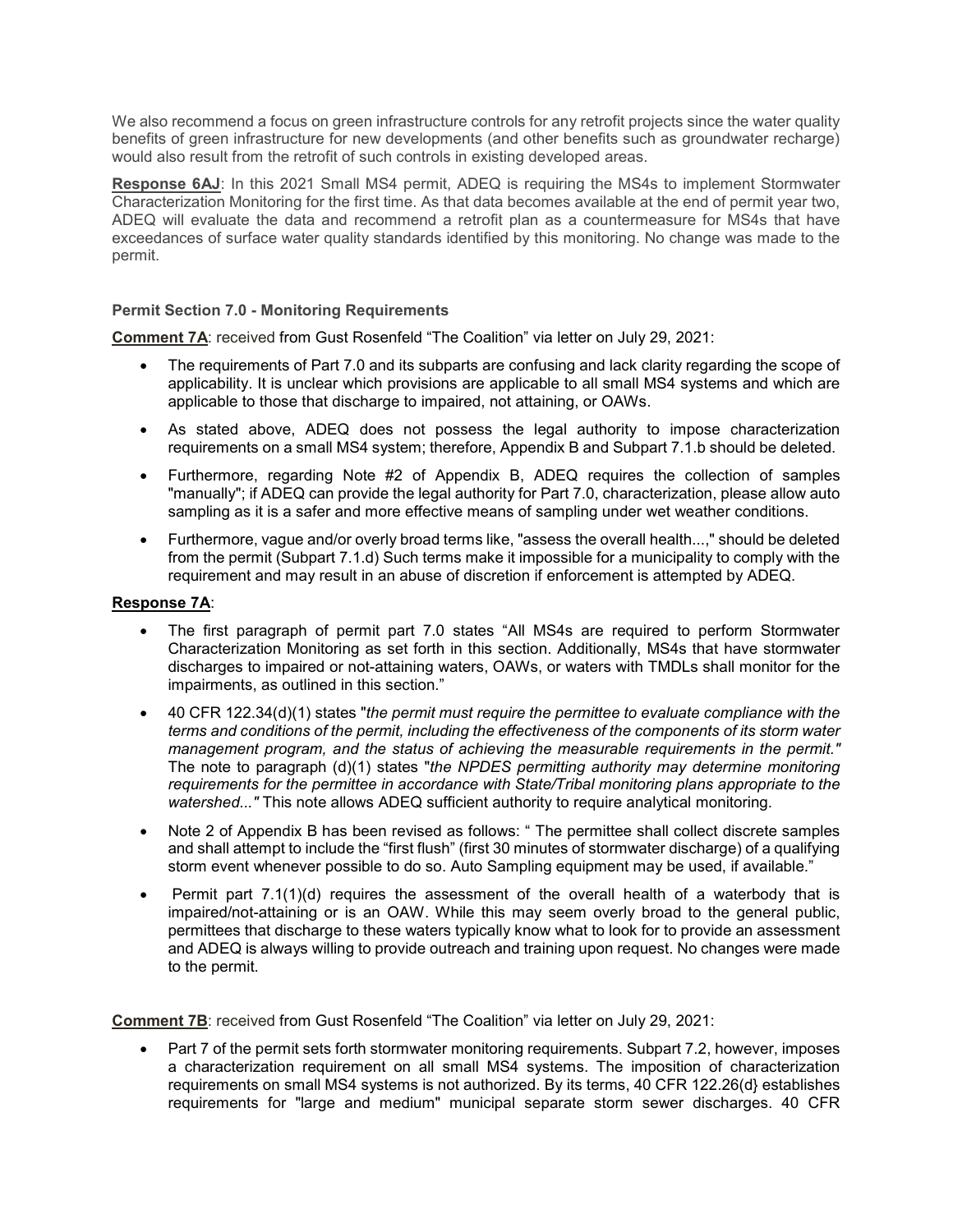122.26(d). The requirements in 40 CFR 122.26(d}(2)(iii), which establish certain sampling and characterization requirements for large and medium systems, do not establish authority for the imposition of such sampling and characterization requirements on small MS4 systems. Pursuant to ARS §49-104.A.16 and ARS §49-255.01.B, the imposition of such requirements on small MS4 systems is beyond the scope of ADEQ's authority, and the purported sampling and characterization requirements should be removed from the permit. Furthermore, the imposition of such requirements on small MS4 systems imposes an unreasonable financial and resource burden of the municipality.

- The Imposition of a Requirement to Perform Wet Weather Monitoring is Not Authorized. Similar to Section 7.1, ADEQ lacks the authority in Section 7.2 to require small MS4 systems to perform wet weather monitoring. This requirement is thus beyond the limits of what is required under federal law, and is not specifically authorized by the Arizona legislature. Pursuant to ARS § 49-104.A.16 and ARS § 49- 255.01.B, the imposition of this requirement on small MS4 systems is beyond the scope of ADEQ's authority, and the purported sampling and characterization requirements should be removed from the permit. Similarly, to the extent ADEQ is attempting to incorporate sampling and monitoring requirements for small MS4 systems in order to "set a baseline," or because the ADEQ may find the information useful, this does not provide a basis for including these requirements in the permit, and is similarly beyond the scope of ADEQ's authority.
- To the extent these provisions in Part 7 are cross-referenced and included in other sections of the permit, those sections should be revised to eliminate the cross-reference and requirement. In particular, Section 5.1, regarding Water Quality Based Effluent Limitations, should be revised to remove the reference to Part 7. Section 5.1 cites Clean Water Act 402(p}(3)(B)(iii} as authority for including in the permit provisions that ensure that discharges under the permit do not cause or contribute to a violation of surface water quality standards. This section 5.1, which is focused on pollution reduction and avoidance of surface water quality standards exceedance, does not alter the scope of ADEQ's authority to impose monitoring requirements in the absence of an indication of exceedance of surface water quality standards. As such, the reference to monitoring under Part 7 should be removed from Section 5.1. Similarly, Part 6.3.7 of the permit calls for visual monitoring as a Best Management Practice, including wet weather and dry weather monitoring. The requirement for, and reference to, wet weather monitoring should be removed.

**Response 7B**: ADEQ disagrees that the monitoring requirements referenced exceed ADEQ's authority. 40 CFR 122.34(d)(1) states "*the permit must require the permittee to evaluate compliance with the terms and conditions of the permit, including the effectiveness of the components of its storm water management program, and the status of achieving the measurable requirements in the permit.*" The note to paragraph (d)(1) states "*the NPDES permitting authority may determine monitoring requirements for the permittee in accordance with State/Tribal monitoring plans appropriate to the watershed...*" This note provides ADEQ sufficient authority to require analytical monitoring.

**Comment 7C**: received from Gust Rosenfeld "The Coalition" via letter on July 29, 2021: Wet Weather Sampling is Dangerous, Ineffective and Inefficient.

**Response 7C**: Permit part 7.2(5) Adverse Climatic Conditions states that *"Sampling of a qualifying storm event is not required during adverse climatic conditions,"* such as local flooding, high winds, and electrical storms. If a MS4 determines that attempting to collect samples for analytical monitoring is unsafe, the MS4 may opt to take the sample at another time or use a no discharge indicator code on their DMR for that sampling event. ADEQ does not believe that wet weather sampling is ineffective and inefficient. Wet weather sampling is one of the only ways to capture empirical data to determine the contribution of stormwater pollutants that are discharged from MS4s into Arizona's protected surface waters. No change has been made to the permit.

**Comment 7D**: received from Gust Rosenfeld "The Coalition" via letter on July 29, 2021:

• Beyond the lack of authority for the stormwater sampling requirements in Section 7, wet weather screening is an ineffective method for investigating illicit discharges in the desert environment, and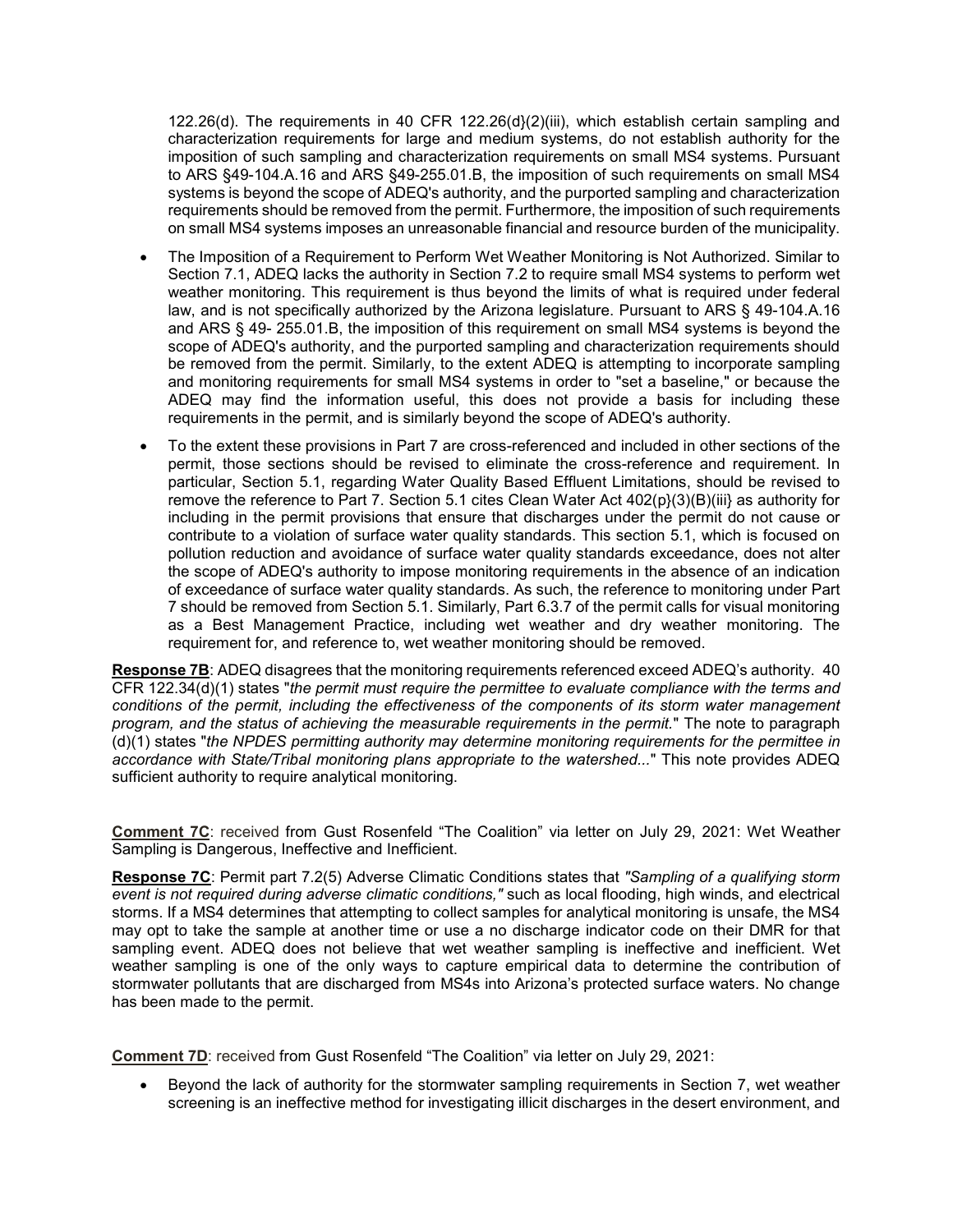poses unnecessary safety risks, and should therefore be removed from the permit as a policy matter. Other, far more effective practices exist, such as a dry weather direct inspection program covering all outdoor activities of commercial/industrial properties that discharge to the MS4, mapping of the storm system, dry weather screening, and direct inspection of the right-of-way. Experience has demonstrated that these dry weather Best Management Practices are safer and more effective methods than the proposed wet weather monitoring.

- As set forth in 40 CFR 122.26(d}(2)(iii), USEPA regulations apply these wet weather sampling requirements to large or medium MS4s, assuming larger, more complex stormwater systems with significantly greater flow. In attempting to apply these requirements in a permit applicable to small MS4 systems, ADEQ has provided no supporting evidence or justification that the significant burdens and risks imposed are warranted. The underlying assumptions supporting these requirements are particularly discordant in the desert environment. The average rain event is less than 0.5 inches, so few rains produce actual flow from discharge points. Initial rain conditions create very slippery roadway surfaces, making staff safety during travel a significant concern. To the extent rain events are significant enough to allow sufficient flow for monitoring, they are likely to also create washouts, road shut downs, dangerous flow levels, and unpassable washes, creating risk for municipal staff. In addition, the typical storms in Arizona include dangerous lighting strikes, adding to the danger of being outdoors near trees with a long reach sampling pole.
- Further, most discharge locations are at least 30 minutes or more from any office, making effective collection of first flush samples unlikely. In addition, most rains occur at night, and can often occur on weekends. Staff will be required to be on standby, and will potentially need to have the capability to be on call 24 hours a day, 7 days a week. This "storm chasing" would impose a significant afterhours staffing cost that would produce little benefit, representing an inefficient use of resources.
- Thus, even if ADEQ had proper authority, the proposed wet weather sampling requirements would not be warranted, since they would put small MS4 system employees at risk with little or no benefit, and at significant cost. In practice, given that receiving ephemeral waterways like the Queen Creek wash only contain flow during storm events, attempted sampling of such flow is inherently dangerous.

**Response 7D**: ADEQ welcomes data, information, or studies that support the commenter's conclusions on the efficacy of non-analytical monitoring. Requirements for this one-time characterization monitoring will inform IDDE efforts in ways visual monitoring cannot. Levels of metals, e. coli, PCBs, PAHs, etc. cannot be assessed by visual observation. Stormwater sampling can be done safely, as decades of Phase I MS4 sampling demonstrate. The permittee has significant leeway in placing the monitoring locations. Prudent selection of locations will allow safe monitoring.

**Comment 7E**: received from the City of Peoria via Konveio on June 30, 2021: What is the difference between "impaired" and "not attaining" waters? I presume that a water that is impaired, has one or more pollutant parameters that are exceeding existing water quality standards. This may result in a water not attaining a designated use (e.g. Aquatic & Wildlife warm). Can conditions of impaired and not attaining be mutually exclusive?

**Response 7E**: Not Attaining Waters (Category 4) have available data and/or information which indicate that at least one designated use is not being supported, but a TMDL is not required because either a TMDL has already been completed (4a) or a plan is in place to attain water quality standards within the next assessment cycle (4b), or the impairment is caused by pollution but not a pollutant (4c).

**Comment 7F**: received by the City of Surprise via Konveio on July 27, 2021: A process is needed to address the possibility of exemption from the Monitoring Requirements. Many permit holders will not have actual outfalls at identified waters of the State and will need to be able to document their non-participation in this requirement of the permit.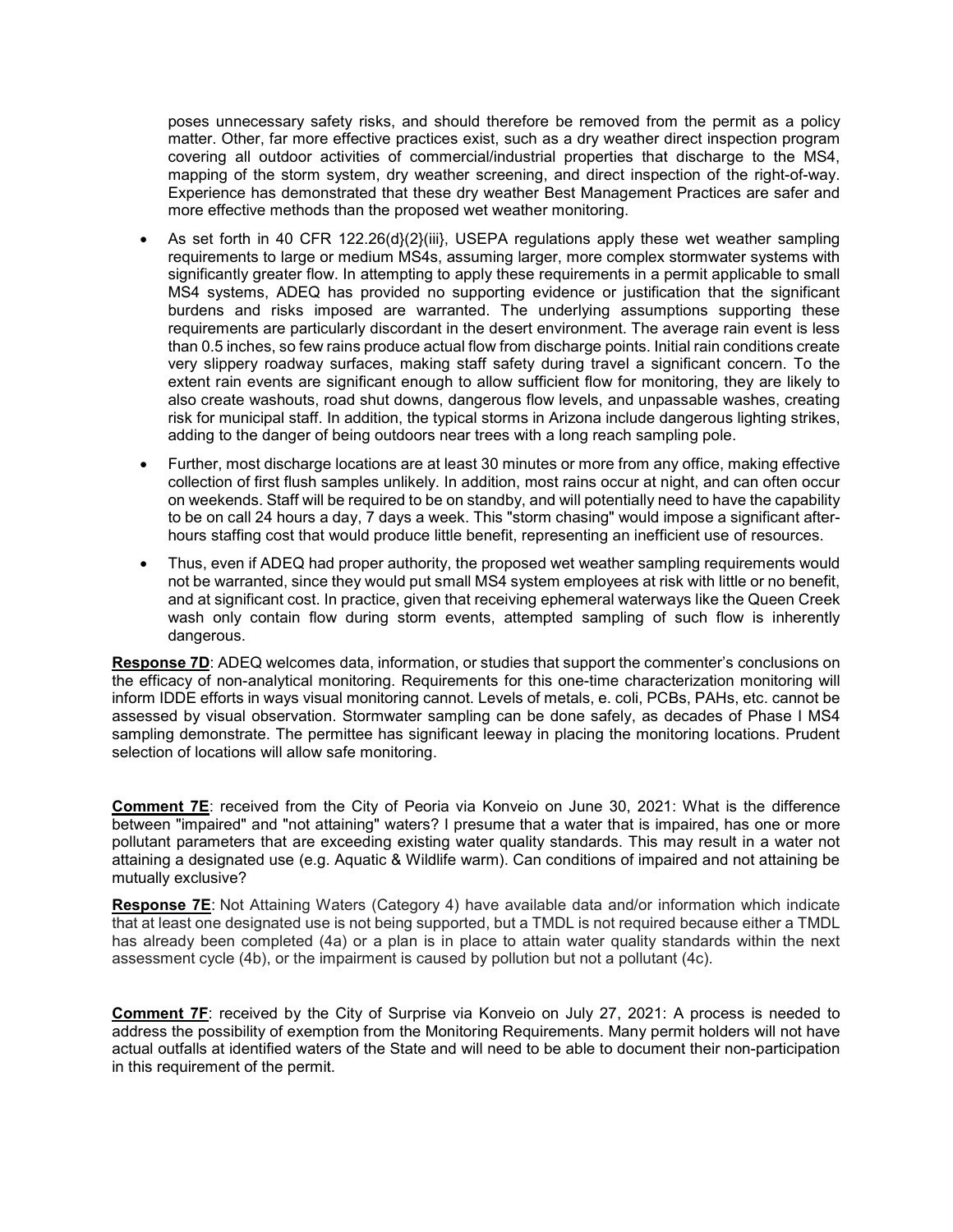A watershed approach could create a model for cost sharing with applicable permit holders and more defined monitoring within specific reaches. The suggestion of approaching from a watershed perspective is great. This would assist in addressing participation issues and create a better monitoring response.

**Response 7F**: ADEQ understands that not all small MS4s have outfalls to directly protected surface waters. The Permit requires sampling from "at least three (3) outfalls *or locations* within the MS4, representative of stormwater pollution from the MS4 for stormwater characterization monitoring." (Emphasis added.) An MS4 without outfalls must choose at least three locations within the MS4 that are representative of stormwater pollution under Section 7.2.4. ADEQ is interested in discussing a watershed approach with MS4 permittees for future permits, however to date, this has not been brought up by the MS4 community as an option for discussion. No change was made to the permit.

**Comment 7G**: received from Maricopa County via Konveio on July 9, 2021: Which portion of state statute or federal regulation form the basis of the requirements in section 7.1?

**Response 7G**: 40 CFR 134(a) states that "*the NPDES permitting authority must include permit terms and conditions to reduce the discharge of pollutants from the MS4 to the maximum extent practicable (MEP), ... Such terms and conditions may include narrative, numeric, or other types of requirements (e.g., implementation of specific tasks or best management practices (BMPs), BMP design requirements, performance requirements, adaptive management requirements, schedules for implementation and maintenance, and frequency of actions)."*

**Comment 7H**: received from Yavapai County via Konveio on June 23, 2021: Will a category key, or reference to it {permit part 7.1(2)] be included in this permit?

**Response 7H**: There are various locations on the ADEQ website that offer information on impaired or notattaining waters and OAWs. ADEQ suggests using EMAPs from the home page and choosing the link associated with Impaired Waters or OAWs which open the maps to those specific GIS layers. EMAPs can be found by clicking here: <http://www.azdeq.gov/emaps> No change has been made to the permit.

**Comment 7I**: received from the City of Peoria via Konveio on June 30, 2021: This section needs additional clarification in situations where the storm system is contiguous with neighboring municipalities that have the outfall locations within their jurisdiction. As it reads, if you do not directly discharge to one of the items listed in 7.1(2) you will not need to monitor.

**Response 7I**: Permit part 7.1(2) states: *"the permittee shall identify outfall locations in the SMWP that... discharge to impaired/not-attaining/OAWs*." If a municipality does not directly discharge into one of the waters listed in 7.1(2), no monitoring is required.

**Comment 7J**: received from Dr. David C. Bell, Air Force Regional Environmental Coordinator via letter on July 29, 2021: Section 7.2 of the revised MS4 GP adds new stormwater characterization monitoring requirements to the permit. Large and Medium Phase I MS4s may be required to collect characterization data, but per Federal Register (FR.) Vol. 64, No. 235, pg 68768, the operator of a Small Phase II MS4 is currently not required to follow the application requirements of  $\S$  122.26(d)(1)(iii) (Part 1 source identification), § 122.26 (d)(1)(iv) (Part 1 discharge characterization), and § 122.26(d)(2)(iii) (Part 2 discharge characterization data), even if applying as a co-permittee. While 40 CFR 122.26(d)(2)(iii) and (iv) allow some authority for requiring the collection of characterization data for Large and Medium Phase I MS4s, that specific authority does not apply to Small Phase II MS4s and thus should not be utilized for inclusion into this MS4 GP. In accordance with FR. Vol. 64, No. 235, which amended the regulations to require coverage for Small MS4s, the EPA believes that Small Phase II MS4 operators implementing the 6 minimum measures do not require more stringent limitations to meet water quality standards. (See FR. Vol. 64, No. 235, pg. 68769 "For purposes of today's rule, EPA recommends that, in general, NPDES permits for small MS4s should not require the conduct of any additional monitoring beyond monitoring that the small MS4 may be already performing."). The AF understands that under 40 CFR 122.34(c), the State can include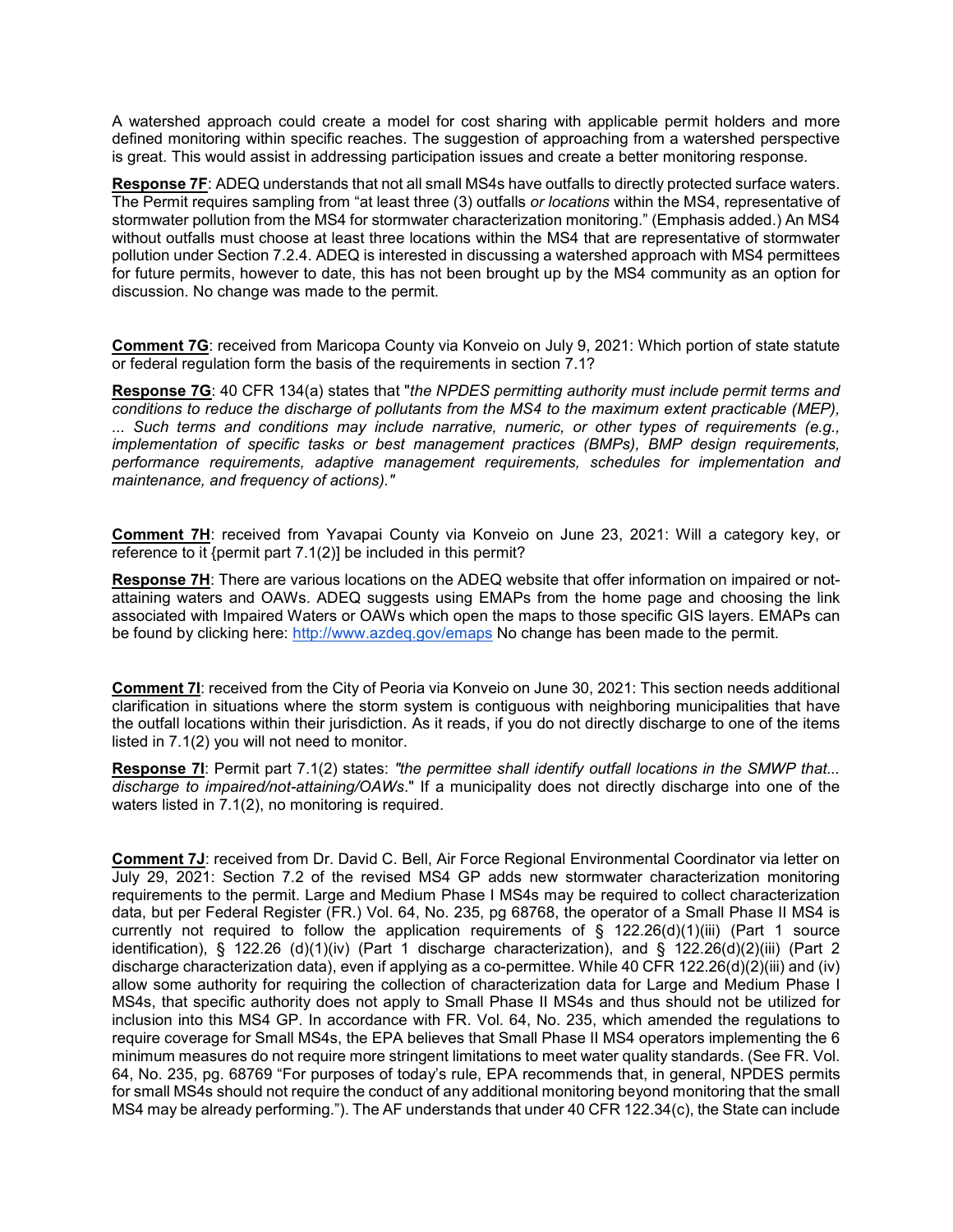other applicable requirements that are more stringent, however Arizona law prohibits the Arizona Department of Environmental Quality (ADEQ) from implementing environmental requirements that are more stringent than federal requirements unless specifically authorized by the legislature (ARS Section 49- 104). Section 7.2 of this proposed MS4 GP is overreaching ADEQ's legislative authority. To that end, we are requesting that you eliminate the Section 7.2 stormwater characterization monitoring requirements.

**Response 7J**: ADEQ disagrees that the Phase II stormwater rule does not authorize monitoring. The Phase II rule preamble states unambiguously that "[p]ermitting authorities can specify monitoring or other means of evaluation when writing permits." The Phase II rule itself states at Note to 40 CFR 122.34(d)(1), "[t]he NPDES permitting authority may determine monitoring requirements for the permittee in accordance with State/Tribal monitoring plans appropriate to the watershed." The commenter's quote from the Phase II rule is with regards to the first permit cycle of Phase II MS4 permits, not subsequent permit reissuances; the next sentence after the commenter's Phase II rule quote begins, "In the second and subsequent permit terms…"

The Phase II rule encourages the permitting authority to consider these factors in determining monitoring requirements:

(1) To characterize water quality and ecosystem health in a watershed over time, (2) to determine causes of existing and future water quality and ecosystem health problems in a watershed and develop a watershed management program, (3) to assess progress of watershed management program or effectiveness of pollution prevention and control practices, and (4) to support documentation of compliance with permit conditions and/or water quality standards.

The Permit's stormwater characterization monitoring and monitoring related to TMDLs, impaired/nonattaining waters, and OAWs aligns with the above factors.

**Comment 7K**: received from Yavapai County via Konveio on June 24, 2021: [permit part 7.2] For all parameters in Appendix B? Is ADEQ going to provide training or a handbook with detailed instructions and an equipment list for Stormwater Characterization Monitoring?

**Response 7K**: ADEQ's requirements for Stormwater Characterization Monitoring indicate that discrete or grab samples be taken to meet this requirement. ADEQ intends to provide outreach training to all MS4s, as necessary. ADEQ also encourages MS4s that have not participated in analytical monitoring to discuss consumables (bottles, etc.) and equipment with their lab of choice to ensure samples will be collected in a manner that the lab can process.

**Comment 7L**: received from Yavapai County via Konveio on June 24, 2021: 7.2(2) states that the permittee shall conduct stormwater characterization monitoring for qualifying storm events. For all parameters in Appendix B? Is ADEQ going to provide training or a handbook with detailed instructions and an equipment list for Stormwater Characterization Monitoring?

**Response 7L**: The Permit Section 7 details which parameters must be included in Stormwater Characterization. This Characterization monitoring continues and improves our AZPDES program goals of reducing pollutants to the Maximum Extent Practicable and protecting human health and the environment. Characterization monitoring will help the municipality better understand the nature of its pollutant discharge from its MS4. Such analytical monitoring can help with topics from tracing illicit discharges to identifying crossed connections with sanitary sewers, to public education/health alerts. AZPDES permits of all types may require monitoring of discharges. The permittee, as the discharger of pollutants, has the responsibility to monitor those pollutants. ADEQ has a robust ambient monitoring program that assesses water quality throughout the state, but the permittee is responsible for monitoring the discharge of pollutants from its outfalls.

**Comment 7M**: received from Mohave County via Konveio on July 201, 2021: Collecting samples [permit part 7.2] during flow events is almost impossible due to the distance from our office to the site (more than 1 hour drive) and because there is no staff available at night or weekends. This should be modified.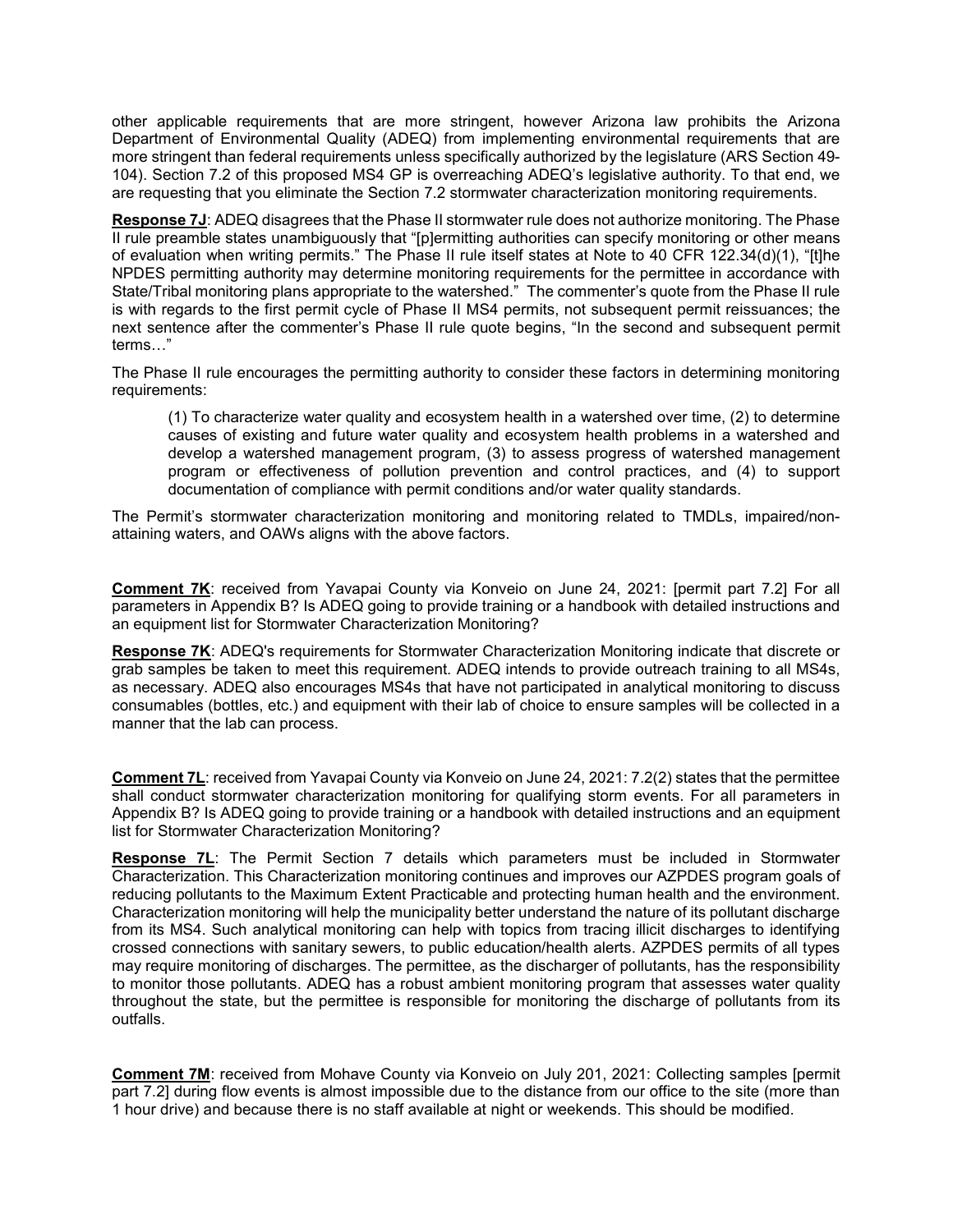• The list of potential pollutants [permit part 7.2] is very extensive and could be burdensome to Mohave County. Also, due to drought conditions there may not be any flow in our outfalls during that time period.

#### **Response 7M**:

- ADEQ understands that some MS4s cover significant areas across the state, especially for counties. ADEQ will provide assistance with training and mobilization, if requested, to assist any MS4 with collecting analytical monitoring data. However, ADEQ requires that the MS4 will, even outside of normal business hours, collect samples for Stormwater Characterization monitoring. As mentioned in other responses, this monitoring is one time only within the first two years of permit coverage and the MS4 chooses the locations for monitoring. No changes have been made to the permit.
- The list of parameters in the Stormwater Characterization Sampling requirement of permit part 7.2 are parameters from EPA's priority pollutant list. This is a one-time only sampling event at three locations, within the first two years of permit coverage and encourages MS4s to implement this requirement to the maximum extent practicable. ADEQ understands that the climatic conditions in Arizona may not allow for sample collection. Pursuant to a good-faith effort to collect the samples, the Discharge Monitoring Report will include No Discharge codes (NODI) should this situation occur.

**Comment 7N**: received from Mohave County via Konveio on July 201, 2021: The information desired in this paragraph [Fact Sheet Section 7.0] is almost impossible for Mohave County to obtain. It is very unlikely that county staff could be on site to monitor the volume, duration or flow rate. A flow rate measurement would require sensors that don't exist in all our outfalls.

**Response 7N**: Part 7.0 of the 2021 Small MS4 Fact Sheet has been revised to remove the last sentence of the second paragraph, "*the permit requires the permittee to maintain monitoring records, including the volume, duration and flow rate of stormwater discharge.*" These parameters are not required for Stormwater Characterization Monitoring in this permit.

**Comment 7O**: received from Gust Rosenfeld "The Coalition" via letter on July 29, 2021: Subpart 7.2(4) requires the identification of three outfalls or "locations" within the MS4; there is no authority to regulate "locations". The use of that term is vague and/or overly broad and should be deleted.

**Response 7O**: The locations may be within the MS4 (so long as the location is representative of stormwater pollution from the MS4), rather than at the outfall from the MS4, giving the municipality more control over the monitoring location. No change was made to the permit.

**Comment 7P**: received from Maricopa County via Konveio on July 9, 2021: Recommend that ADEQ specify all the locations [permit part 7.2(4)] to be tested and the parameters to be tested for to ensure the permittee meets the requirements (add clarity to expected monitoring requirements).

**Response 7P:** Permit part 7.2(4) explains that the permittee shall identify three (3) outfalls, including the land use (residential, commercial and industrial). Appendix B of the permit identifies the parameters to be analyzed. ADEQ would be happy to discuss outfall locations with any MS4 but it is the permittees responsibility to identify outfall locations as part of the requirements of permit part 6.3(1), Storm Sewer Mapping.

**Comment 7Q**: received from Maricopa County via Konveio on July 9, 2021: Does this exclude the use of collection devices (auto samplers that are capable of collecting a first flush)?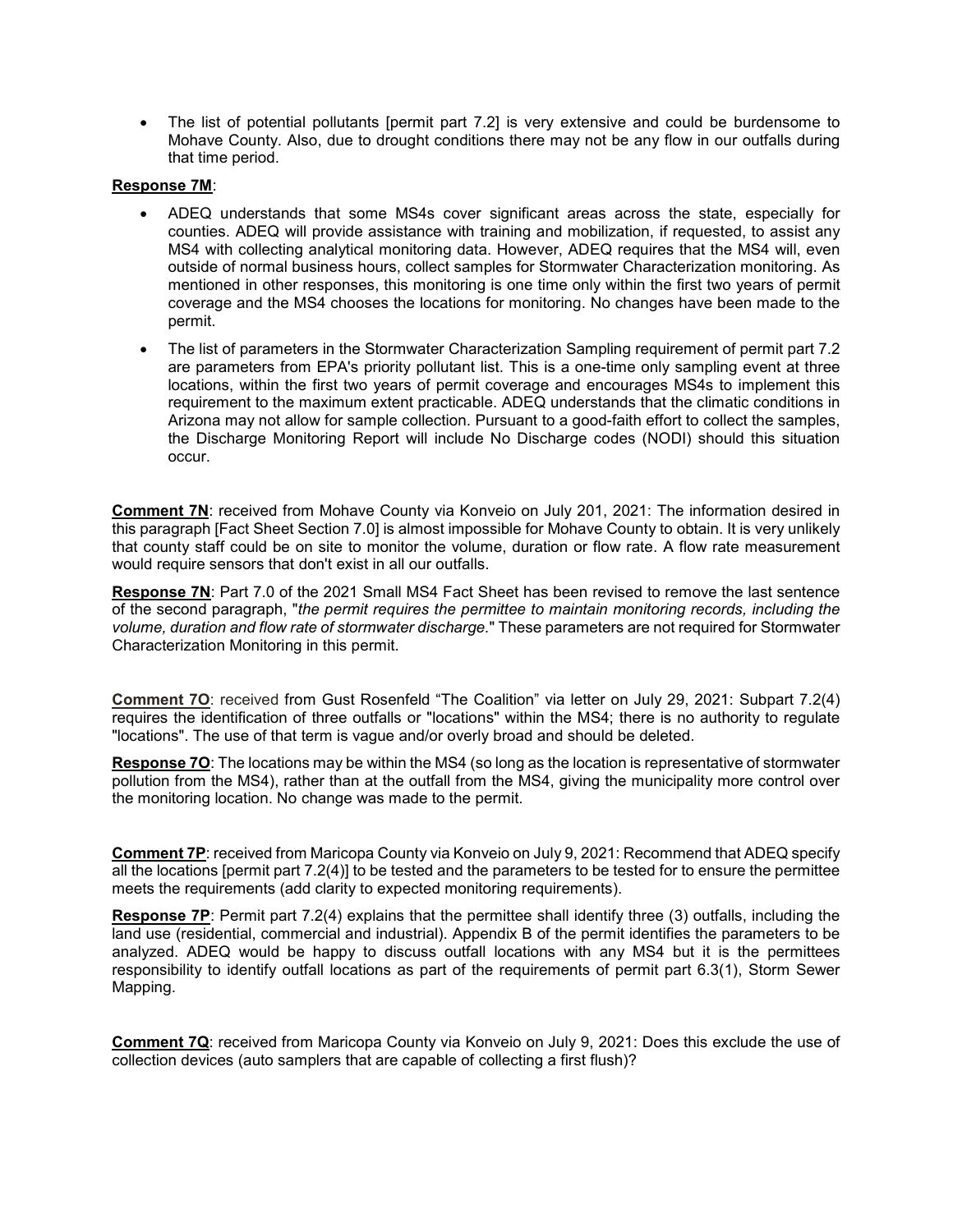**Response 7Q**: Auto-Samplers or other collection devices are an acceptable means of collecting a stormwater sample, however, ADEQ is not requiring these in the permit as it is understood that not all MS4s have sampling equipment or the means to acquire these devices for the limited use required in this permit.

**Comment 7R**: received from Yavapai County via Konveio on June 24, 2021: Will ADEQ provide some form of SAP [Sampling and Analysis Plan, permit part 7.3] guidance?

**Response 7R**: Permit part 7.3 provides several requirements that should be included in a Sampling and Analysis Plan. Additionally, ADEQ has created Sampling and Analysis Plan (SAP) templates for various AZPDES general permits and will make a template available to the MS4s prior to the effective date of the permit.

**Comment 7S**: received from Yavapai County via Konveio on June 24, 2021: A comment on Storm Event Records: Seemingly identical significant rainfall events often produce highly variable outfall flows. Light rain at a specific location will sometimes translate to good outfall flows for grab sampling. Other times, heavy rain at the same location will generate runoff in a different direction. YCFCD has an extensive system of precipitation and stream gages that helps guide our MS4 analytical and visual monitoring efforts. It can still be hit or miss.

**Response 7S**: ADEQ appreciates your comment and understands that storm events in Arizona are unpredictable. We recommend that MS4s attempt to obtain wet season sampling if required, and document no discharge codes (NODI) on the Discharge Monitoring Report as applicable. No change was made to the permit.

**Comment 7T**: received from Gust Rosenfeld "The Coalition" via letter on July 29, 2021: Please clarify whether Subpart 7.5 only requires monitoring for an impaired water, not-attaining water, and/or OAW. A requirement beyond monitoring of an impaired water, not-attaining water, and/or OAW is beyond ADEQ's authority. To the extent such an obligation is imposed on waters that are not impaired waters, not-attaining waters, or OAWs, the requirement should be removed.

**Response 7T**: ADEQ agrees that additional clarity is needed in permit part 7.5 and has added a leading statement as follows: "*All MS4s that have discharges to impaired or not-attaining waters or OAWs shall perform analytical monitoring as per the frequencies and deadlines stated in this section."* ADEQ disagrees, however, that requiring analytical monitoring is outside our scope of authority. Please see the response to comment 7J. Also note - this analytical monitoring is in addition to the Stormwater Characterization monitoring as described in permit parts 7.2.

**Comment 7U**: received from Maricopa County via Konveio on July 9, 2021: Section 7.5 reads that the operator shall conduct analytical monitoring a minimum of two (2x) times per wet season throughout the duration of permit coverage. Section 7.2(1) reads that the permittee shall sample stormwater discharges from the MS4, as required in Appendix C, one (1) time within the first two (2) years of the effective date of the permit. These two requirements seem to be in conflict if a permittee has three outfalls, is that correct?

**Response 7U:** There are two separate analytical monitoring requirements. Permit part 7.2 discusses Stormwater Characterization Monitoring that is required of ALL small MS4s, regardless of whether they have an "outfall" or if the monitoring location is where stormwater leaves their MS4 and enters another MS4 (a location). Permit part 7.5 discusses wet weather monitoring that is only required if the MS4 discharges to an impaired or not-attaining water or an OAW. As these two types of monitoring are different, the requirements are different.

**Comment 7V**: received from the City of Prescott via Konveio on July 8, 2021: So if we have 100 outfalls we'd be sampling 25 of them and each of those 2 times per cool season and 2 times per warm season? If so, that seems excessive. If not, please clarify the language here.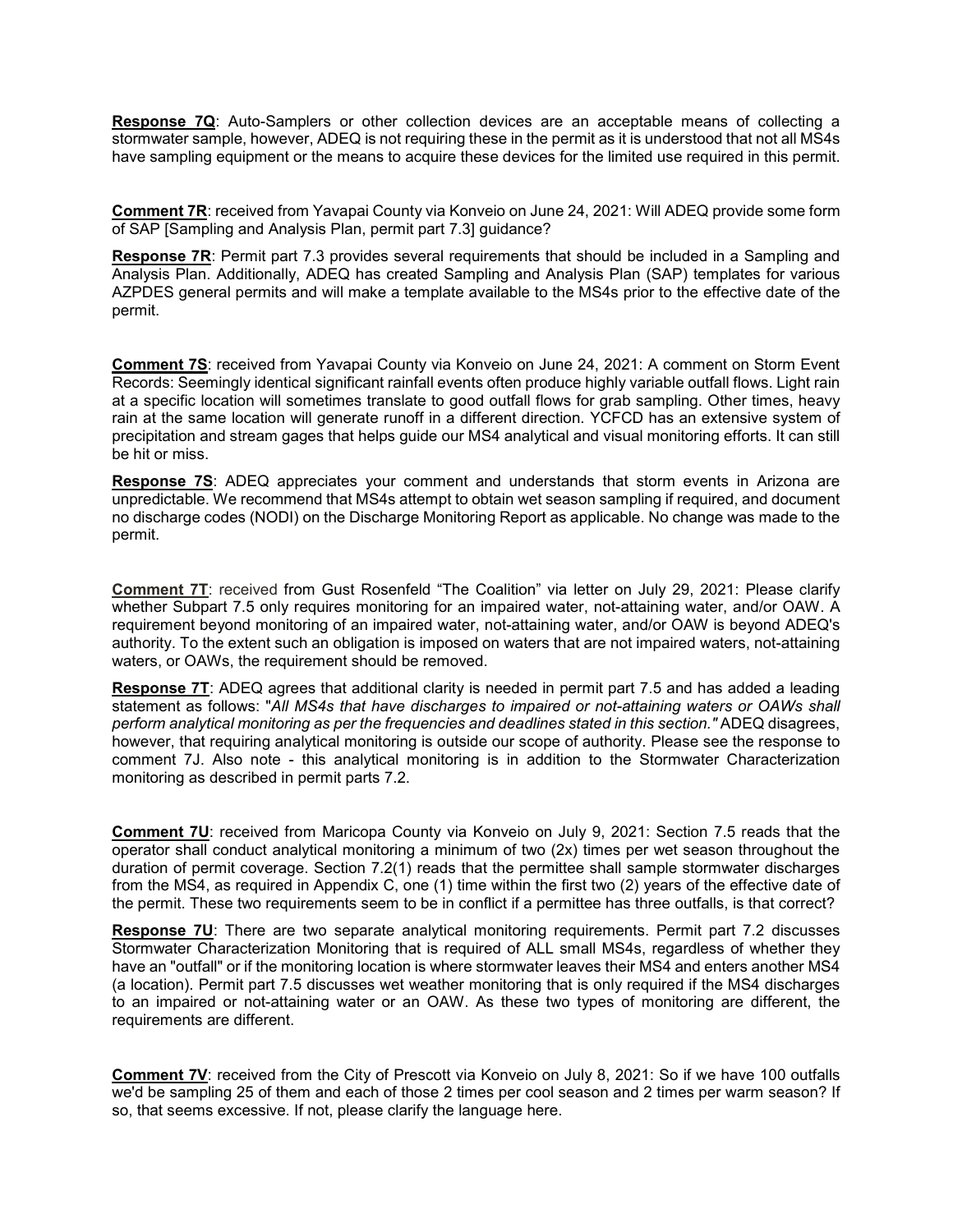**Response 7V**: ADEQ has revised the permit requirements for wet season analytical monitoring of impaired and/or not-attaining waters and OAWs from 2-times per wet season to 1-time per wet season. The number of samples required, listed in Table 7, has also been revised: 1-4 outfalls = sample all; 5-20 outfalls = sample 5; over 20 outfalls = sample 10.

**Comment 7W**: received from the City of Prescott via Konveio on July 8, 2021: Remove the word "contain" **Response 7W:** ADEQ agrees and removed the word "contain" from permit part 7.5(2).

**Comment 7X:** received from Yavapai County via Konveio on June 24, 2021: Are operators required to possess and use monitoring instruments and equipment [permit part 7.5(3)(a)]?

**Response 7X**: For wet weather analytical monitoring of outfalls that discharge to impaired and/or notattaining waters and OAWs, the MS4 is required to have available the monitoring equipment necessary to take samples and submit them to a lab (or analyzed at a lab operated by the MS4). MS4s also have the option to contract out the monitoring parts of this permit. This is not a new requirement - existing MS4s effectively implemented analytical monitoring in the previous permit.

**Comment 7Y**: received from Yavapai County via Konveio on June 24, 2021: Does [permit part 7.5(3)(b)] this include simple Colilert testing for E. coli? By moving Colilert testing in-house, we've had a 6-fold increase in the number of samples analyzed with much greater reliability, and tremendous cost savings over the past two years. The capability to respond to storm events and run samples 7 days a week has helped us gain a much greater understanding of seasonal E. coli loading in the MS4.

**Response 7Y**: ADEQ agrees and included a permit part 7.5(3)(b) which lists Colilert as an acceptable means of "field testing" for E. coli.

**Comment 7Z**: received by the City of Surprise via Konveio on July 27, 2021: What is the intent of the Analytical Monitoring [permit part 7.7] especially at the Small MS4 level and on non-WOTUS waters?

**Response 7Z**: Permit part 7.7 describes the Discharge Monitoring Report (DMR) that is required for analytical monitoring of impaired/not-attaining waters or OAWs. The intent of implementing analytical monitoring is to gather data to better understand the contribution and impact of pollutants in stormwater discharges from MS4s on Arizona's protected surface waters. The agency will evaluate this data from the broader MS4 community and use it to inform and improve the next iteration of the Phase II MS4 permits with the goal of enhancing environmental protection. Protecting non-WOTUS protected surface waters is equally important to protecting WOTUS protected surface waters. However, no monitoring of non-protected surface waters is required.

#### **Permit Section 8.0 - Program Assessment, Recordkeeping, and Reporting**

**Comment 8A**: received from the City of Prescott via Konveio on July 8, 2021: Can you provide examples for what the self-evaluation could or should look like?

**Response 8A**: ADEQ agrees additional information is needed and has added examples of Program Evaluations as identified in permit part 8.1(1), in the 2021 Small MS4 Fact Sheet.

**Comment 8B**: received from Gust Rosenfeld "The Coalition" via letter on July 29, 2021; and the City of Surprise via Konveio on July 29, 2021: The recordkeeping provisions in the permit are inconsistent and, in some instances, violate the federal regulations. Subpart 8.2 requires records to be kept for "three (3) years", while Subpart 9.11.b requires records to be kept for "three (3) years from the date permit coverage ends". The permit provisions should be consistent and in compliance with the federal regulations.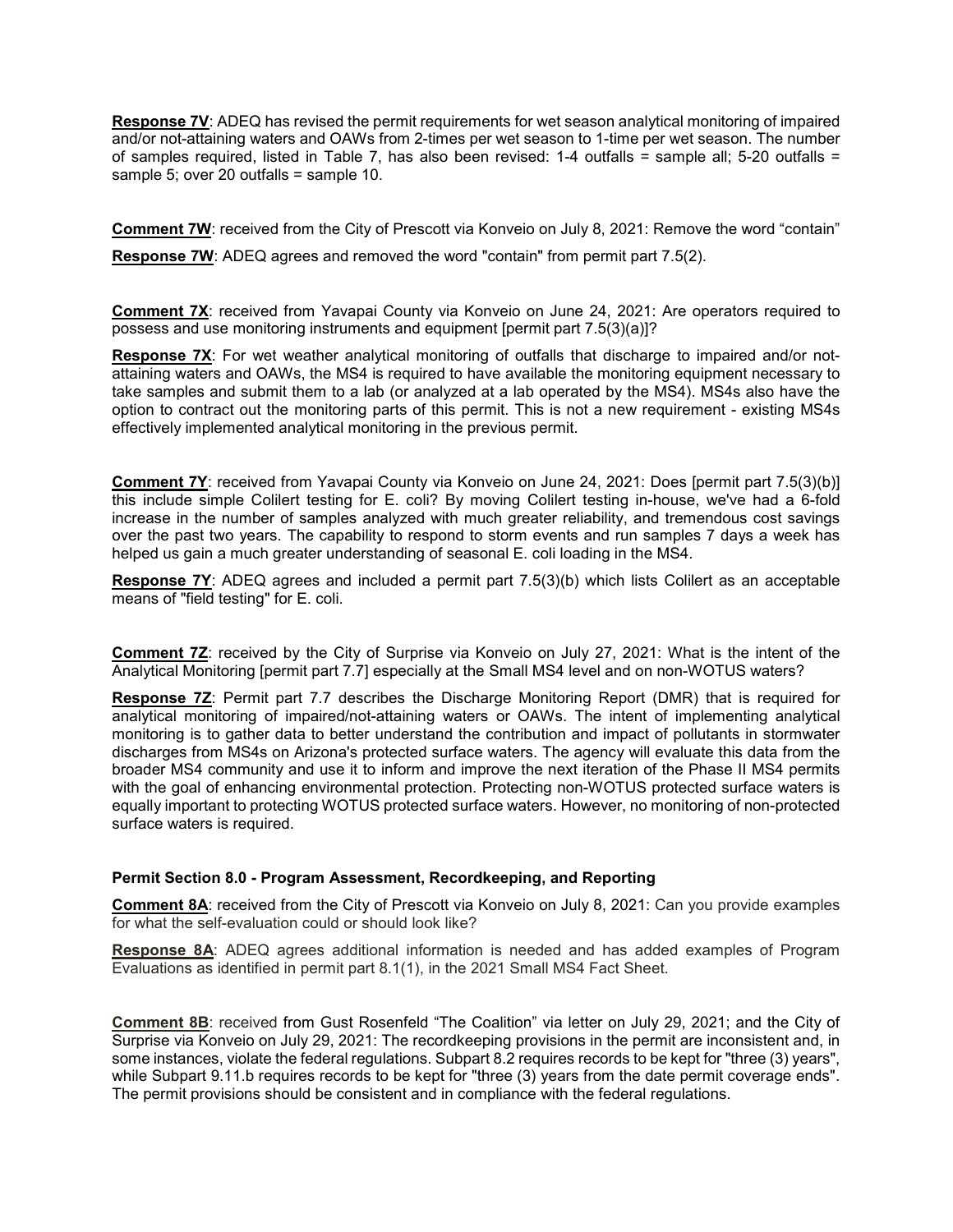**Response 8B**: ADEQ agrees and has revised permit part 8.2(1) as follows: "the permittee shall keep all records required by this permit for a period of three (3) years from the date permit coverage ends."

**Comment 8C**: received from the US EPA via letter on July 29, 2021: In our comments on the early draft permit, we noted that although the permit required the submittal of annual reports (section 8.3 and Appendix A), the permit lacked a deadline for the electronic submittal of the reports consistent with the e-reporting regulations. The current e-reporting deadline is December 21, 2025 in accordance with a deadline extension signed by the EPA on September 23, 2020; this deadline needs to be included in the permit.

**Response 8C**: The electronic reporting rule is a requirement for the permitting agency and as such, ADEQ chooses not to include this in the permit language. ADEQ will, however, modify the fact sheet to include information on e-reporting (including statutory citations) with an implementation schedule and estimated completion dates.

**Comment 8D**: received from the US EPA via letter on July 29, 2021: Section 8.3 of the permit should also include the requirements for an annual report listed at 40 CFR 122.34(d)(3)(i) through (v). We understand that myDEQ does not currently accommodate MS4 annual reports. The e-reporting regulations (40 CFR 127, Table 2) require the electronic submittal of the data elements at 40 CFR 122.34(d)(3)(i) through (v) in a small MS4 annual report.

**Response 8D:** The annual report covers 40 CFR 122.34(d)(3)(i) through (v). Currently myDEQ accepts electronic annual reports and ADEQ is working to ensure compliance with the e-reporting rule by the December, 2025 deadline.

#### **Permit Section 9 - Standard Permit Conditions**

**Comment 9**: received from Yavapai County via Konveio on June 24, 2021: Please consider delaying the 2021 permit until EPA and USACE have completed their reviews and actions [permit part 9.2 Duty to Reapply]

**Response 9**: As this is an AZPDES general permit which is reissued every five years and ADEQ has no knowledge of when EPA may revise the definition of wotus, ADEQ cannot justify holding the permit for future events.

#### **Permit Section 10 - Definitions**

**Comment 10A**: received from Gust Rosenfeld "The Coalition" via letter on July 29, 2021: This permit purports to change several definitions from the language provided under federal and state regulations. As previously noted, ADEQ may not adopt standards for stormwater discharges that are more stringent than those set forth in the federal regulations, unless specifically authorized to do so by the Arizona legislature. Where the legislature does authorize variation from the federal requirements, the variation must be limited to that specifically authorized. It is not appropriate to define a term in a permit in a manner which is different from the applicable statutes and regulations. All terms in the permit should be defined in a manner consistent with federal and state regulations.

**Response 10A**: The commenter did not specify which definitions they believe are not consistent with State and Federal Law. ADEQ has reviewed the definitions and have determined that they are consistent with A.R.S. 49-255 et seq. and relevant federal statute and regulation.

**Comment 10B**: received from Pima County via email on July 27, 2021: Add the citation of Arizona Administrative Code R18-11-107(C) requiring the extra protection for these waters [Tier 3 Antidegradation Protections].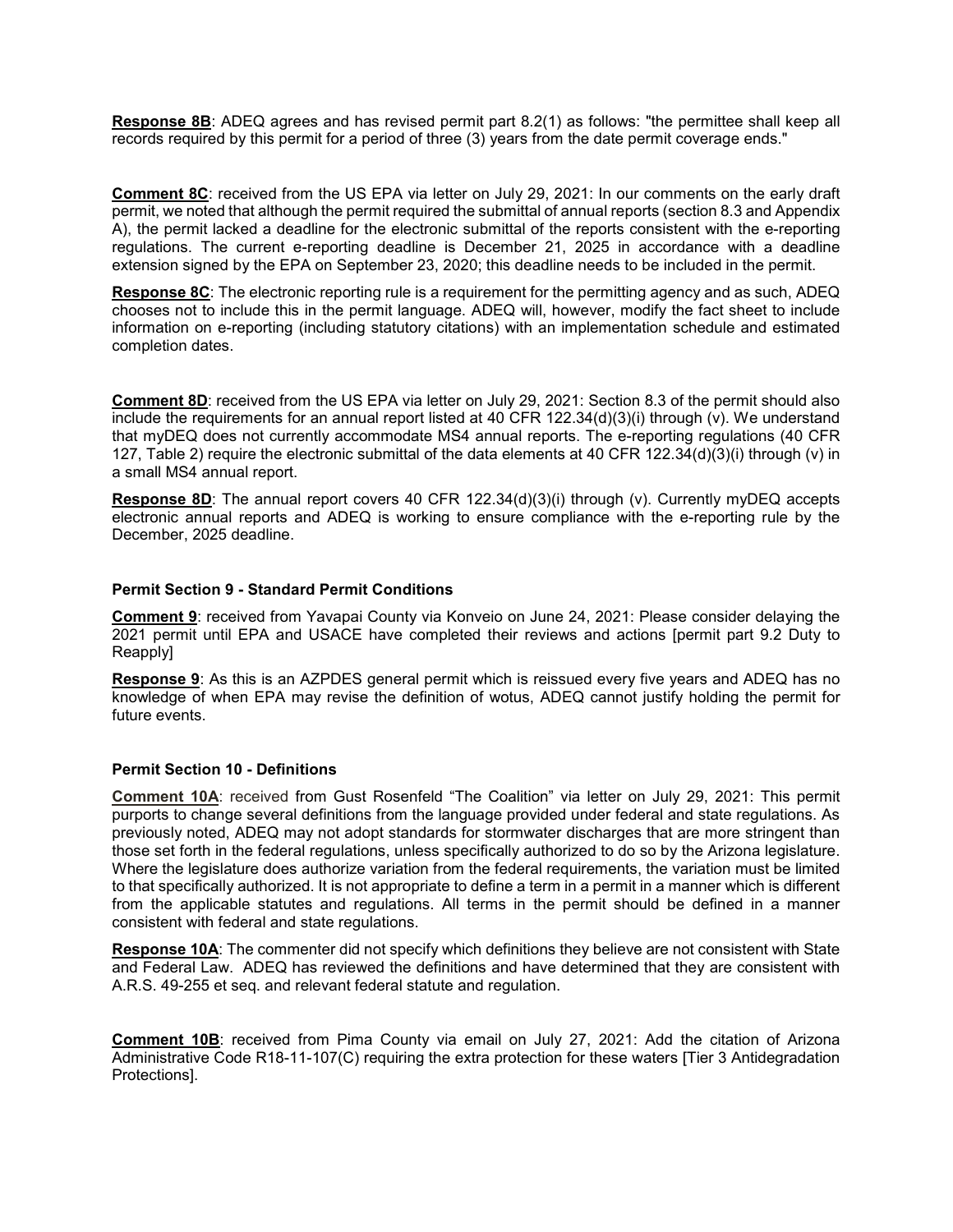**Response 10B**: ADEQ agrees and has added the statutory citation A.A.C. R18-11-107(C), which provides antidegradation protection to outstanding Arizona waters, where applicable; and added the definition and citation for antidegradation in permit part 10, Definitions.

**Comment 10C**: received from the City of Surprise via Konveio on July 27, 2021: [MS4 definition] At the end of the first sentence add: ...reduce the pollution of "surface waters" from nonpoint sources. The reference to point source items to control in a non-point source permit definition may cause confusion. Why are we specifically calling these sites and items out? If we are monitoring the plant sites for industrial releases under the non-point source permit that should be clearer at the beginning.

**Response 10C**: ADEQ is not clear on the comment regarding non-point source discharges. This AZPDES permit is specifically for "point-source" discharges of stormwater from the MS4 to protected surface waters. ADEQ is happy to discuss this further with the commenter upon request.

**Comment 10D**: received from the City of Surprise via Konveio on July 27, 2021: [MS4 definition] Why does the municipality having jurisdiction over disposal of sewage, industrial wastes, or other wastes have to be an identifier in having jurisdiction over stormwater?

**Response 10D**: Not all MS4s are municipalities. For example, the small MS4 permit in Arizona includes state universities, military bases, and VA hospitals. These non-traditional MS4s have jurisdiction over pollutants that are present on their "campuses" including stormwater, and are therefore regulated under the AZPDES program.

**Comment 10E**: received from the City of Surprise via Konveio on July 27, 2021: [MS4 definition] Are schools under the Municipal MS4 permits or do they have their own Non-traditional MS4 permit?

**Response 10E**: The three state Universities (ASU, UA and NAU) are regulated "non-traditional" MS4s. No additional schools are regulated at this time.

## **Appendix C - TMDL Requirements**

**Comment C1**: received from Maricopa County via Konveio on July 12, 2021; and Yavapai County via Konveio on June 24, 2021: Gust Rosenfeld "The Coalition" via letter on July 29, 2021:

- Maricopa County's UUA does not extend to the Gila River between Centennial Wash to Gillespie Dam; we do not have outfalls in that area. With that in mind, does Appendix C apply to Maricopa County? If it does, where should the outfall be located if the area is not part of the UUA? Furthermore, if the requirement applies, what is the purpose of the action plan? Are there expectations for permittees to take enforcement action on properties that may be responsible for the exceedance of the WLA (runoff)? This may include agricultural operations. We recommend adding clarifying language indicating that Appendix C may not apply now but that things could change if the UUA extends into this area with the recent census.
- No part of the Yavapai County MS4 exists in or near the vicinity of Oak Creek. While most of the Yavapai County MS4 resides in the Granite Creek watershed, it is several reaches away from Watson Lake. There are no Yavapai County outfalls to Watson Lake.
- The City of Buckeye does not have development, land ownership, or stormwater systems that discharge to the impaired area of the Gila River or areas upstream of this reach. In addition, the City of Buckeye has no flow to reach 15070101-008 of the Gila River.

**Response C1**: Appendix C of this permit lists the existing TMDLs that include MS4s - either specifically by name or by reference. If your MS4 is listed and you have no outfalls to the not-attaining waterbody, you are not required to perform analytical monitoring.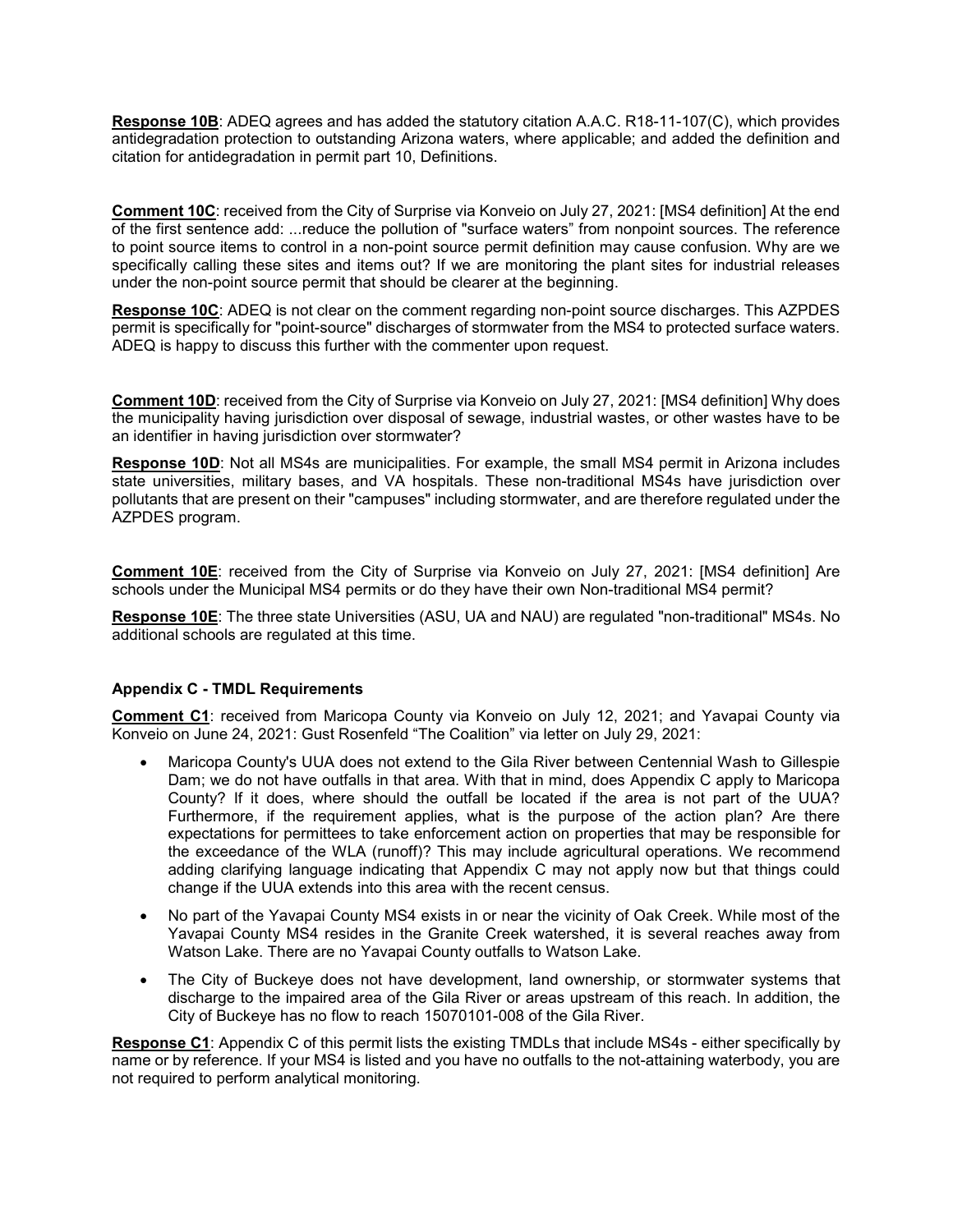**Comment C2**: received from the City of Prescott via Konveio on June 29, 2021: Are TMDLs applicable if they haven't undergone their 5 year review as stipulated by ARS 49-234.J? Is there a plan or schedule in place to review them?

**Response C2**: Yes, the plans are still applicable. ADEQ's Surface Water Quality Improvement team will be putting this process into practice as required by 49-234(J).

**Comment C3**: received from the City of Prescott via Konveio on June 29, 2021: ADEQ has proposed a change to the E. coli FBC SWQS. If that proposal is approved by the EPA how will it be reflected in this permit and in the TMDL?

**Response C3**: Standards are set in TMDLs and once approved by EPA, the standards carry forward throughout the life of the TMDL, regardless of the current SWQS.

**Comment C4**: received from Gust Rosenfeld "The Coalition" via letter on July 29, 2021: The inclusion of provisions specific to an identified municipality is inappropriate for a General Permit; Appendix C should be deleted. Instead, Subpart 1.3.5 already addresses the requirements that a small MS4 system must adhere to if it discharges to such impaired or not-attaining waters.

**Response C4**: ADEQ disagrees that listing potential TMDL contributors is inappropriate. If not included in the permit, MS4 staff may be unaware that discharges from their MS4 may impact a waterbody with an active TMDL. The addition in Appendix C provides notification to the MS4 that additional requirements, such as analytical monitoring, may be required. Please note that at any time, a small MS4 may opt out of the general permit and choose an individual AZPDES permit, as identified in part 2.4. No change was made to the permit.

**Comment C5**: received from Gust Rosenfeld "The Coalition" via letter on July 29, 2021: The Town of Queen Creek stormwater management system discharges to ephemeral waters that are not ephemeral reaches of major rivers specifically listed in paragraph (1)(b) of 49.221. Therefore, pursuant to the express language of the adopted amendments, the requirements of the stormwater general permit do not, and should not be, applied to Queen Creek's stormwater discharges, since the Queen Creek stormwater management system does not discharge to a WOTUS, or to a Non-WOTUS Protected Surface Water. In fact, Section 49.221(G)(2)(k) makes clear that such a discharge to an ephemeral waterway is not subject to regulation. Under these circumstances, the Town of Queen Creek's stormwater management system is not subject to regulation under the proposed MS4 permit. While the Town of Queen Creek believes its stormwater system discharges are not regulated under the proposed MS4 permit, Queen Creek recognizes that circumstances may change going forward, due to growth, potential alterations in discharge sources and locations, or other changes. Queen Creek therefore joins in these comments on the proposed regulations.

**Response C5**: Queen Creek is listed on the Protected Surface Waters List because its flow regime is not ephemeral. However, the vacatur of the NWPR moots this point, as Queen Creek is likely WOTUS under pre-2015 WOTUS rules. ADEQ is willing to discuss applicability of the permit with any MS4.

#### **Comments Relative to Waters, Surface Water Protection Program, Protected Surface Waters**

**Comment W1**: received from Maricopa County via Konveio on July 27, 2021: Are ephemeral waters (other than ephemeral reaches of major rivers - ARS 49-221(1)(b)) subject to regulation as Non-WOTUS Protected Surface Waters?

**Response W1**: Ephemeral waters not part of the eight major rivers cannot be non-WOTUS protected surface waters. However, ephemeral waters may be WOTUS as the NWPR was vacated on August 30, 2021 by an Arizona District Judge.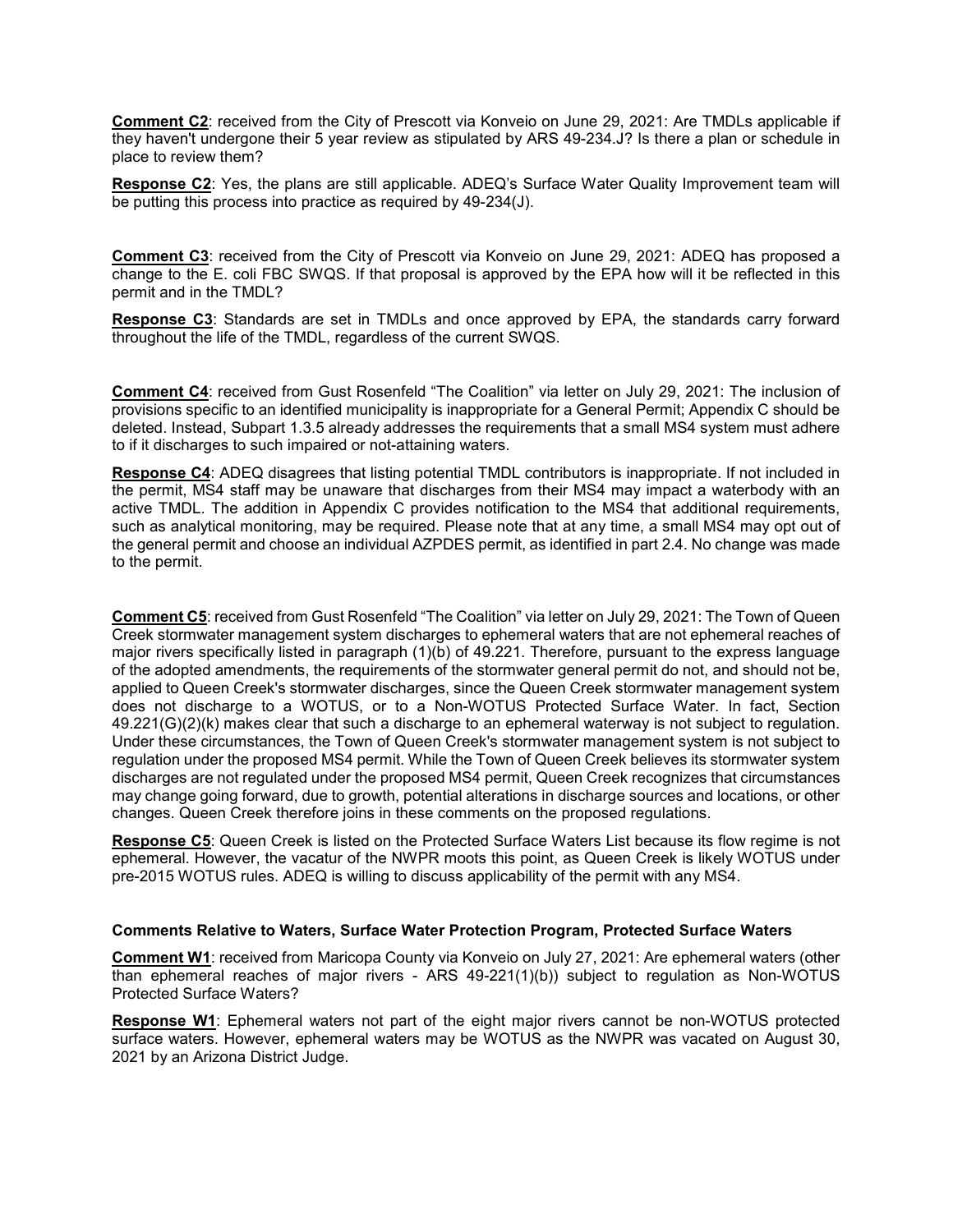**Comment W2**: received from the City of Prescott via Konveio on June 29, 2021: When will ADEQ have a definitive list of protected (state and WOTUS) receiving waters? This could be a relatively easy map product for ADEQ's EMAPS, any consideration for providing permittees with such a resource. Given the whiplash permittees are experiencing between the current WOTUS rule, the State Program and the current administration's stated desire to re-define WOTUS having this would be very useful in the coming year(s). It might also help us (or you) identify AZPDES non-filers.

**Response W2**: ADEQ agrees that a map of protected surface waters benefits everyone. The Protected Surface Waters List and EMAPS layer will become available no later than October 29, 2021.

**Comment W3**: received from Pima County via email on July 27, 2021: Use consistent language throughout the general permits. For example, "… for a discharge to a protected surface water or a tributary within a ¼ mile upstream of an OAW or impaired waters…".

**Response W3**: ADEQ agrees and has revised all general permits for consistency in regards to impaired waters and outstanding Arizona waters.

**Comment W4**: received from Yavapai County via Konveio on June 22, 2021: Rather than moving forward with the 2021 permit, please consider extending the 2016 Permit until reviews and actions are complete regarding the 2020 Navigable Waters Protection Rule. From the June 9 EPA Office of Public Engagement letter, "EPA, Army Announce Intent to Revise Definition of WOTUS...Upon review of the Navigable Waters Protection Rule, the agencies have determined that the rule is significantly reducing clean water protections. The lack of protections is particularly significant in arid states, like New Mexico and Arizona, where nearly every one of over 1,500 streams assessed has been found to be non-jurisdictional. The agencies are also aware of 333 projects that would have required Section 404 permitting prior to the Navigable Waters Protection Rule, but no longer do.

As a result of these findings, today, the Department of Justice is filing a motion requesting remand of the rule. Today's action reflects the agencies' intent to initiate a new rulemaking process that restores the protections in place prior to the 2015 WOTUS implementation, and anticipates developing a new rule that defines WOTUS and is informed by a robust engagement process as well as the experience of implementing the pre-2015 rule, the Obama-era Clean Water Rule, and the Trump-era Navigable Waters Protection Rule.

The agencies' new regulatory effort will be guided by the following considerations:

- Protecting water resources and our communities consistent with the Clean Water Act.
- The latest science and the effects of climate change on our waters.
- Emphasizing a rule with a practical implementation approach for state and Tribal partners.

• Reflecting the experience of and input received from landowners, the agricultural community that fuels and feeds the world, states, Tribes, local governments, community organizations, environmental groups, and disadvantaged communities with environmental justice concerns."

**Response W4**: ADEQ must reissue AZPDES permits every five years under R18-9-C903(A)(1). The repeal of the Navigable Waters Protection Rule (NWPR) may change the receiving water regulated by the permit, but ADEQ may not delay reissuance of the permit based on court rulings and federal rulemakings with an unknown timelines.

#### **EPA Remand Rule and Electronic Reporting**

**Comment R1**: received from the US EPA via letter on July 29, 2021: We also understand that ADEQ has recently raised questions about the specific data elements that are required to be submitted electronically (as outlined in the EPA's Implementation Technical Paper No. 9 (Version 2),1 dated June 30, 2021), and whether the draft permit is consistent with those requirements. We note Appendix A to the permit, which further elaborates on the information for an annual report to be provided in response to 40 CFR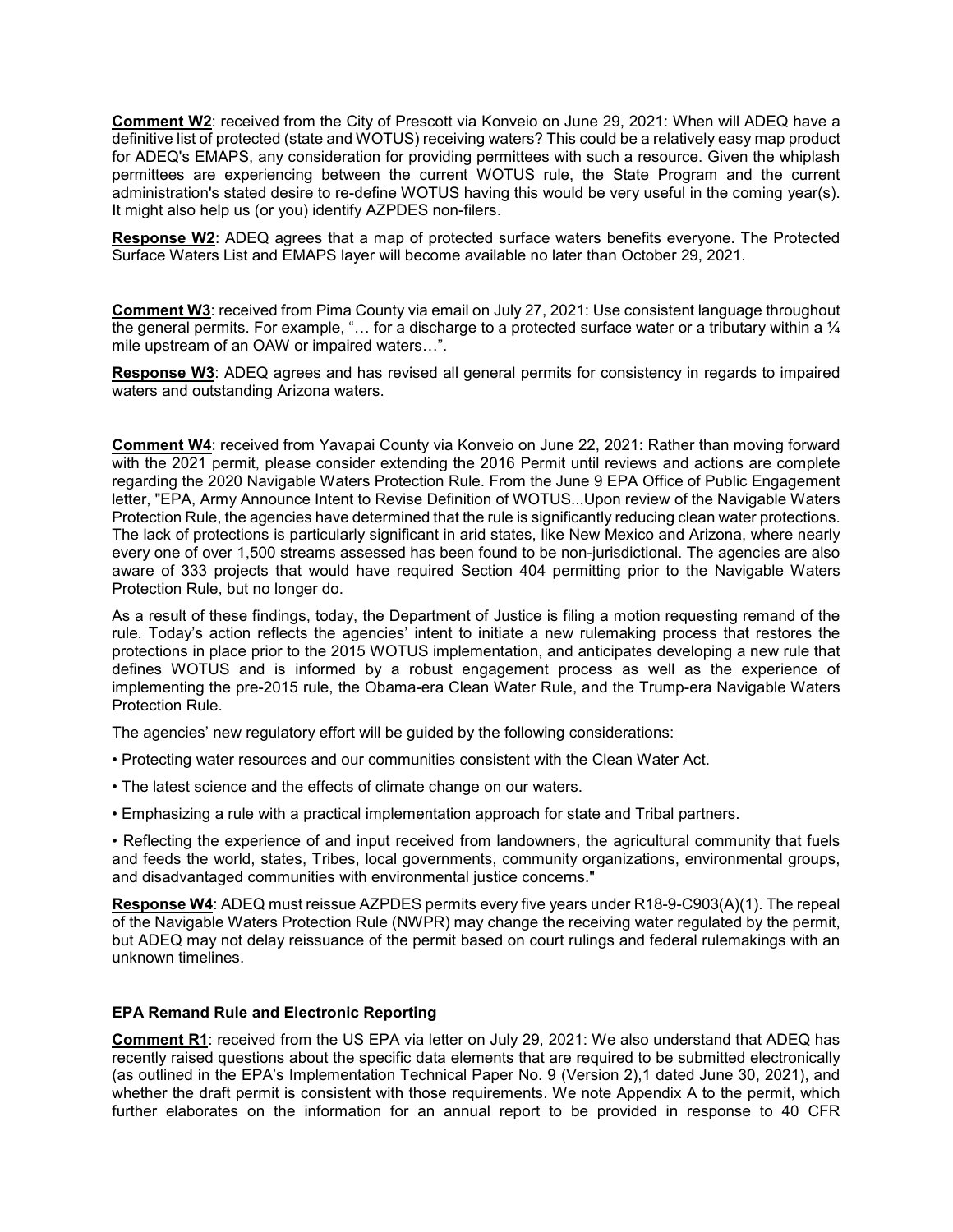122.34(d)(3)(i) through (v), requires that nearly all the relevant data would be available for electronic submittal. However, in a few cases, Appendix A omits certain required data elements such as the date of the most recent mapping of the MS4 outfalls. Given that this issue was only recently raised we have not had time to identify all such issues, and we suggest that Region 9 and ADEQ work together prior to final permit issuance to ensure that all necessary data is required to be reported. Appendix A should also be noted in section 8.3 of the permit.

**Response R1**: ADEQ appreciates the collaborative assistance from EPA in assuring compliance with the e-reporting rule and has added the date of the most recent mapping of MS4 outfalls to the annual report.

**Comment R2**: received from the US EPA via letter on July 29, 2021: In our comments on the early draft small MS4 permit, we noted that the draft permit must include adequate conditions to ensure consistency with the EPA's 2016 small MS4 Remand Rule (81 FR 89320).The Remand Rule clarifies: (1) the procedures to be used when using general permits (see 40 CFR 122.28(d)); (2) the requirement that the permit establish the terms and conditions necessary to meet the MS4 permit standard (i.e., "to reduce the discharge of pollutants from the MS4 to the maximum extent practicable (MEP), to protect water quality, and to satisfy the appropriate water quality requirements of the Clean Water Act"); and (3) the requirement that permit terms must be established in a "clear, specific, and measurable" manner (see 40 CFR 122.34(a)). For this permit, ADEQ is proposing a one-step comprehensive general permit; as such, the permit itself must include adequate requirements to ensure compliance with 40 CFR 122.34(a) for permit terms and conditions that are "clear, specific and measurable."

**Response R2**: ADEQ's reissuance of this MS4 General Permit meets the EPA's Remand Rule by adopting a "one-step, comprehensive" permit under 40 CFR 122.28(d)(1) that includes all requirements necessary to meet the MEP standard in Arizona.

#### **ADEQ's Permitting Authority**

**Comment 1**: received from Gust Rosenfeld "The Coalition" via letter on 7/29/21: ADEQ's authority to impose requirements pursuant to the permit is limited by ARS § 49-104.A.16, which provides: Unless specifically authorized by the legislature, ensure that state laws, rules, standards, permits, variances and orders are adopted and construed to be consistent with and no more stringent than the corresponding federal law that addresses the same subject matter. This paragraph does not adversely affect standards adopted by an Indian tribe under federal law.

And ARS § 49-255.01.B, which provides: The director shall adopt rules to establish an AZPDES permit program consistent with the requirements of sections 402(b) and 402(p) of the clean water act. This program shall include requirements to ensure compliance with sections 307 and requirements for the control of discharges consistent with sections 318 and 405(a) of the clean water act. *The director shall not adopt any requirement that is more stringent than or conflicts with any requirement of the clean water act.* **The director may adopt federal rules pursuant to section 41-1028 or may adopt rules to reflect local environmental conditions to the extent that the rules are consistent with and no more stringent than the clean water act and this article.** (Emphasis added.)

As applied to the proposed general stormwater permit, these statutory provisions make clear the general proposition that ADEQ may not adopt standards for stormwater discharges that are more stringent than those set forth in the federal regulations, unless specifically authorized to do so by the Arizona legislature. Where the legislature does authorize variation from the federal requirements, the variation must be limited to that specifically authorized.

In the recently enacted HB 2691 (with an effective date of September 29, 2021), the legislature established expanded permitting authority for ADEQ that goes beyond the limits of the federally-regulated Waters of the United States ("WOTUS"), authorizing ADEQ to adopt standards for certain additional "Waters of the State" that are not WOTUS, but which are nevertheless subject to protection under Arizona state law. These waters are designated as "Non-WOTUS Protected Surface Waters." The amendments to Section 49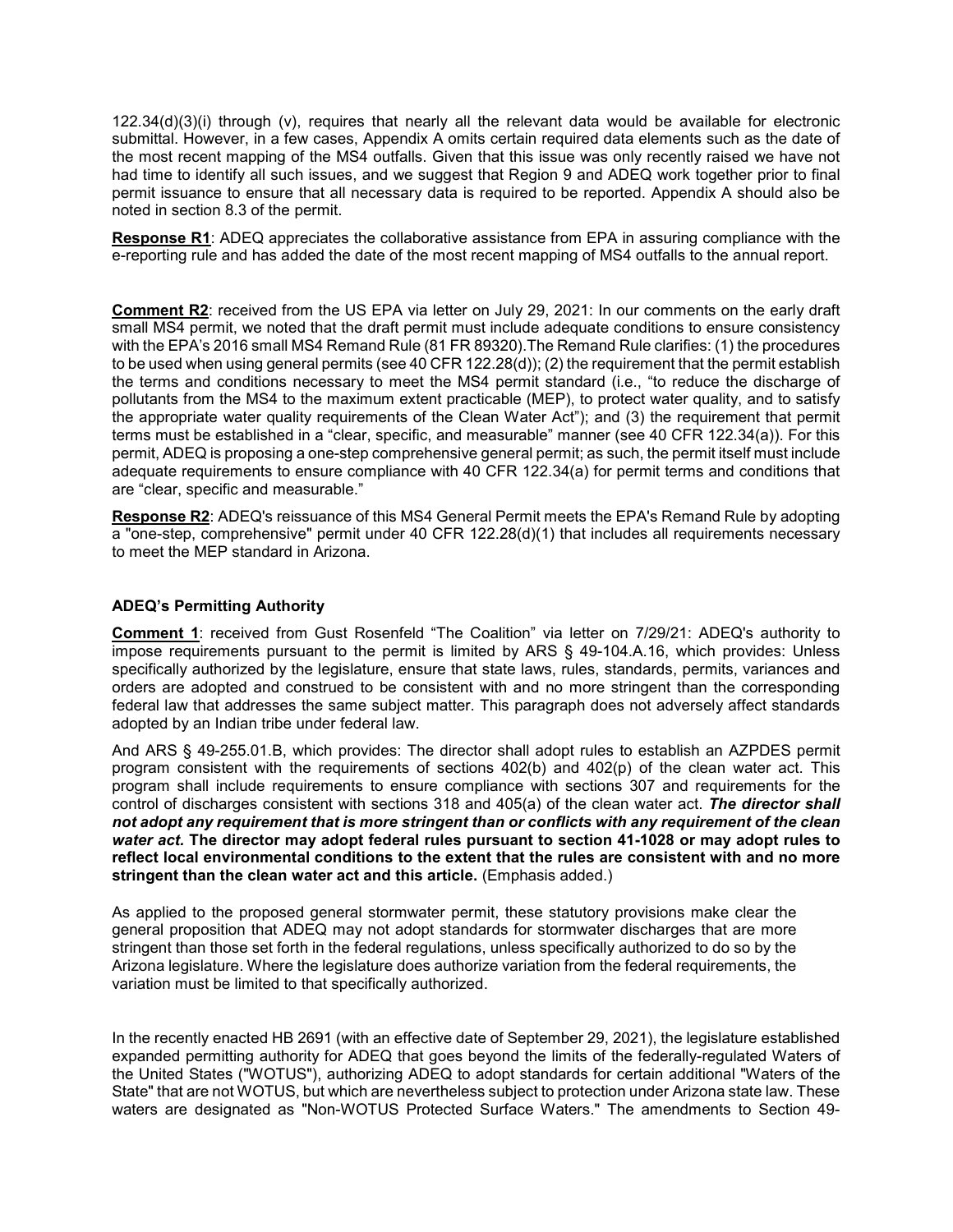221(A)(1) provide that, upon adoption, ADEQ shall apply existing surface water quality standards (the standards that were previously adopted for WOTUS) to the Non-WOTUS Protected Surface Waters, until such time as separate standards are adopted for the Non-WOTUS protected surface waters. Section 49- 221(A)(2) provides that ADEQ must adopt standards for Non-WOTUS Protected Surface Waters by December 31, 2022. Consistent with the limitations of A.R.S.§§ 49-104.A.16 and 49- 255.01, HB 2691 emphasizes that the regulations established pursuant to ADEQ's newly granted permitting authority over discharges to non-WOTUS protected surface waters shall likewise be no more stringent than those imposed under the federal program, stating, "The rules adopted by the director under this subsection shall not include any requirement that is more stringent than the requirements of the clean water act." A.RS. 49-255.04(E).

Importantly, while "Waters of the State" are defined to include "perennial waters" and certain "intermittent waters," they do not include "ephemeral waters." See A.RS. § 49-201(50). An "intermittent water'' is defined as "a surface water or portion of a surface water that flows continuously during certain times of the year and more than in direct response to precipitation, such as when it receives water from a spring, elevated groundwater table or another surface water, such as melting snowpack." A.R.S. § 49- 201(23). In contrast, ephemeral waters are not within the scope of "Waters of the State." "Ephemeral waters" are defined as "a surface water or portion of surface water that flows or pools only in direct response to precipitation." A.R.S.§ 49-201(17).

Consistent with this distinction, Section 49-221(G)(2)(k) of the recent HB 2691 amendments provides that the Protected Surface Waters List shall not contain any ephemeral waters, except for the ephemeral reaches of major rivers specifically listed in paragraph (1)(b) of 49-221. Thus, ephemeral waters other than these specific reaches of major rivers are not subject to regulation as Non-WOTUS Protected Surface Waters.

Furthermore, to the extent ADEQ is relying on 40 CFR 122.28(a)(1) as its authority, that section of the CFR was not adopted by Arizona. (Arizona Administrative Code ("AAC") R18-9-A905(A)(11)(d) and R18-9- C901.) The broader authorities to establish general permits set forth therein do not apply in Arizona, and are therefore not available to ADEQ as a basis for imposing expanded permitting requirements. The general permit must be consistent with the limits imposed by AAC R18-9-C901.

**Response 1**: Please see the responses to comments regarding permit part 1.1, where ADEQ has agreed to add 40 CFR 122.32(a)(1) in this part. Additionally, ADEQ believes this permit appropriately incorporates federal requirements to meet the MEP standard, as explained in Comment X above. Please note that based on an August 30, 2021 Federal District Judge's order vacating and remanding the NWPR, ephemerals may be regulated as protected surface waters because ephemerals can be WOTUS.

The following commented on this permit:

City of Peoria City of Prescott City of Surprise Copeland Law Gila River Indian Community Gust Rosenfeld "The Coalition" Maricopa County Mohave County Pima County US EPA Yavapai County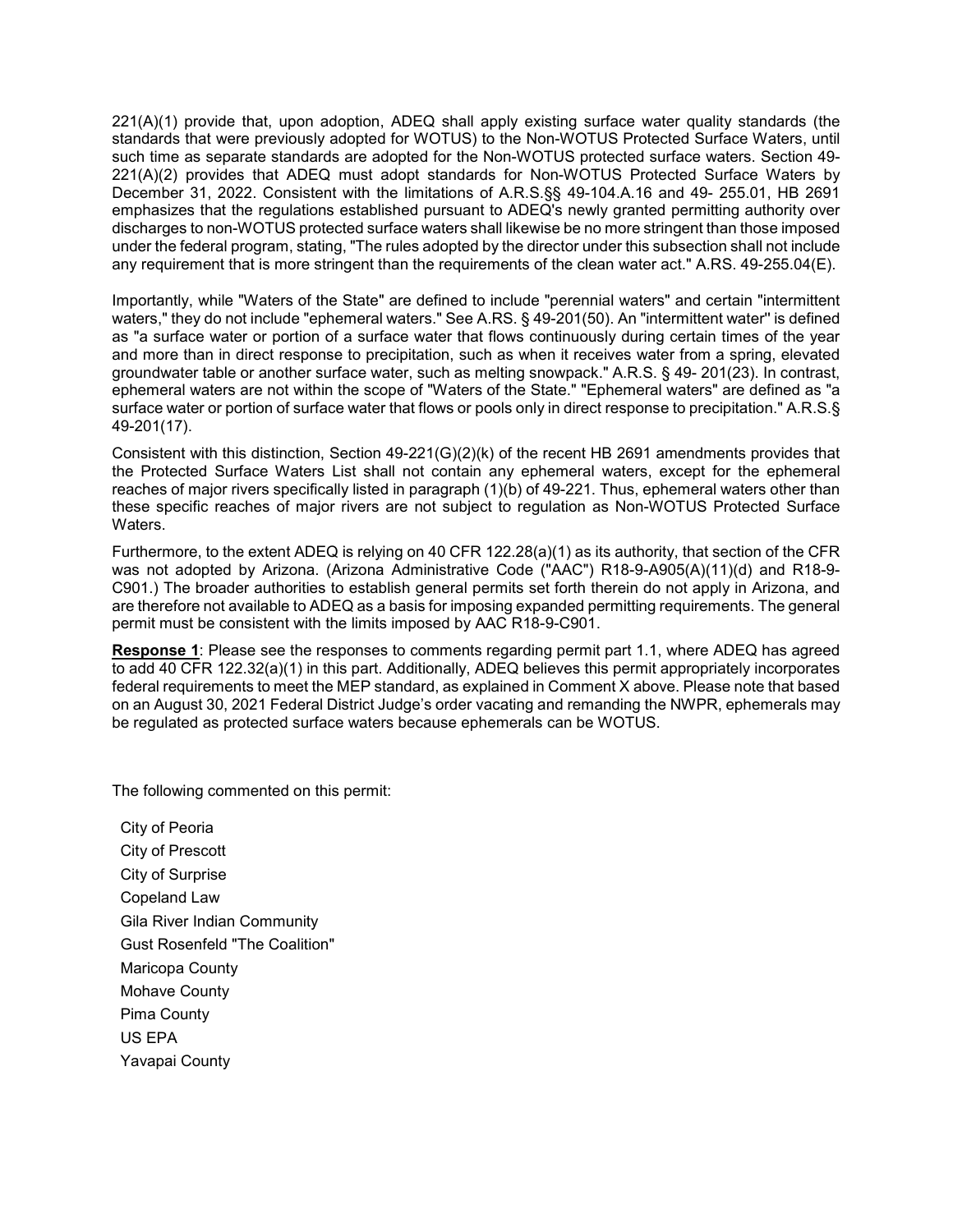### **ARIZONA POLLUTANT DISCHARGE ELIMINATION SYSTEM**

# **GENERAL PERMIT MODIFICATIONS AND RE-ISSUANCE FOR STORMWATER AND OTHER AZPDES DISCHARGES TO PROTECTED SURFACE WATERS**

#### **Six General Permits**

# **RESPONSE TO GENERAL COMMENTS**

# **(A.A.C. R18-9-A908(E)(3))**

#### **Administrative Record**

On September 29, 2021, four permit modifications and two general permit reissuances included the addition of non-WOTUS protected surface waters in accordance with A.R.S Title 49 Chapter 2, Article 3.1.

#### **Permits that were modified include:**

- Construction General Permit (CGP)
- Industrial Multi-Sector General Permit (MSGP)
- Mining Multi-Sector General Permit (Mining MSGP)
- De Minimis General permit (DMGP)

#### **Permit that were re-issued include:**

- Phase II MS4 General Permit (MS4)
- Pesticides General Permit (PGP

The public notice (PN) for the modified and re-issued general permits was published in the Arizona Administrative Register on June 11, 2021 (Notice of Public Information No. M21-28 through M21-32). Public comments were accepted by the Department between June 15, 2021 and July 30, 2021. Representatives of one law firm, the Nature Conservancy, Gila River Indian Community, one mining association and two municipalities submitted general comments during the PN period. General comments pertained to all six general permits or were submitted as a cover letter not related to a specific general permit.

#### **Response to Comments**

#### **A. Comments received from Copeland Law using Konveio on July 30, 2021**

#### **Comment A1**

Part 1.B. and Fact Sheet Changes 1. Suggest adding the following clarification sentence under this eligibility section: Sites excluded pursuant to A.R.S. 49-221(G)(2) need not secure a permit under this Section.

#### **Response A1**

No change made. The permit explains who must be covered and does not detail every situation where permit coverage is not required. Only if eligibility requirements in the permit are met, is coverage required.

#### **B. Comments received by Nature Conservancy by Email on July 29, 2021**

#### **Comment B1**

Without explanation, the draft general permits include the addition of the phrase "of pollutants" after "discharge." This proposal adds a redundancy because "discharge," by definition, is the addition of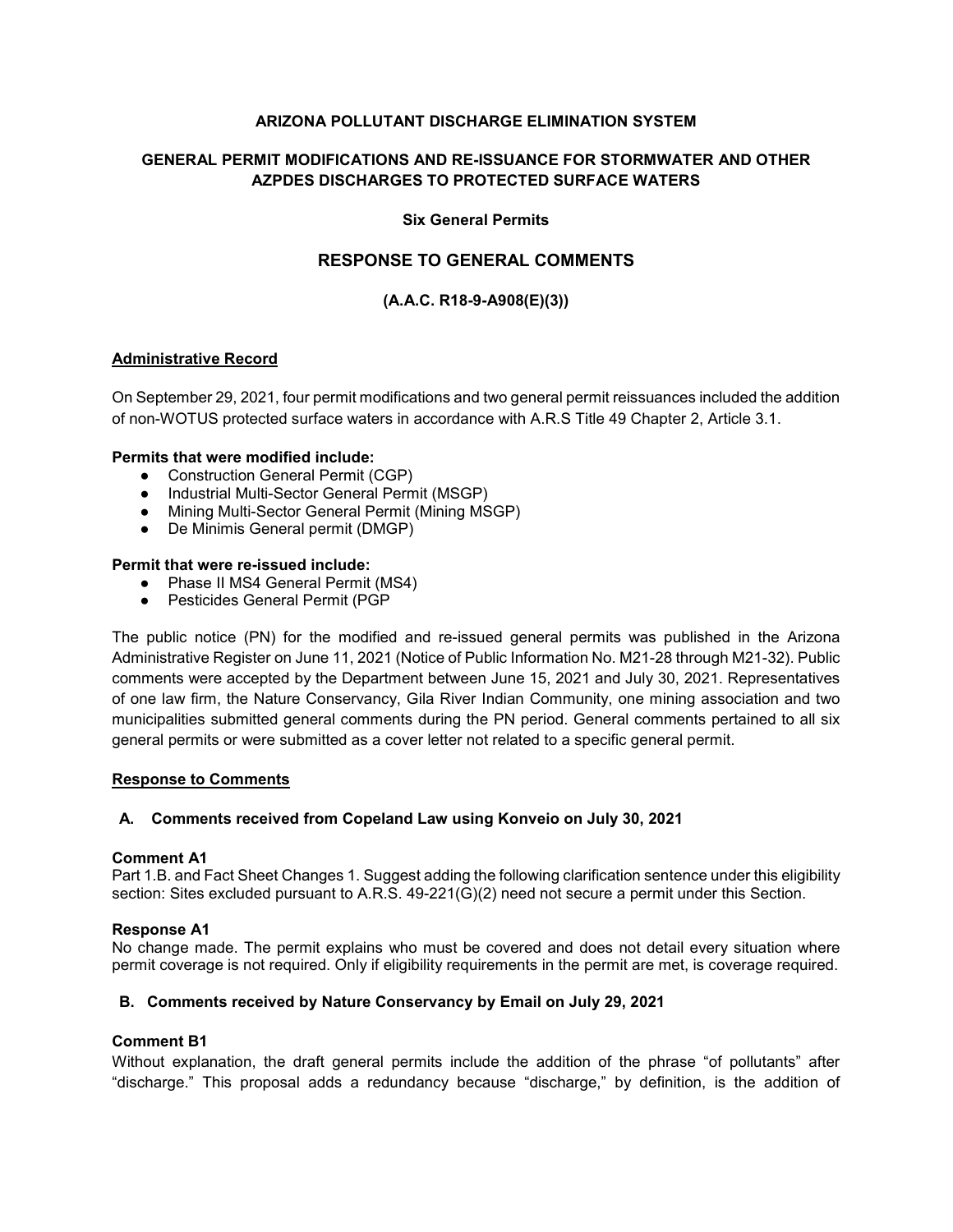pollutants. A.R.S. § 49-255(2). Despite the redundancy, if the phrase is added on the cover page, it should be added to every "discharge" reference in the general permit to avoid ambiguity.

#### **Response B1**

The word "pollutant" was removed after the word "discharge" on the cover page. Discharge, by definition means any addition of any pollutant to protected surface waters from any point source.

#### **Comment B2**

We suggest ADEQ consider changing "in A.R.S Title 49 Chapter 2, Article 3.1 et seq." to "pursuant to A.R.S Title 49 Chapter 2, Article 3.1 et seq." to reflect the new implementing rules that will be in effect during the general permit term.

#### **Response B2**

Change made.

#### **Comment B3**

Again, adding the phrase "of pollutants" after "discharge" adds a redundancy because "discharge," by definition, is the addition of pollutants. A.R.S. § 49-255(2). If the phrase is added early in the Coverage and Eligibility sections, it should be added to every "discharge" reference in the general permit to avoid ambiguity.

#### **Response B3**

See Response B1.

#### **Comment B4**

The most challenging aspect of the new Surface Water Protection Program may be the ability to know if the discharge is to a WOTUS versus a non-WOTUS protected surface water in order to know whether federal or the state-only requirements apply to a discharge. ADEQ, stakeholders, and the public are required to implement and track the implementation of two distinct AZPDES permit programs. How will this aspect be implemented by ADEQ in the general permit program? Will ADEQ publish a map or list of non-WOTUS protected surface waters? If so, what will be the criteria that governs that map or list and what will be the process for involving stakeholders and the public?

#### **Response B4**

No change made to the permits. ADEQ concurs that there is uncertainty after EPA's promulgation of the Navigable Waters Protection Rule (NWPR), and the subsequent vacatur of the NWPR. ADEQ is in the process of developing a map of flow regimes and which program regulates the waters to give clarity on whether a water is a protected surface water and a WOTUS. Evaluations are ongoing through the application of ADEQ's Screening Toolkit. More information is available at azdeq.gov/screeningtoolkit.

Where it still is not clear if a discharge would reach a protected surface water, the facility should evaluate its risk and determine if permit coverage is prudent. Whenever a facility requests permit coverage ADEQ will grant coverage, unless it is factually impossible for that facility to discharge to a protected surface water. ADEQ is willing to work with any organization or applicant to help determine if a water is a protected surface water and to determine which standards apply to those water bodies.

The approach in the AZPDES general permits is to identify those areas of the permit that only apply to WOTUS. Currently, the Protected Surface Water List (PSWL) is located on ADEQ's Surface Water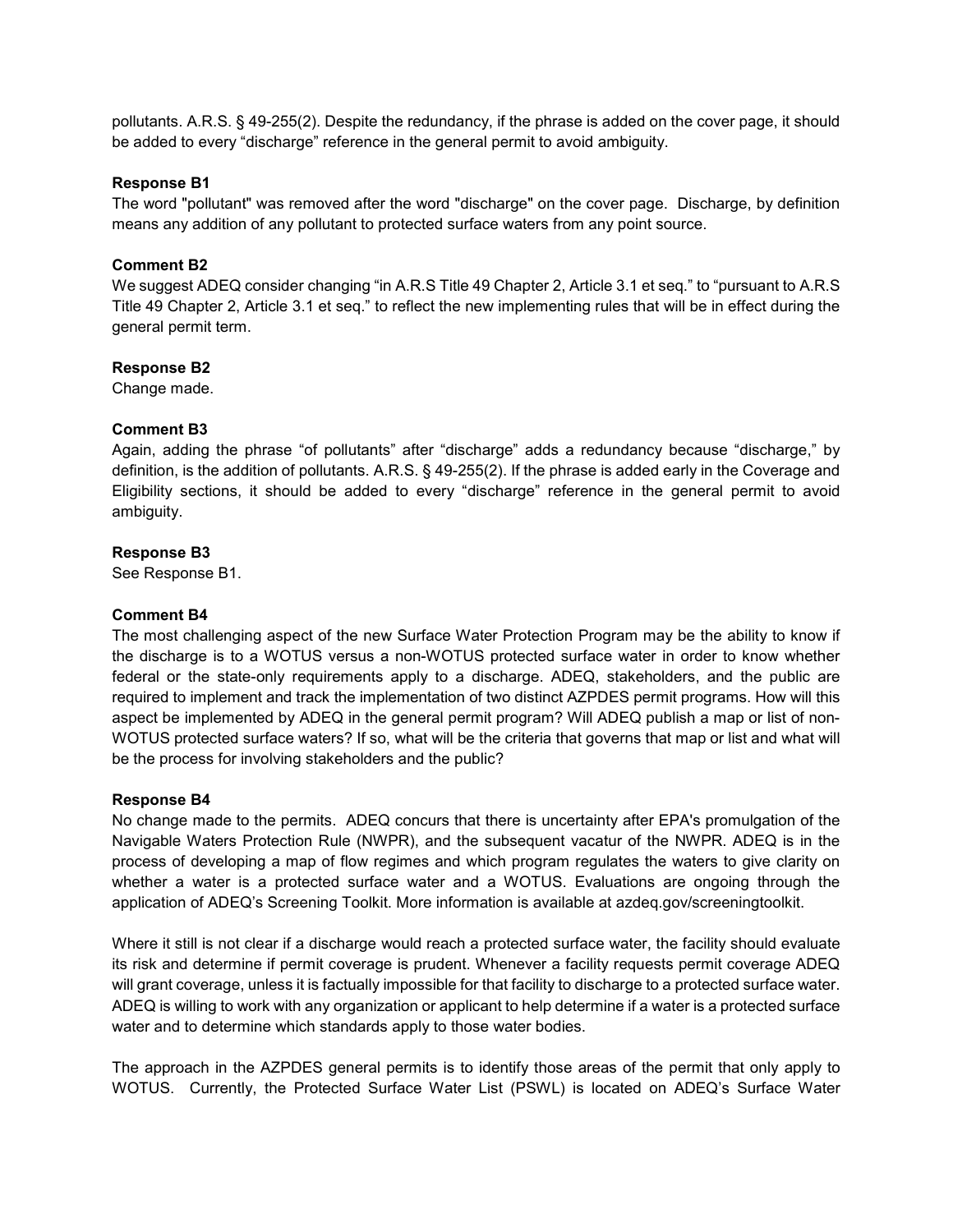Protection Program (SWPP) website at: https://www.azdeq.gov/SWPP. Pursuant to Section 7 of HB2691, ADEQ will publish an initial PSWL by October 29, 2021.

#### **Comment B5**

Will ADEQ make an affirmative decision for a particular NOI that the discharge is to a WOTUS or non-WOTUS protected surface water? If so, what will that process be and how will the permit applicant, interested stakeholders, and the public know about these NOI-related decisions?

#### **Response B5**

When the applicant applies for an NOI, the myDEQ system will provide a list of nearby protected surface waters (including WOTUS and non-WOTUS). The applicant will choose the protected surface water that is applicable for a particular outfall. It is the responsibility of the applicant to choose the correct protected surface water, and the applicant always has the ability to modify the NOI. If ADEQ suspects an error in the selection of the protected surface, ADEQ staff will reach out to correct the deficiency. Customers can access public records, such as NOIs, by using ADEQ Record Center at: [http://azdeq.gov/records-center.](http://azdeq.gov/records-center) Customers can use AZMapper to identify water body IDs selected on general permit NOIs.

## **Comment B6**

Will ADEQ make these decisions only in the context of the inspection and enforcement program? How will the permit applicant, interested stakeholders, and the public know about these inspection and enforcementrelated decisions?

#### **Response B6**

During a routine or complaint-based inspection, ADEQ will first look at permit eligibility and requirements. If there is an absence of evidence to support a discharge, the inspector will suggest that the customer contact Permit's Unit to revisit their permit eligibility. ADEQ is willing to work with any organization or applicant to help determine if a water is a protected surface water, and will make determinations regarding discharges if needed, during compliance and enforcement. The PSWL is the list of waters that ADEQ will use to determine if a discharge is to a protected surface water. Customers can access public records, such as inspection reports and enforcement decisions, by using ADEQ Record Center at: [http://azdeq.gov/records-center.](http://azdeq.gov/records-center)

#### **Comment B7**

Without explanation, the draft general permits include a new approach to discharges to Outstanding Arizona Waters. The proposed approach may be ADEQ's proposal for the implementation of A.R.S. § 49-221(A)(1), the provision in the new Surface Water Protection Program that provides ADEQ may not apply or adopt rules regarding OAWs "as water quality standards for non-WOTUS protected surface waters." However, that provision does not require or authorize ADEQ to do what it proposes in the draft general permits. Please explain the purpose and rationale for the following proposed revisions to the general permits related to OAWs.

## **Response B7**

The modified or re-issued general permits intend to clarify requirements for discharges directly to or upstream of Outstanding Arizona Waters (OAWs) under A.A.C. R18-11.107.01.C.3, including provisions that exclude OAW requirements from discharges to non-WOTUS PSW. Rules for OAW cannot be adopted or applied as water quality standards for non-WOTUS protected surface waters in accordance with A.R.S. § 49-221(A)(1)(c). As an OAW must be a WOTUS, discharge requirements for OAWs cannot apply to non-WOTUS PSW.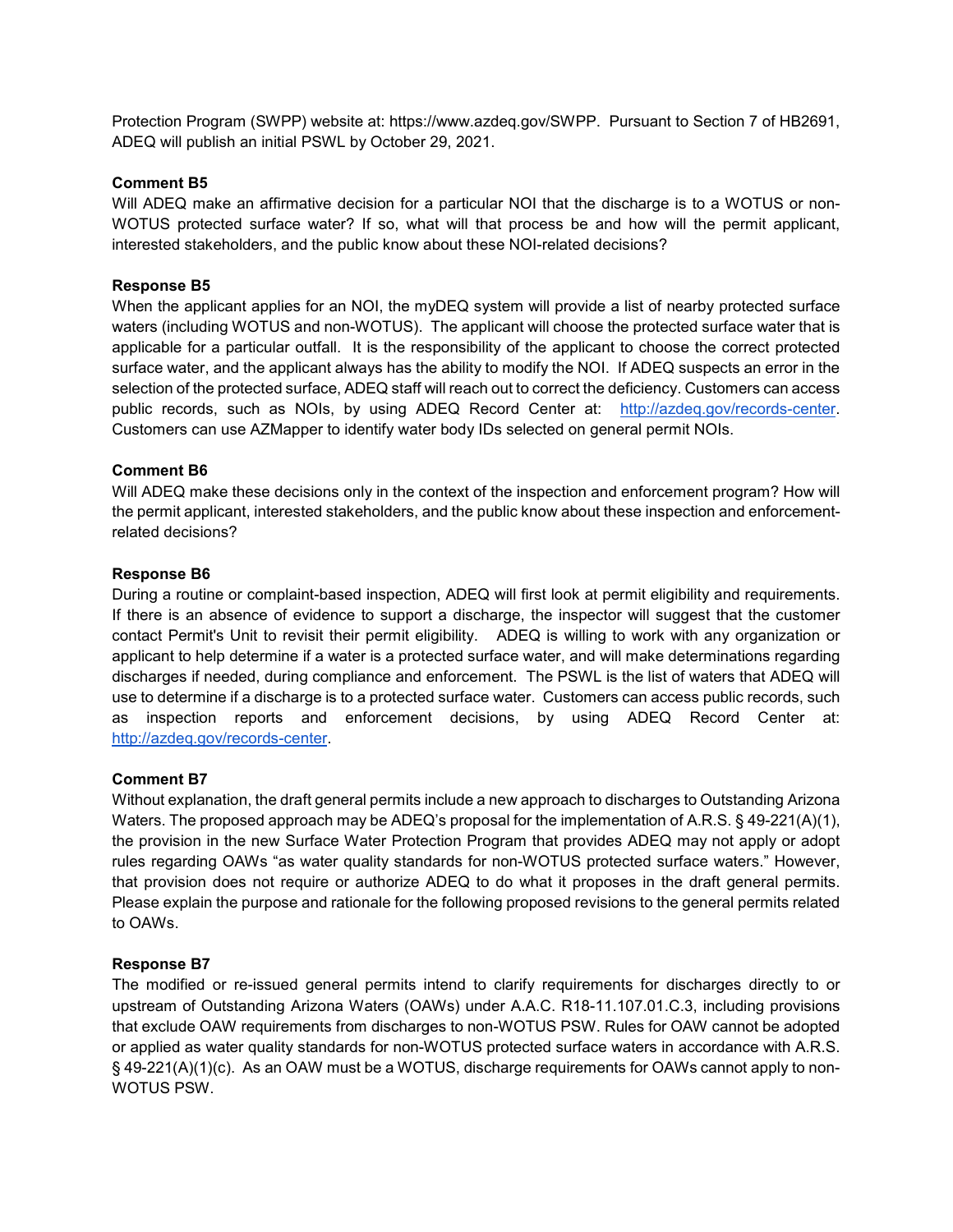The general permits did not change or remove provisions for OAWs that are WOTUS. Some of the general permits (DMGP and CGP) *clarified* that new or expanded point source discharges to OAWs are prohibited, and discharges to upstream segments of an OAW, require further ADEQ review and approval, as that information was lacking from those permits. ADEQ added clarification to be consistent with A.A.C. R18- 11.107.01.C.3 that a person seeking authorization for a regulated discharge to a tributary to, or upstream of, an OAW shall demonstrate in a permit application or in other documentation submitted to the Department that the regulated discharge will not degrade existing water quality in the downstream OAW.

# **Comment B8**

The proposed general permits contain the addition of reference to discharges to "tributaries" of OAWs, but not directly to streams that may contain a downstream segment on the same stream that is an OAW (a discharge to a tributary is different than a discharge to a different stream segment). As proposed, these general permits incorrectly distinguish discharges to tributaries of OAWs and discharges upstream of OAWs. Current examples of OAWs where this distinction is relevant are Cienega Creek, Aravaipa Creek, and Davidson Canyon. We suggest that ADEQ strike the addition of the "tributary to" an OAW and replace it with "upstream of '' an OAW, consistent with past and current general permit provisions.

## **Response B8**

The word "tributary" was not added to the MSGP's during the permit modifications. The language regarding tributaries in the MSGP has been present in both MSGP's since permit issuance on January 1, 2020, and is not part of the September 2021 permit proposed modification(s). For clarification, a discharge within 2.5 miles upstream, could be within the same protected surface water or a tributary to that protected surface water.

This comment appears to be related to the DMGP permit modification where the word tributary was added to within 1/4 mile upstream of an impaired water or OAW. Changes were made to remove the phrase "to a tributary" from the DMGP and to preserve the language in this section as issued June 1, 2021 DMGP. Language was added to the DMGP, Part I.C.14 ``Prohibited Discharges' ' to clarify that no new or expanded point source discharges to OAWs are permitted. .

## **Comment B9**

The proposed general permits appear to take an overly broad approach to implementing A.R.S. § 49- 221(A)(1). That provision only limits ADEQ's ability to establish OAW status to a non-WOTUS protected surface water, meaning ADEQ would be constrained to adopting OAW status only for WOTUS waters. However, the proposed general permits include several provisions that eliminate certain activities and requirements in relation to OAWs—including those that are WOTUS—and that has nothing to do with the application or adoption of water quality standards per the new statute.

#### **Response B9**

The general permits did not exclude or remove provisions for OAWs that are WOTUS. Some of the general permits clarified that new or expanded point source discharges to OAWs are prohibited, and discharges to upstream segments of an OAW, require further ADEQ review and approval, as that information was lacking from those permits. ADEQ added clarification to be consistent with A.A.C. R18-11.107.01.C.3 that a person seeking authorization for a regulated discharge to a tributary, or upstream of, an OAW shall demonstrate in a permit application or in other documentation submitted to the Department that the regulated discharge will not degrade existing water quality in the downstream OAW.

**Comment B10**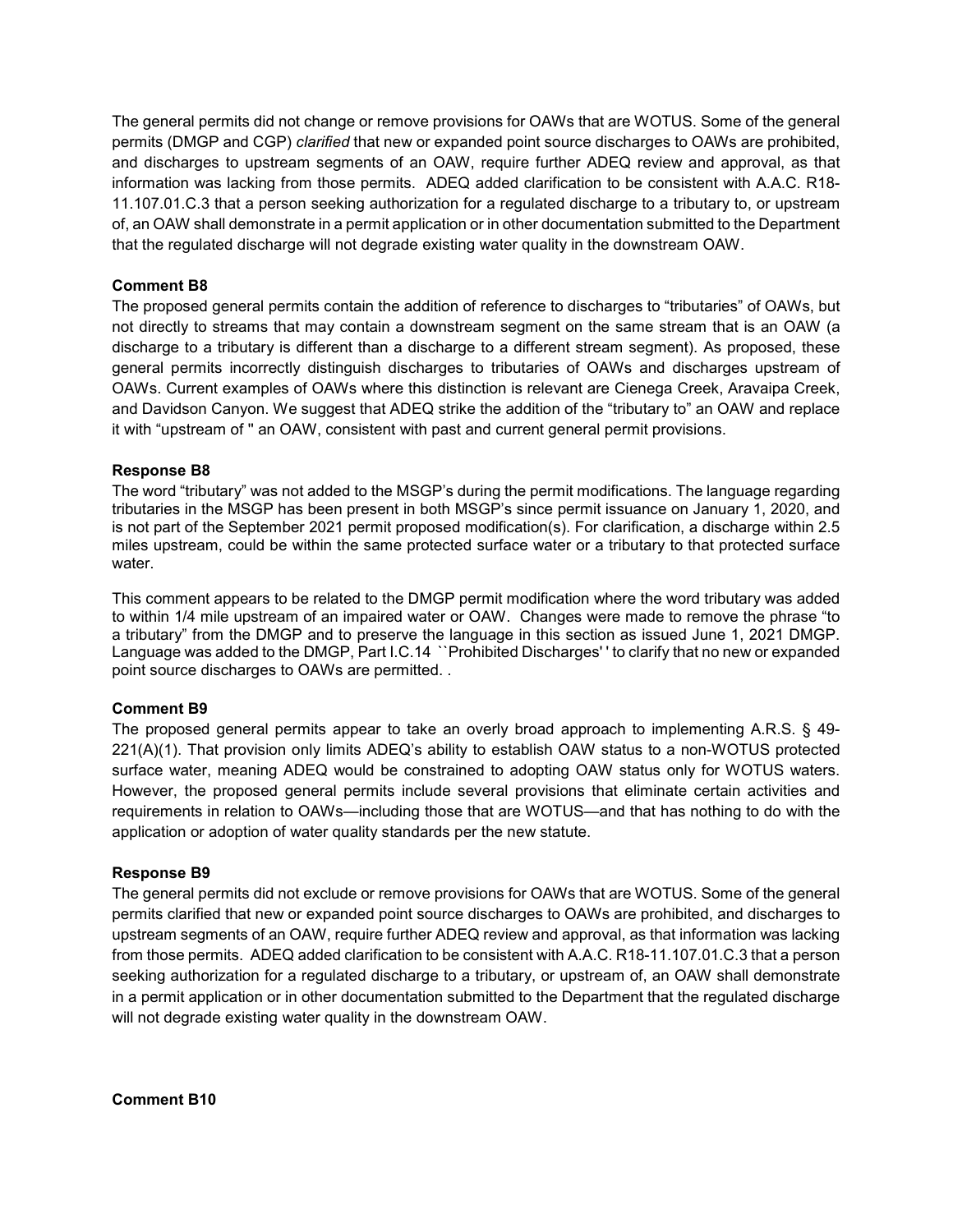For example, section 5.5 of the proposed MSGP indicates a Stormwater Pollution Prevention Plan (SWPPP) submittal is not required for discharges to an OAW. Similarly, section 6.2.4 of the MSGP eliminates OAW monitoring for discharges to non-WOTUS protected surface waters. These proposed exemptions are unrelated to the statutory limitation on adoption of an OAW water quality standard. Rather, they indiscriminately reduce or eliminate water quality protections for OAWs, whether they are WOTUS or not. Each of the proposed general permits contain similar provisions that inappropriately eliminate monitoring and other requirements for discharges that may impact OAWs. We believe ADEQ should ensure that the general permits maintain the protections that apply to OAWs, especially those that are WOTUS.

## **Response B10**

Rules for OAW cannot be adopted or applied as water quality standards for non-WOTUS protected surface waters in accordance with A.R.S. § 49-221(A)(1)(c). All OAWs must be a WOTUS, therefore there are no non-WOTUS OAWs.

Section 5.5 of the MSGP includes a statement that "a SWPPP does not need to be submitted for discharges to a non-WOTUS impaired, not-attaining and or OAW. " That statement is prefaced by non-WOTUS. Since there are no non-WOTUS OAWs, that portion of the sentence pertaining to non-WOTUS OAWs was removed. Since all OAWs are WOTUS, the SWPPP submittal and OAW monitoring will apply for new or expanded discharges to upstream segments of an OAW. The MSGP includes a number of generic statements, in certain OAW permit sections, to identify that sections of the permit would not apply for those discharges solely to non-WOTUS protected surface waters. Any applicant discharging to an upstream segment of an OAW would be subject to the Federal WOTUS rule and would be subject to SWPPP and monitoring provisions defined in the permit.

## **Comment B11**

The draft De Minimis General Permit includes a provision to implement A.A.C. R18-11-107.01(C)(2). Please explain the purpose and rationale for including such a provision only in the DMGP.

## **Response B11**

All AZPDES general permits are subject to the antidegradation requirements in A.A.C. R18-11-107.01(C)(2) which states "A new or expanded point-source discharge directly to an OAW is prohibited." Language was added to all general permits to clarify this prohibition (except the MSGP's which explicitly included that statement). The DMGP included this rule reference in the revised Fact Sheet since the previous language was unclear.

## **Comment B12**

Suggest adding the following clarification sentence under this eligibility section: Sites excluded pursuant to A.R.S. 49-221(G)(2) need not secure a permit under this Section.

## **Response B12**

No change made to the permits. The permit explains who must be covered and does not detail every situation where permit coverage is not required. Only if coverage eligibility requirements in the permit are met, is coverage required.

## **Comment B13**

Without explanation, the proposed general permits indicate that stormwater pollution prevention plans (SWPPPs) submittals are not required for discharges to non-WOTUS impaired or non-attaining waters. SWPPPs are important tools to ensure best management practices are employed to protect water quality to the "maximum extent practicable" as required by the AZPDES program rules. Please explain the rationale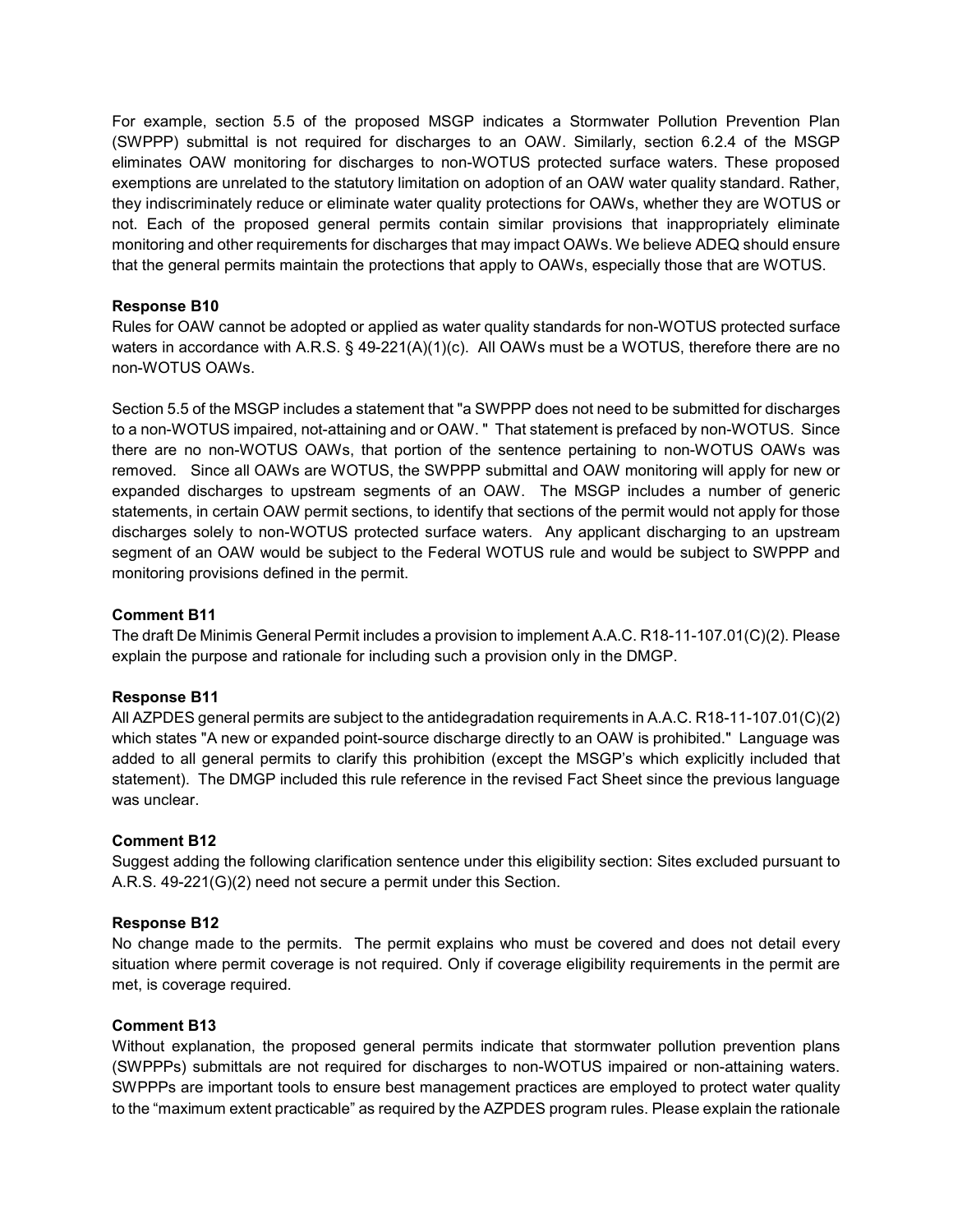and purpose for the proposed changes in the general permits to the SWPPP submittal requirements for discharges to non-WOTUS impaired or non-attaining waters.

#### **Response B13**

A.R.S. § 49-255.04(B)(1) requires that the director shall not adopt or apply rules or requirements specific to new sources or new dischargers under the federal Clean Water Act for dischargers to non-WOTUS Protected Surface Water (PSW). 40 CFR 122.4(i) prohibits permit coverage of a "new source or a new discharger, if the discharge from its construction or industrial operation will cause or contribute to the violation of water quality standards." This is the federal CWA authority AZPDES permits rely on when requiring SWPPP and SAP review prior to permit coverage, but such requirements are prohibited for permits for discharges to non-WOTUS PSW. Consequently, the SWPPP submittal requirement was removed for those dischargers to non-WOTUS PSW. However, all CGP, Mining MSGP, and MSGP permittees must have SWPPPs, which are reviewed during ADEQ inspections. No change made.

# **C. Gila River Indian Community (GRIC) by Letter on July 30, 2021**

#### **Comment C1**

The Community notes and appreciates that ADEQ has added language explicitly disclaiming authority to regulate discharges on Tribal lands in two of the six General Permits (the MultiSector General Permit and the De Minimis General Permit). The remaining four General Permits, however, do not include similar language. Given that Arizona lacks authority to regulate any and all discharges on Tribal lands, and to avoid any confusion by the regulated community, ADEQ should include similar disclaimers in the four General Permits that currently lack them. Therefore, the Community respectfully requests that ADEQ amend the proposed General Permits so that they all include the appropriate disclaimers.

## **Response C1**

Change made. ADEQ will add this language to the other applicable permits.

## **D. City of Phoenix by Letter on July 30, 2021**

#### **Comment D1**

The City of Phoenix (City) is pleased to provide comments on the Arizona Department of Environmental Quality (ADEQ) Arizona Pollutant Discharge Elimination System (AZPDES) De Minimis General Permit (permit) modification. We understand ADEQ's primary intent for this permit modification is to incorporate Protected Surface Waters (PSW) in the permit with the existing surface water quality standards. Although ADEQ requested commenters use their on-line platform, the City was not able to add all the comments to the on-line platform due to difficulties encountered, including:

• The on-line platform stopped responding multiple times and only worked after restarting the system. This occurred on multiple networks, indicating it was likely an issue with the on-line platform, not the system using it.

• At times, the comments did not save and had to be re-entered.

• At times, comments spontaneously shifted from the document location they were placed.

• The on-line platform doesn't allow for formatting such as bold text, underline text, or strikeouts. Due to these issues, we stopped using the online platform. This letter provides the City's official and complete comments on the draft modified Fact Sheet and the Permit.

#### **Response D1**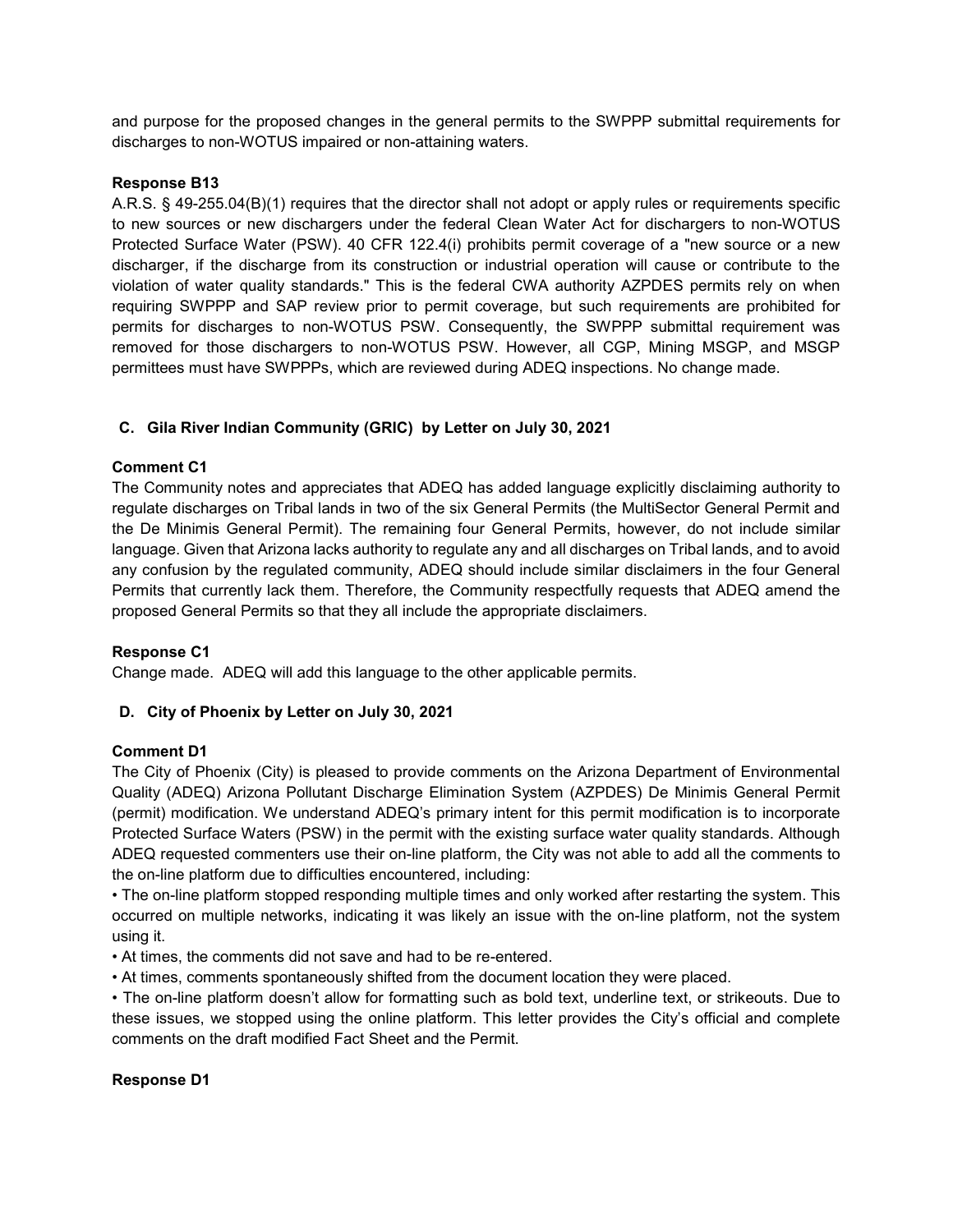ADEQ recognizes there were some technical issues while using the new public comment forum called Konveio. ADEQ appreciates the feedback, and acknowledges comments were also submitted by the City of Phoenix in a July 30, 2021 Letter.

# **E. Arizona Mining Association (AMA) by Letter on July 30, 2021**

# **Comment E1**

Preference for adoption of separate permits for discharges to non-WOTUS protected surface waters: In a May 24 email to ADEQ Water Quality Division Director Trevor Baggiore, AMA encouraged ADEQ to consider adopting separate permits for discharges to non-WOTUS protected surface waters, rather than modifying the existing permits to cover discharges to both WOTUS and non-WOTUS protected surface waters. AMA continues to believe that separate permits make more sense, for two primary reasons.

First, numerous provisions of the existing permits cannot be applied to discharges to non-WOTUS protected surface waters, based on provisions in the implementing legislation for the new state program (chiefly A.R.S. §§ 49-221(A)(1) & 49-255.04(B)). In its proposed redlines, ADEQ addressed some but not all of the provisions that need to be modified. AMA's redlines of two of the proposed general permits (the Mining MSGP and the construction general permit), enclosed with this letter, identify numerous additional provisions that need to be modified in order to ensure that the permits do not impose unlawful restrictions on discharges to non-WOTUS protected surface waters. We are concerned that these additional necessary revisions, on top of those initially proposed by ADEQ, make the permits cumbersome and confusing for users.

# **Response E1**

ADEQ considered two separate permits, but ultimately decided that one permit was simpler for our customers and ADEQ. Particularly, if a site with multiple outfalls discharged to both a WOTUS and non-WOTUS protected surface water, coverage under one permit was deemed more straightforward. ADEQ believes it has adequately identified those sections of the permit(s) that apply to WOTUS only, and or do not apply to non-WOTUS protected surface waters.

## **Comment E2**

Second, using a single permit creates the potential for confusion about how the permits will be enforced (i.e., which provisions can be enforced by the state alone and which are also enforceable by EPA or via citizen suit under the CWA). ADEQ attempted to clarify this issue in the draft permits, but numerous additional provisions require modification in order to provide the necessary certainty about how the permits are to be enforced. For example, in the Mining MSGP, ADEQ did not propose to change the language stating that "any" noncompliance with "any" terms of the permit constitutes a violation of the CWA (Part 1.2 and Standard Condition 1 in Appendix B). That language, if retained, could potentially transform violations of permit provisions adopted solely under state law into matters that could be enforced under the CWA, including via citizen suit.

This concern is not theoretical. A recent decision from federal court in the state of Washington involved a state-issued NPDES permit that was combined with a permit issued under the state's waste discharge permit program (adopted solely under state law). Because the provisions adopted pursuant to state law were included in a document styled as a NPDES permit, and because that combined permit included provisions stating that "any" violation of the permit constituted a violation of the CWA (language similar to that retained in the permits proposed by ADEQ, as noted above), the court allowed the CWA citizen suit to proceed on all claims. See Okanogan Highlands Alliance v. Crown Resources Corp., 2021 WL 2481878 (E.D. Wash. June 17, 2021). Although the case involved an individual permit, the same risk applies in a